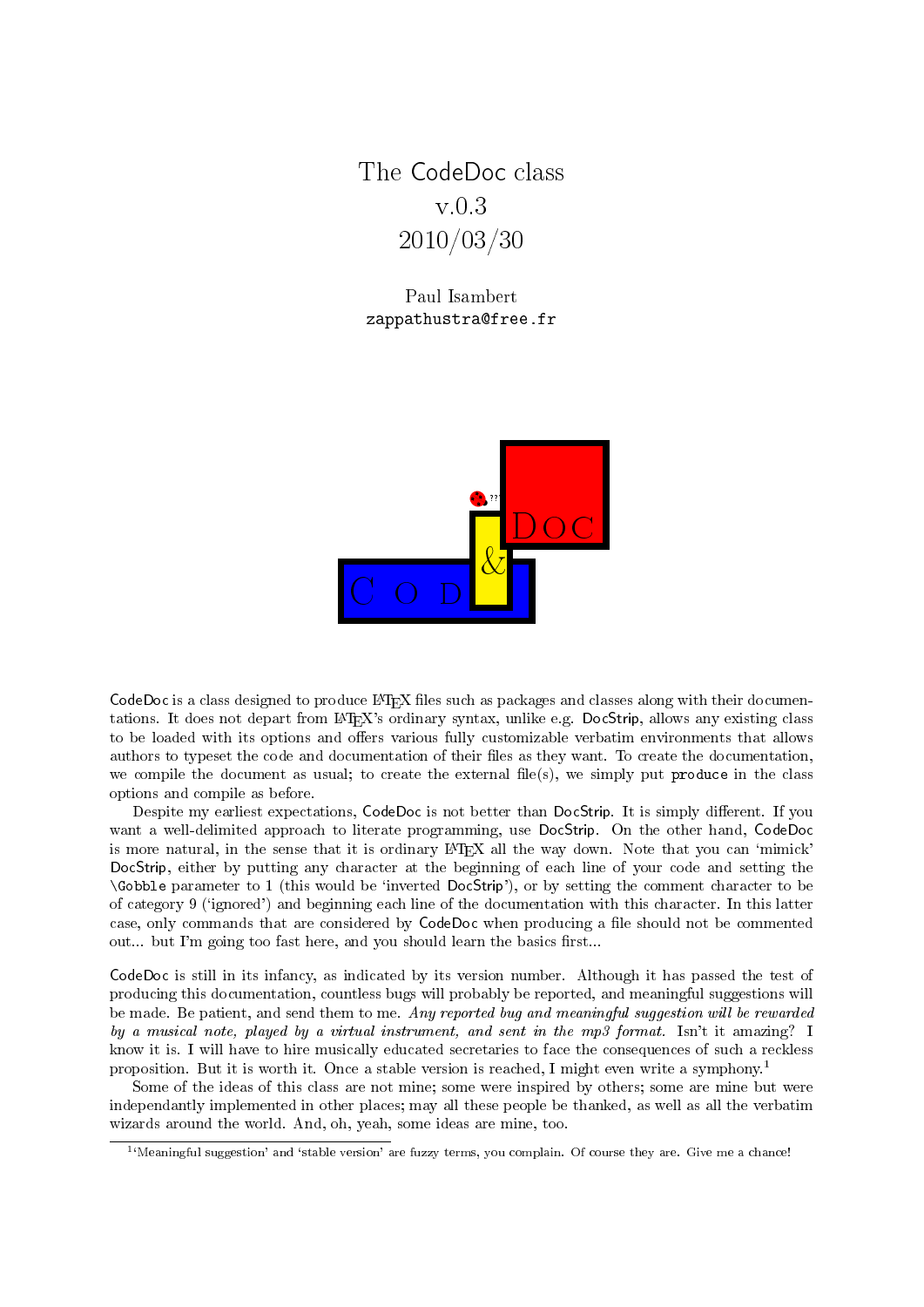# Changes in version 0.3

 $\Rightarrow$  Fixed **\ProduceFile**, which ruined everything in produce mode when used without optional arguments.

# Changes in version 0.2

 $\Rightarrow$  Bug fix to make \ref work properly in the unmodified code environment.

⇒ Files \input and read in produce mode won't produce error messages anymore... at least with  $\varepsilon$ -T<sub>E</sub>X.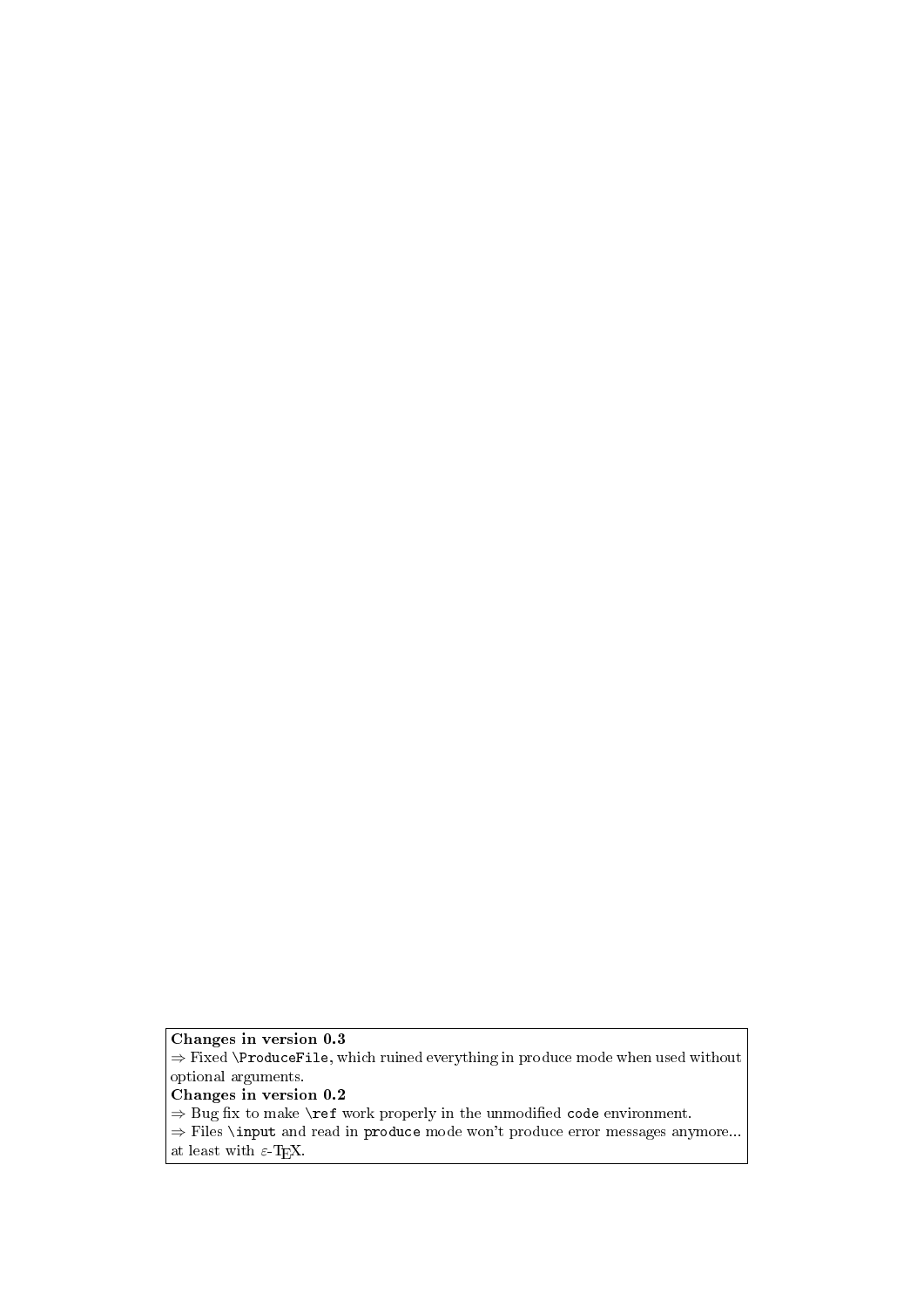# Contents

| I                         | User's manual                                                                                                                                                                                                                                                                                                                                                                                                                                                                                                                                                                                                                                                                                                                                                                     | 4                                                  |  |
|---------------------------|-----------------------------------------------------------------------------------------------------------------------------------------------------------------------------------------------------------------------------------------------------------------------------------------------------------------------------------------------------------------------------------------------------------------------------------------------------------------------------------------------------------------------------------------------------------------------------------------------------------------------------------------------------------------------------------------------------------------------------------------------------------------------------------|----------------------------------------------------|--|
| 1.                        | Code & Documentation<br>Writing code the second contract of the second contract of the second contract of the second contract of the second contract of the second contract of the second contract of the second contract of the second contract of th<br>1.1<br>1.2<br>1.3<br>Choosing the class entering the class of the contract of the contract of the contract of the class of the contract of the contract of the contract of the contract of the contract of the contract of the contract of the cont<br>1.4                                                                                                                                                                                                                                                              | 4<br>4<br>7<br>9<br>9                              |  |
| $\mathbf{2}$              | <b>Verbatim Madness</b><br>2.1<br>2.2<br><b>ShortVerb</b> and friends research research research research research and the search research research research in the search research research in the search research research in the search research research research resear<br>2.3                                                                                                                                                                                                                                                                                                                                                                                                                                                                                               | 10<br>10<br>14<br>16                               |  |
| 3                         | <b>Summary of commands</b><br>3.1<br>3.2<br>3.3                                                                                                                                                                                                                                                                                                                                                                                                                                                                                                                                                                                                                                                                                                                                   | 17<br>17<br>17<br>17                               |  |
| Implementation<br>П<br>21 |                                                                                                                                                                                                                                                                                                                                                                                                                                                                                                                                                                                                                                                                                                                                                                                   |                                                    |  |
| 4                         | Options and basic definitions                                                                                                                                                                                                                                                                                                                                                                                                                                                                                                                                                                                                                                                                                                                                                     | 21                                                 |  |
| 5                         | Normal mode<br>Describing macros with a subsequently and a subsequently and a subsequently and a subsequently and a subsequently a subsequently and a subsequently and a subsequently and a subsequently and a subsequently and a subsequentl<br>5.1<br>5.2<br><b>ShortVerb</b> and associates entering the series of the series of the series of the series of the series of the series of the series of the series of the series of the series of the series of the series of the series of the<br>5.3<br>5.4<br>5.5<br>5.5.1<br>5.5.2<br>5.6<br>File management but the contract of the contract of the contract of the contract of the contract of the contract of the contract of the contract of the contract of the contract of the contract of the contract of the contra | 22<br>22<br>25<br>30<br>32<br>34<br>39<br>40<br>43 |  |
| 6                         | Produce mode<br>6.1<br><b>Messages</b><br>6.2<br>Testing strings and a construction of the construction of the construction of the construction of the construction of the construction of the construction of the construction of the construction of the construction of the<br>63<br>Macros executed in produce mode enterprised by a series of the series of the series of the series of the series of the series of the series of the series of the series of the series of the series of the series of the serie<br>6.4<br>6.5<br>File management and an announce and an announce and an announce and an announcement of the state of the state of the state of the state of the state of the state of the state of the state of the state of the state of the s            | 45<br>45<br>45<br>48<br>54<br>56                   |  |

# $\lambda = 60$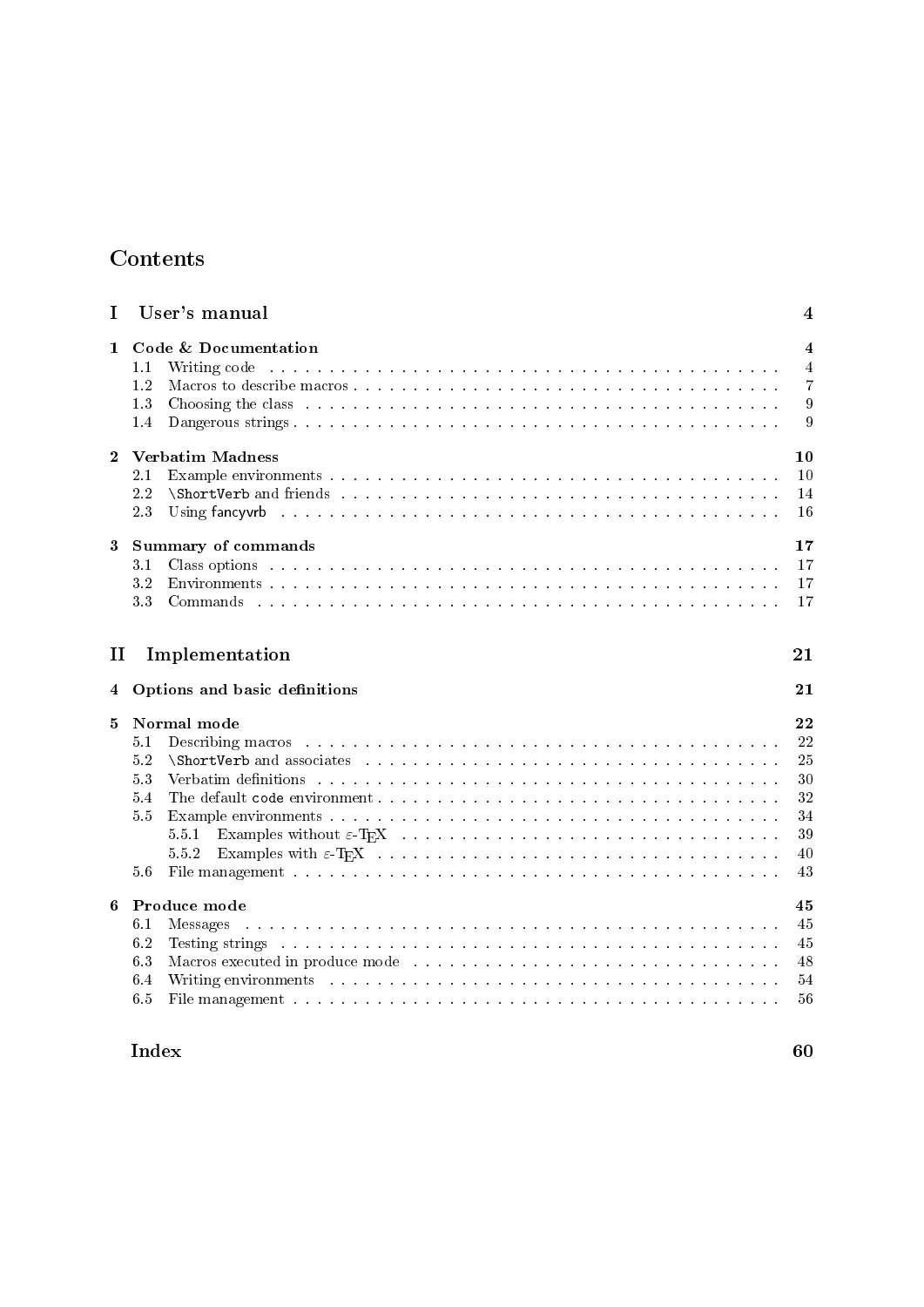# <span id="page-3-3"></span><span id="page-3-0"></span>Part I User's manual

# <span id="page-3-1"></span>1 Code & Documentation

The source of this documentation looks roughly like this:

```
\documentclass[article(a4paper),
%produce,
]{codedoc}
Preamble of the document
\begin{document}
\section{Code \& Documentation}
The source of this document...
\ProduceFile{codedoc.cls}[codedoc][v.0.3][2010/03/30]
\begin{code}
  Material here will be written to codedoc.cls
  and typeset verbatim in the documentation.
\end{code}
\ShortCode/
/
  This too...
/
\begin{invisible}
  This material will be written to codedoc.cls
  but not typeset in the documentation.
\end{invisible}
\end{document}
```
Everything between \begin{code} and \end{code} is written verbatim to the dvi file. It is also the case for everything between two \ShortCode symbol, in this example `/'. Finally, if the comment sign at the beginning of the second line were removed, thus enabling the produce option, then this code would be written to codedoc.cls and no documentation would be produced. This is CodeDoc's basic mechanism. Let's review it more precisely. In what follows, I will say 'normal mode' if the produce option is not turned on, that is when we're typesetting the documentation, and 'produce mode' otherwise, that is when produce is present among the class options and CodeDoc is used to create an external le.

The first two sections of this manual explain how CodeDoc works and provide many examples. The third section lists all commands in alphabetical order, and explains what they do in each mode in a more systematic fashion.

# <span id="page-3-2"></span>1.1 Writing code

### • \ProduceFile $\{ \langle File \rangle\}$ [ $\langle File \ name \rangle$ ][ $\langle File \ date \rangle$ ]

In normal mode, this macro provides four commands:  $\FileSource$  stores  $\{File\}$ , and the next three arguments are stored in \FileName, \FileVersion and \FileDate respectively. Those are optional, as indicated by their syntax.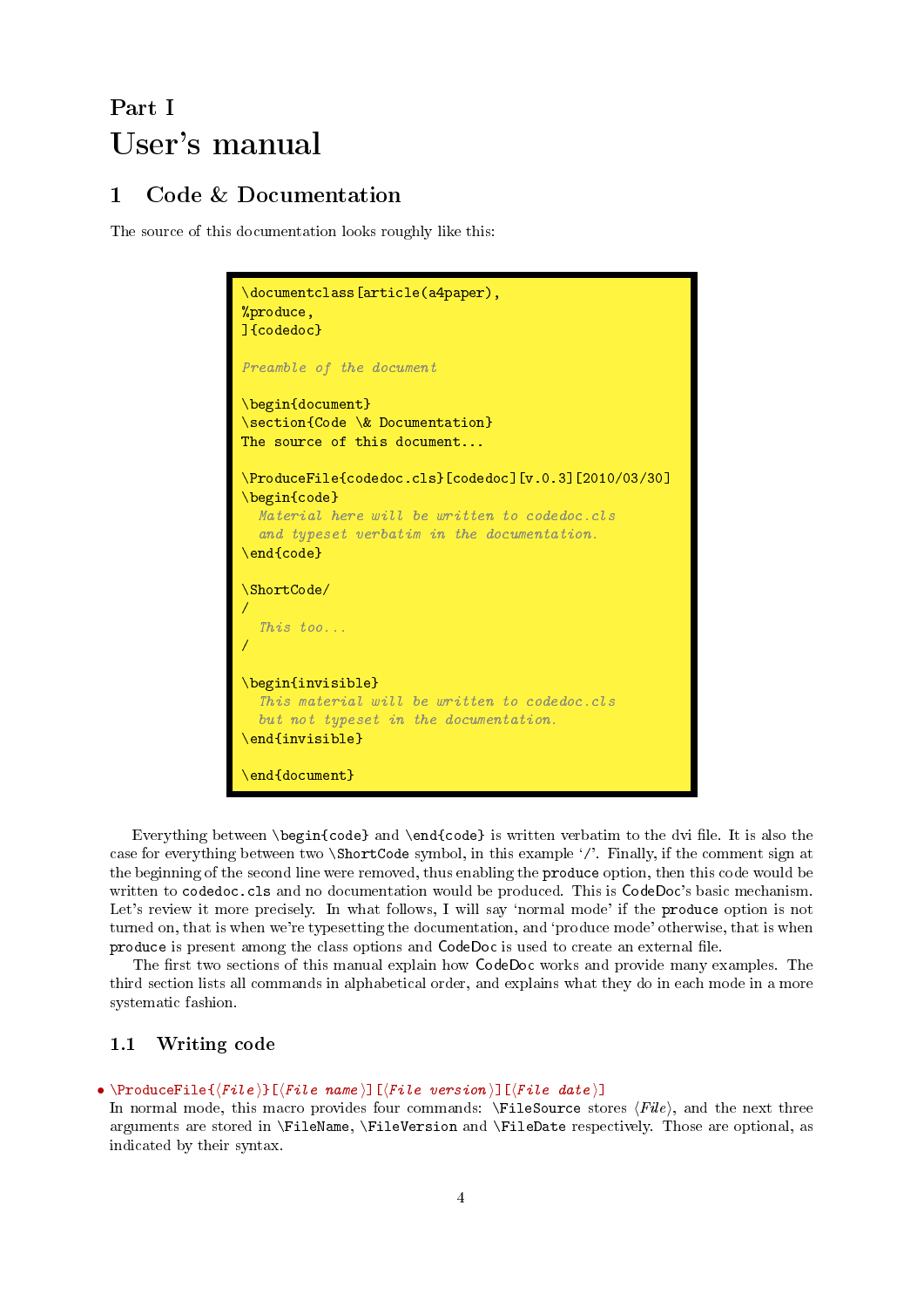<span id="page-4-0"></span>In produce mode, CodeDoc opens  $\langle File \rangle$  and writes to it everything in a code environment.  $\text{FileName},$ \FileVersion and \FileDate are also provided and may be used in \Header (see below) or in the le itself with \CodeEscape (see page [16\)](#page-13-0). Thus, you can avoid mismatches between your documentation and the \ProvidesPackage declaration, for instance.

# •  $\CloseFile({file})$

In produce mode, when the autoclose option is on, \ProduceFile closes the file that was currently under production, if any. But you might want to keep a file open, in case you're writing to several files at the same time. That's why CodeDoc's basic behavior is to keep all files open. Thus

| $\Pi$<br>$\begin{cases}$ \begin{code}<br>$\def\of\$<br>$\end{color}$                     |
|------------------------------------------------------------------------------------------|
| $\P$ roduceFile $\{$ myotherfile $\}$<br>\begin{code}<br>$\text{relax}$<br>$\end{color}$ |
| \ProduceFile{myfile}<br>$\begin{cases}$ \begin{code}<br>F00<br>\end{code}                |

will write  $\delta$  \def\foo{% to myfile and \relax to myotherfile. This might not be very good practice,

but who knows? that might be useful when building a complicated package.

But T<sub>E</sub>X cannot keep open as many files as one wants. Actually, CodeDoc will start complaining when more than 16 files are simultaneously in production.  $\text{CloseFile}$  is used to close those whose production is over and allocate their streams to new files.  $\bullet$  be files flow?

# • code

This is the basic environment that writes its content to an external file in produce mode or displays it verbatim in the documentation in normal mode. There is nothing much to say. Each line is numbered, as one generally wants the implementation of a code to be. One important thing is that everything on the line after \begin{code} will be gobbled. \end{code} can appear wherever you want.

# •  $\{CodeFont({font specifications})\}$

The font of the code environment may be changed with \CodeFont (by default, it's \ttfamily). Since everything is in a group, you can use 'spreading commands'.

# • \LineNumber{code}{ $\{Font\ species\}$ }{\\delta ions \\delta \\delta \\delta \\delta \mber \]

This sets the style of the line number, the width of the box it is put in (by default, it's 0pt, so numbers are in the left margin), and the starting value. The first argument is code and not  $\langle code \rangle$ , because \LineNumber is a macro that applies to all example environments (see the next section), and its first argument is the name of the environment to modify. By default, code is not an example environment (although it might be redefined as such) but this command is nonetheless available.

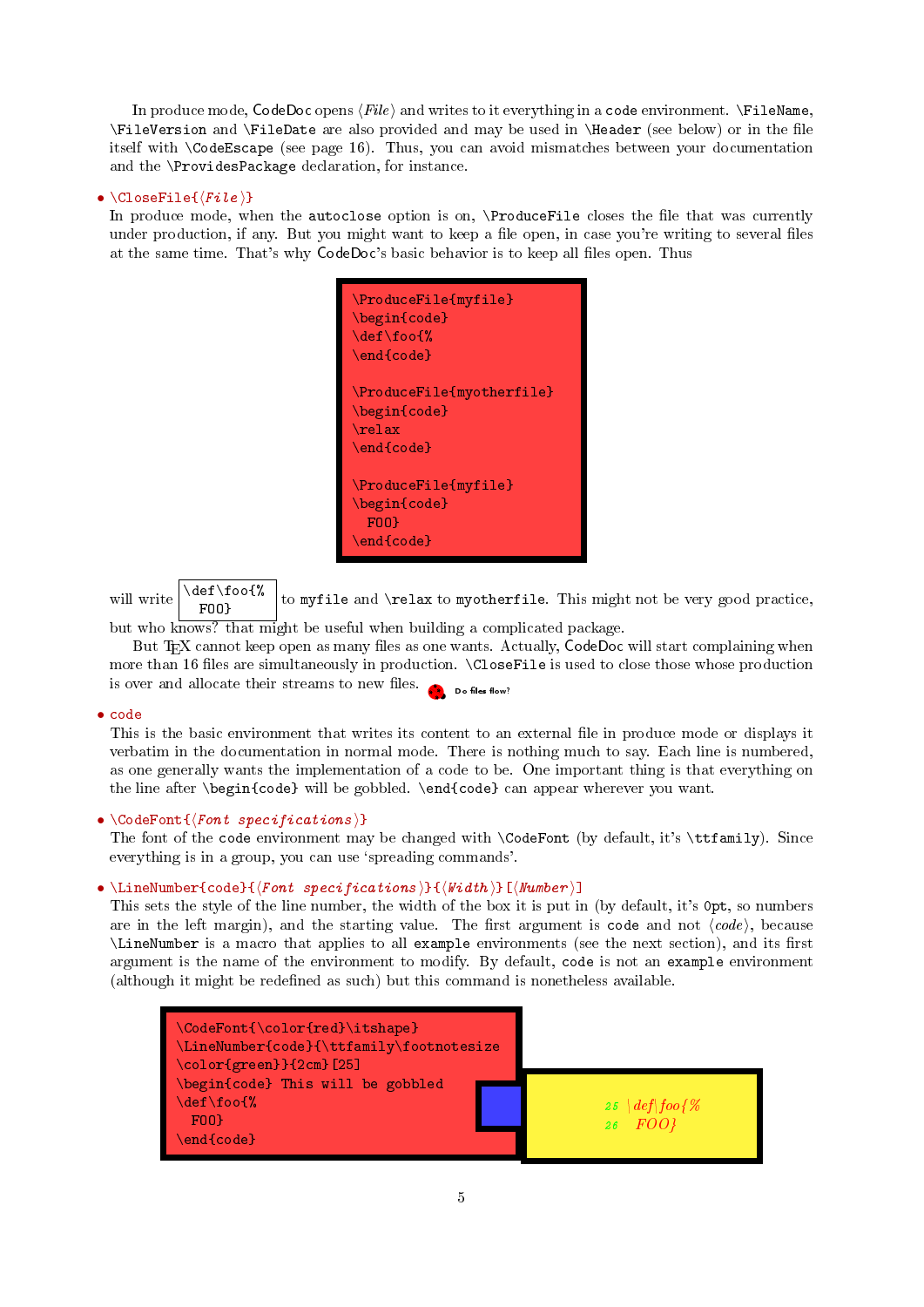<span id="page-5-0"></span>Note that \LineNumber inherits the specification of \CodeFont that it doesn't override, in this example the italic shape. The \color command does not belong to CodeDoc, but to the xcolor package. If you want to do really interesting things with code, it is better to redefine it as an example (see next section).

As usual with verbatim environments, there exists a starred version of code that shows spaces.

# • invisible

In normal mode, everything in a invisible environment is skipped. In produce mode, however, the material is written to the file in production. This is useful to write code you don't want to comment in the documentation, like specifications at the beginning of the file or repetitive macro definitions. As you might imagine, there is no starred variant.

### • \Header $\{$ (Text)}

In produce mode, unless the noheader option is on, CodeDoc writes the following at the beginning of every file:

```
% This is \langle \FileName \, produced by the CodeDoc class
% with the `produce' option on.
%
% To create the documentation, compile \langle jobname.text \rangle% without the `produce' option.
%
% SOURCE: \langle File \rangle (\input in File...) \
% DATE: \langle \text{}\rangleFileDate
% VERSION: \langle \
```
where \FileName, \FileDate and \FileVersion are set by \ProduceFile. The '\input in file' part is optional and recursive, depending on files \input in your document. With \Header, you can change this and print  $\langle Text \rangle$  instead. In  $\langle Text \rangle$ , ends of line are obeyed, and a comment sign followed by a space will start every line. Comment signs are normal sign. \Header should appear before \ProduceFile.

#### • \AddBlankLine

In produce mode, CodeDoc writes a blank line to the file under production. Useful to delimit macros.

### •  $\text{TableSize}$ { $\text{Number}$ }

This is the number of spaces by which a tabulation will be represented in verbatim context. Default is 2. In produce mode, however, tabs are written as tabs, so this parameter has no effect.

### •  $\{K_{\text{Wumber}}\}$

The number of characters that will be gobbled at the beginning of each line. This works both in normal mode and in produce mode. This might be useful to indent code lines to make them more visible. When gobbling, a tab is considered as a single character and not as n characters, n being the value of  $\text{TabSize}$ .

A totally blank line is written as a totally blank line in both modes, i.e. CodeDoc does not fill its need for gobbled characters on the next line. The \end{code} line doesn't need to be indented, although it can be. If there are more characters than the value of \Gobble before \end{code}, then a new line is created.

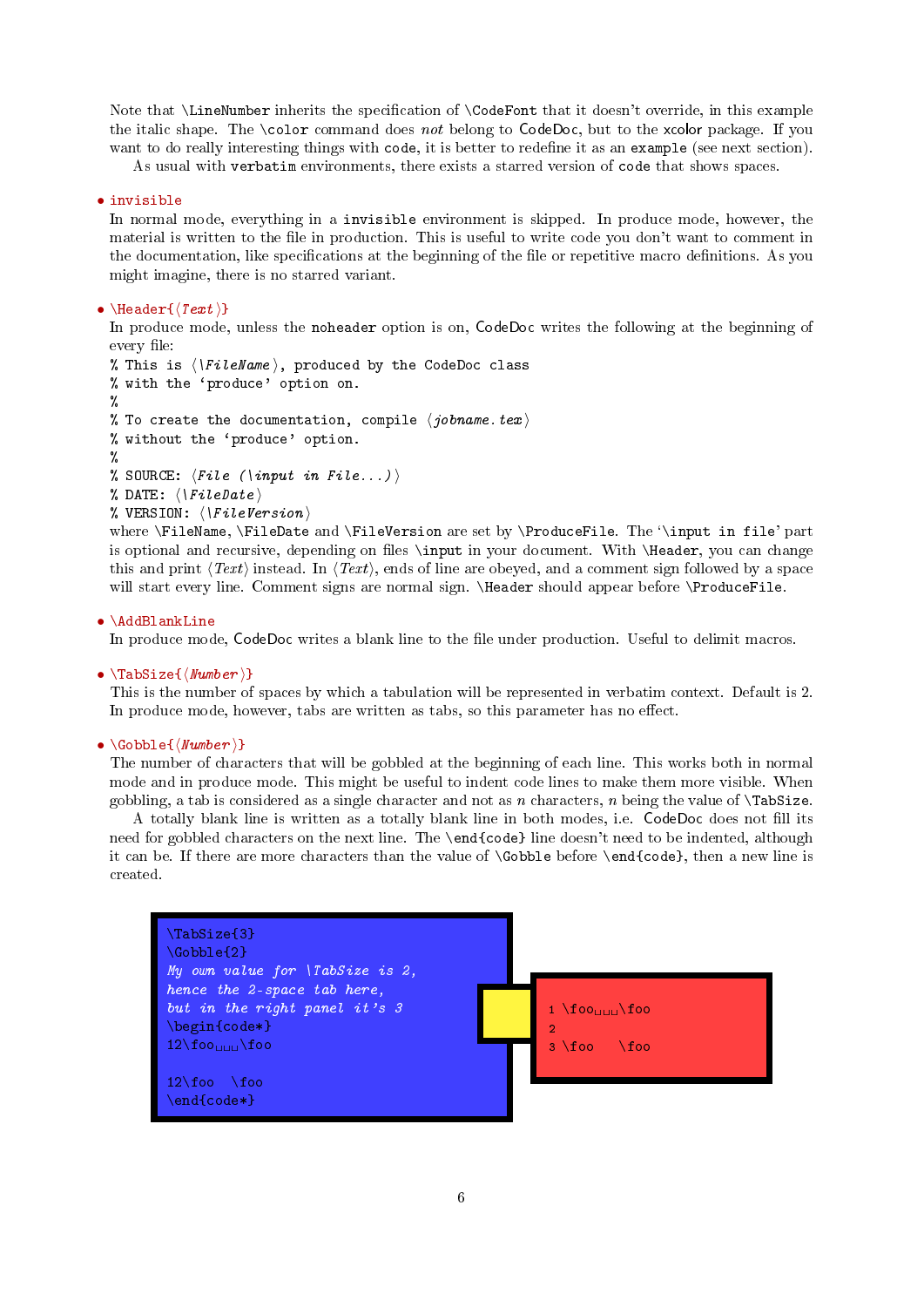# <span id="page-6-3"></span>• \BoxTolerance{ $\langle$ Dimension}}

Verbatim lines often go into the right margin. This is the threshold above which T<sub>EX</sub> reports an overfull box. Default is 0pt.

# <span id="page-6-0"></span>1.2 Macros to describe macros

Most of the commands in this section are similar to those in DocStrip. CodeDoc has an indexing mechanism that simply uses MakeIndex; if the index option is on, the makeidx package is loaded and \makeindex is executed. This also means that  $\partial$ rintindex is available. CodeDoc does not require a special style file for MakeIndex. Thus, users can compile a documentation made with CodeDoc with MakeIndex's default specifications.

# • \DescribeMacro $\{\langle \text{Macro } \rangle\}$

• \DefineMacro $\{\langle\text{Macro }\rangle\}$ 

These commands print their argument according to \PrintMacro (see below). The first token is \stri-ng'ed,<sup>[2](#page-6-1)</sup> so it can be a control sequence. They also create an index entry with the first token, and here lies their difference: they print the page number differently to distinguish whether a macro is described or defined (in the implementation). By default described macros have normal page numbers while defined macros have theirs in italics. This is not conventional, I agree, but it can be changed.<sup>[3](#page-6-2)</sup>

- \DescribeEnvironment $\{\langle \textit{Env}$ ironment  $\rangle\}$
- \DefineEnvironment $\{$ { $Environment$ }}

This is similar to the macro version above, except that the entry is followed by '(environment)' in the index.

- \DescribeIndexFont ${\langle} {\text{font } \text{spectifications }}{\}$ •....•Don't you nd these names confusing?
- \DefineIndexFont{ $\{Fort specifications \}$ }

This sets how the page numbers are printed for described and defined macros (and environments) respectively.  $\{\>Font\ specifications\> \}$  should be commands like  $\tt \tt{family}$  and not argument-taking commands like \texttt. You know that if you use MakeIndex.

# •  $\PrintMaccro\{\text{Maccro} or environment\}$

This is the command that typeset the (\string'ed) macro. It takes one argument. It is shown here not to use it as is but to redefine it. Its default definition is:



That is, it puts the macro in the margin. (Obviously, it was redefined in this documentation.) To achieve the same effect as with DocStrip, the following command is needed.

#### • \DocStripMarginpar

This reverses marginpar and sets the right value for \marginparpush and \marginparwidth. They weren't included by default because you have the right to do what you want with your margins.

<span id="page-6-1"></span><sup>2</sup>Verbatim text does not break by itself. I've used \VerbCommand here (see below) to include a discretionary.

<span id="page-6-2"></span><sup>&</sup>lt;sup>3</sup>Since CodeDoc doesn't index macros when used in the code, I've found this choice more readable.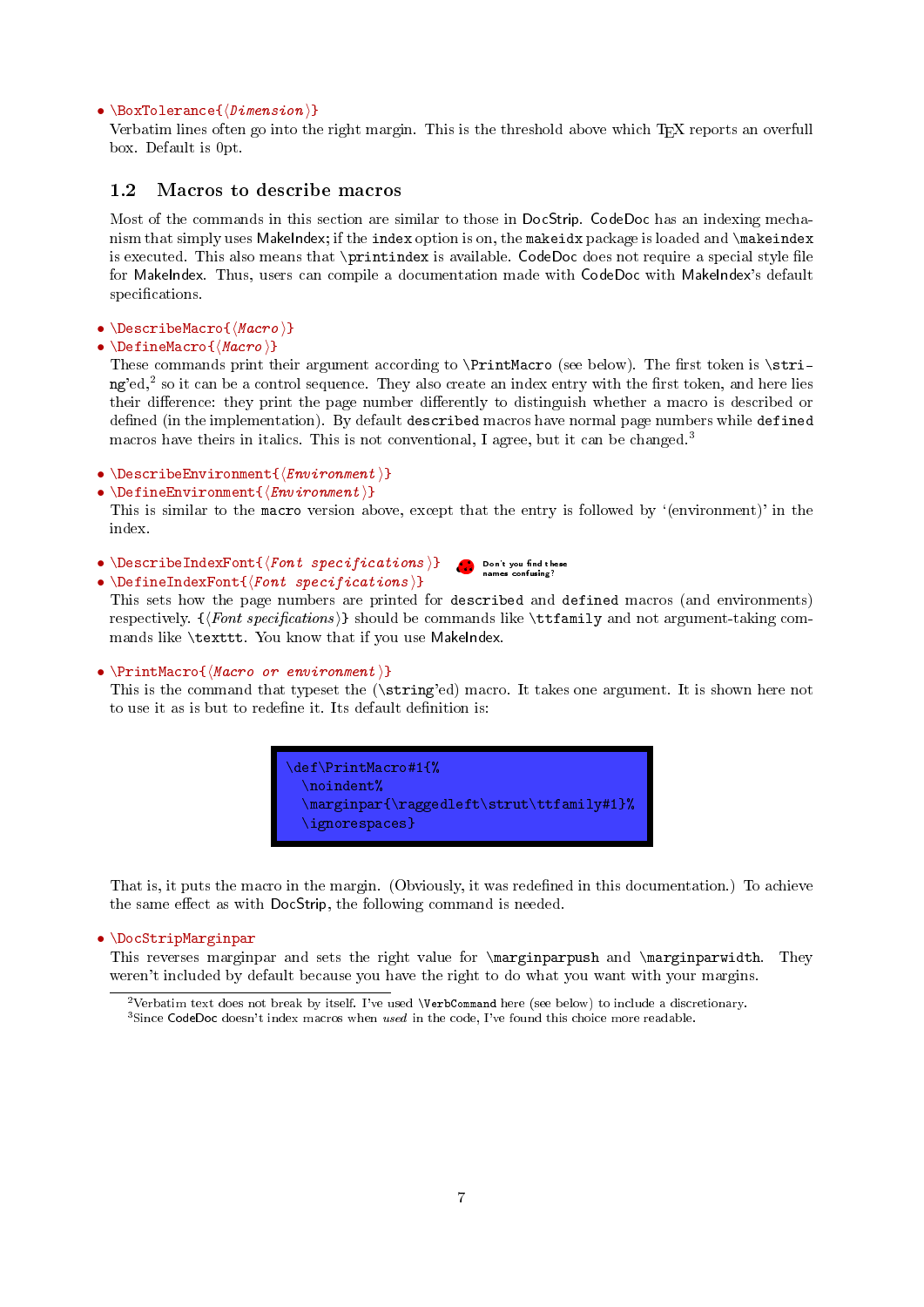# <span id="page-7-0"></span>• \IgnorePrefix{ $\{Maccro\ prefix\}$

Many package and class authors prefix their internal commands with a string of letters to avoid clashes with other packages. For instance, if one writes a package mypack, one may name all internal commands \mp@foo, \mp@boo, \mp@moo, etc. Unfortunately, when indexed, they will all end up in the `M' letter, whereas one might want to have them sorted without the prefix, with  $\mp$ ofoo indexed as if it was \foo, etc. This is what \IgnorePrefix does; when sorting entries produced by \DescribeMacro and  $\Delta$ DefineMacro,  $\langle Marco \ prefix \rangle$  is ignored, although it is printed of course as part of the name. In our example, one would say \IgnorePrefix{mp@}. This command has two restrictions: rst, hMacro  $prefix$ ) should be no more than 8 characters long; second, any macro described with *\DescribeMacro* or \DefineMacro should have as many characters as \IgnorePrefix, 3 in our example. A simple way to circumvent the latter shortcoming is to temporarily define  $\langle Macro\ prefix \rangle$  as an empty string:

> \IgnorePrefix{mp@} \DefineMacro\mp@foo Will be indexed as \foo \DefineMacro\fo This will cause an error message \IgnorePrefix{} \DefineMacro\fo This is perfectly ok \IgnorePrefix{mp@}

You can have several \IgnorePrefix specifications, they are effective for the macros that follow them. For instance, some macros in CodeDoc are prefixed with cd@@, and when I define them in this documentation I specify \IgnorePrefix{cd@@} and then immediately \IgnorePrefix{cd@}, which is the normal prex.

### •  $\PrintPrefix({\text{Macro prefix})})$

Like \PrintMacro, this command is not shown here to be used but to be redefined. It is put just before  $\langle Marco \ prefix \rangle$  when printing the index, so that you can typeset it differently. For instance, most  $CodeDoc's internal macros are prefixed with cd@. I have specified \IgnorePrefix{cd@} for this doc$ umentation and defined \PrintPrefix as \def\PrintPrefix{\textcolor{gray}} so that all prefixes are printed in gray (thanks to the xcolor package). For instance, \cd@BadChar is printed \cd@BadChar in the index (which you can verify if the obeystop option is commented out, thus including the implementation in the documentation). Obviously, \def\PrintPrefix#1{\textcolor{gray}{#1}} would have been equally efficient. Just note that since \PrintPrefix is \let to \relax by default, you have to use \newcommand and not \renewcommand when defining it for the first time, in case you prefer  $\rm ETRX$ 's command definitions.

- $\meta{\langle Argument \rangle}$
- $\max_{\{ \text{argument } \} }$
- $\text{\\sqrt{Arg}(\text{Argument})$
- $\sqrt{\text{Arg}(Argument)}$

```
These are well-known. In case you've forgotten:
\mathcal{Argument} \Rightarrow \langle Argument \rangle\langle\Mandatory argument\rangle \Rightarrow \{\langle Mandatory\ argument\rangle\}\text{Oarg{Optional argument}} \Rightarrow [\text{Optional argument}]\partial \ (Picture argument} \Rightarrow (Picture argument))
```
# • \bslash

Everybody needs a backslash. This one is meant to print equally well in usual contexts and in PDF bookmarks created by hyperref, if any. So it can be used in titles without restriction.

# •  $\Set{Code}$

If the obeystop command is on, CodeDoc will execute  $\langle Code \rangle$  and then \end{document}, otherwise nothing happens. If the index option is also on, \printindex will be automatically executed after  $\langle Code \rangle$ . This is useful to let the user print a version of the documentation with some part(s) left out, typically the implementation.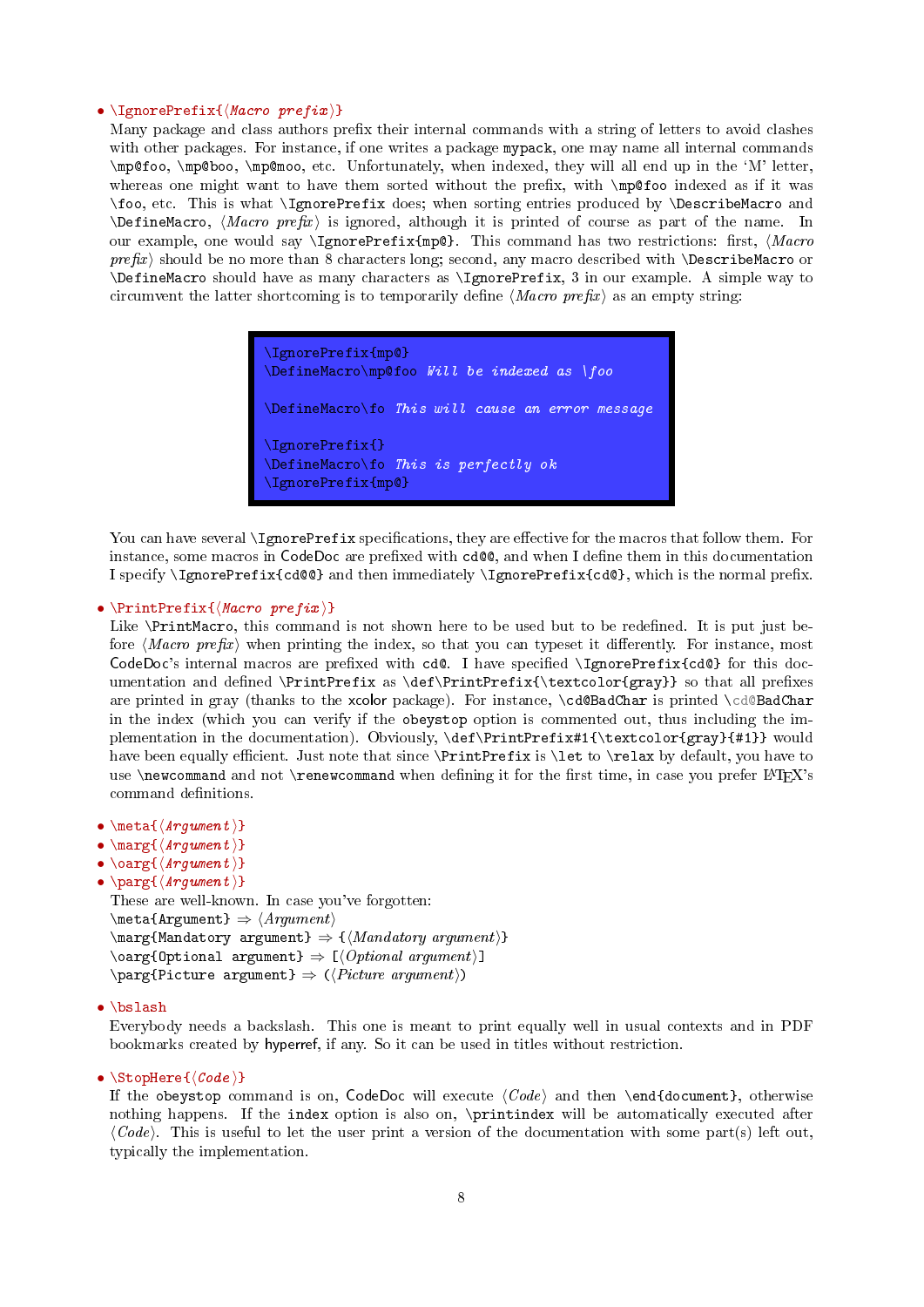# <span id="page-8-3"></span><span id="page-8-0"></span>1.3 Choosing the class

CodeDoc by itself defines nothing that one wants a class to define. It lets the user call the desired class. To do so, just add the name of the class in the options of the \documentclass declaration. If you want the class to load options itself, put them after the name of the class, between parenthesis, and separated by semi-colons. Thus, \documentclass[memoir]{codedoc} loads the memoir class without options while \documentclass[memoir(a4paper;oneside)]{codedoc} loads it with the a4paper and oneside options.[4](#page-8-2)

By default, CodeDoc loads the article class without options.

# <span id="page-8-1"></span>1.4 Dangerous strings

•. . ..• Daaaaaaangerouuuuuus...

In produce mode, CodeDoc becomes a string tester and nothing else. Hence, there are strings you don't want it to see because you don't want it to execute them. For instance, you don't want \end{document} to be executed unless at the end of the document. So when you say \verb+\end{document}+, you want CodeDoc to identify that \end{document} is not for real. Fortunately, CodeDoc does so. To some extent.

More precisely,  $CodeDoc$  identifies its own verbatim commands (described in the next section),  $\text{LFT}_K X$ 's \verb and verbatim environment, as well as verbatim environments created with the fancyvrb package and the 'short verb' characters defined with \DefineShortVerb from the same package. Thus, you can safely use fancyvrb and its companion fvrb-ex.

However, \begin's and \end's are not the only strings that must be used carefully. The most important things you want CodeDoc to ignore in case they shouldn't be executed are its own macros. For instance, you don't want \ProduceFile to be executed when there's no reason to do so. But, unless you're documenting CodeDoc itself, what might be the situation where \ProduceFile is executed wrongly? Simply if you use it in a statement with \let, \def, \newcommand, etc. In produce mode, CodeDoc does not recognizes these commands and for instance in \let\ProduceFile\mycommand, \let will be skipped and \ProduceFile executed. Hence the following.

# • \DangerousEnvironment $\{(List\;of\; environments)\}$

Whenever you want CodeDoc to skip an environment in produce mode, for instance because it's a verbatim environment designed by yourself, you can add its name to \DangerousEnvironment. If you add more than one name, use commas as separators.

# • \StartIgnore

# • \StopIgnore

In produce mode, when CodeDoc encouters \StartIgnore, everything is skipped until \StopIgnore is found. This is useful to hide parts of your document that are irrelevant to the file you're building in produce mode (which is probably contained in the `implementation' section). You should be careful to define your example environments and other verbatim devices outside the skipped material, if you want CodeDoc to identify them properly when it stops ignoring things.



However, you should be aware of the following points:

• Any command that has some effect in produce mode should appear verbatim in your document.

<span id="page-8-2"></span><sup>4</sup>This means that if you specify an unknown option for CodeDoc, it will try to load an (probably) unknown class, and you will get the corresponding error message.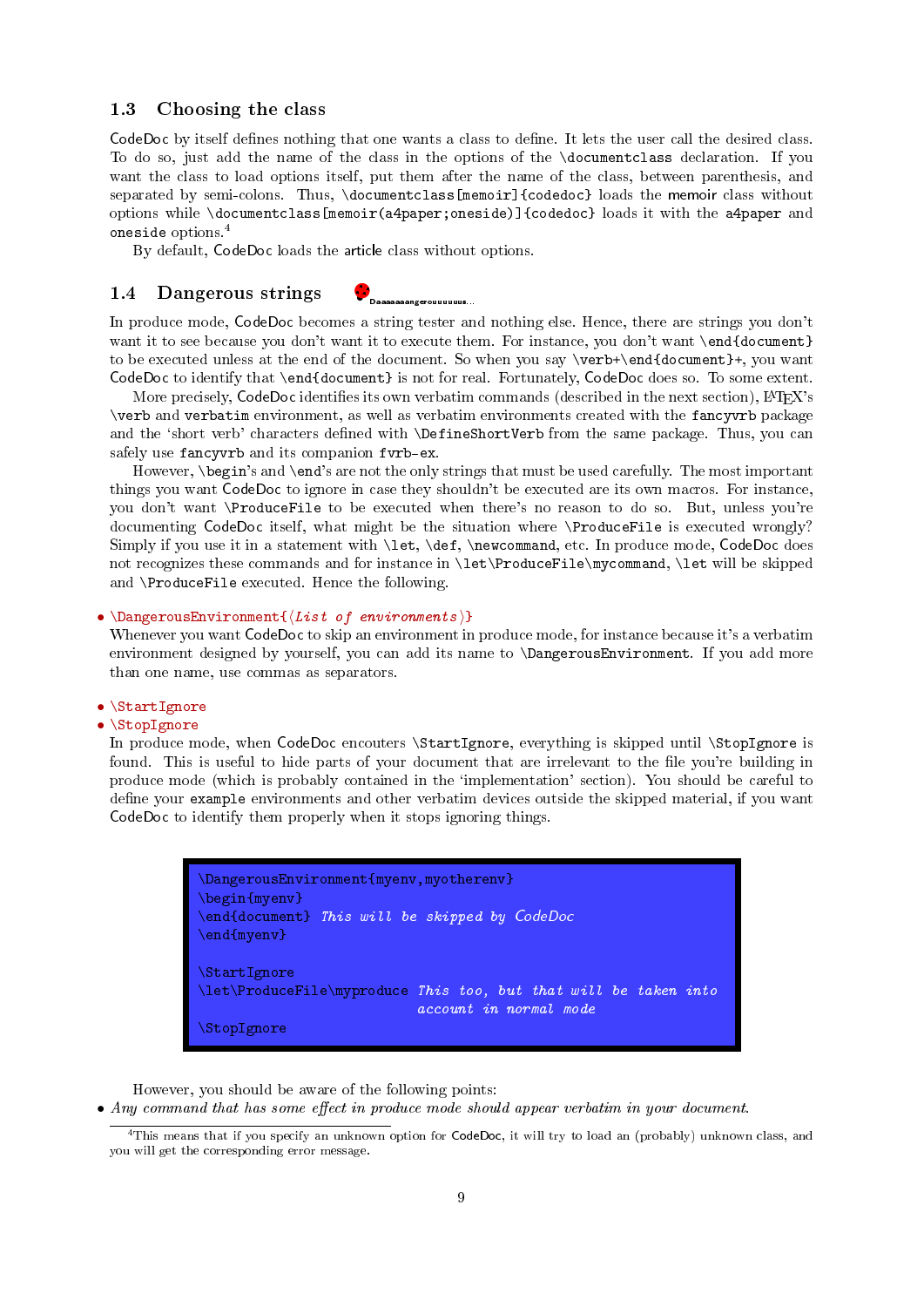<span id="page-9-2"></span>Conversely,

- Commands that have some effect in produce mode cannot be redefined for that mode. And when I say 'cannot', I mean 'you can try, it won't work'. This leads to the final principle:
- You can redefine a command to have the desired effect in normal mode as long as you respect its arguments, so that it can work properly in produce mode. And this should be done between  $\text{StartIgnore}$  and \StopIgnore, of course.

For instance, you can say:



and when you say \CloseFile{myfile}, `End of myfile' will be printed to the documentation, and a new page will be created, while in produce mode CodeDoc will do its usual job. On the other hand, although  $\let\cf\Closerfile$  is meaningful in normal mode, in produce mode it won't take effect, i.e. CodeDoc won't close anything. Finally, the previous example would have been catastrophic without \StartIgnore and \StopIgnore, because in produce mode, CodeDoc would have tried to execute \CloseFile.

\StartIgnore and \StopIgnore are also useful to make CodeDoc go faster and avoid errors, if you use it with \input. For instance, the following file would be perfect, provided everything that should be written to an external file is contained in implementation.tex



This example leads us to the final restriction:

• You should use \input in the  $\mathbb{P}X$ 's way, i.e. \input{myfile}, and not in TEX's original way, i.e.  $\infty$  input myfile, if the file in question is to be read in produce mode. In the example above, documentation can be \input as you want, but implementation should be \input as shown. To know what commands have some effect in produce mode, see the summary of commands.

# <span id="page-9-0"></span>2 Verbatim Madness

# <span id="page-9-1"></span>2.1 Example environments

- example
- \CodeInput
- \CodeOutput

At first sight, the example environment is totally useless. Indeed, the following code does nothing:

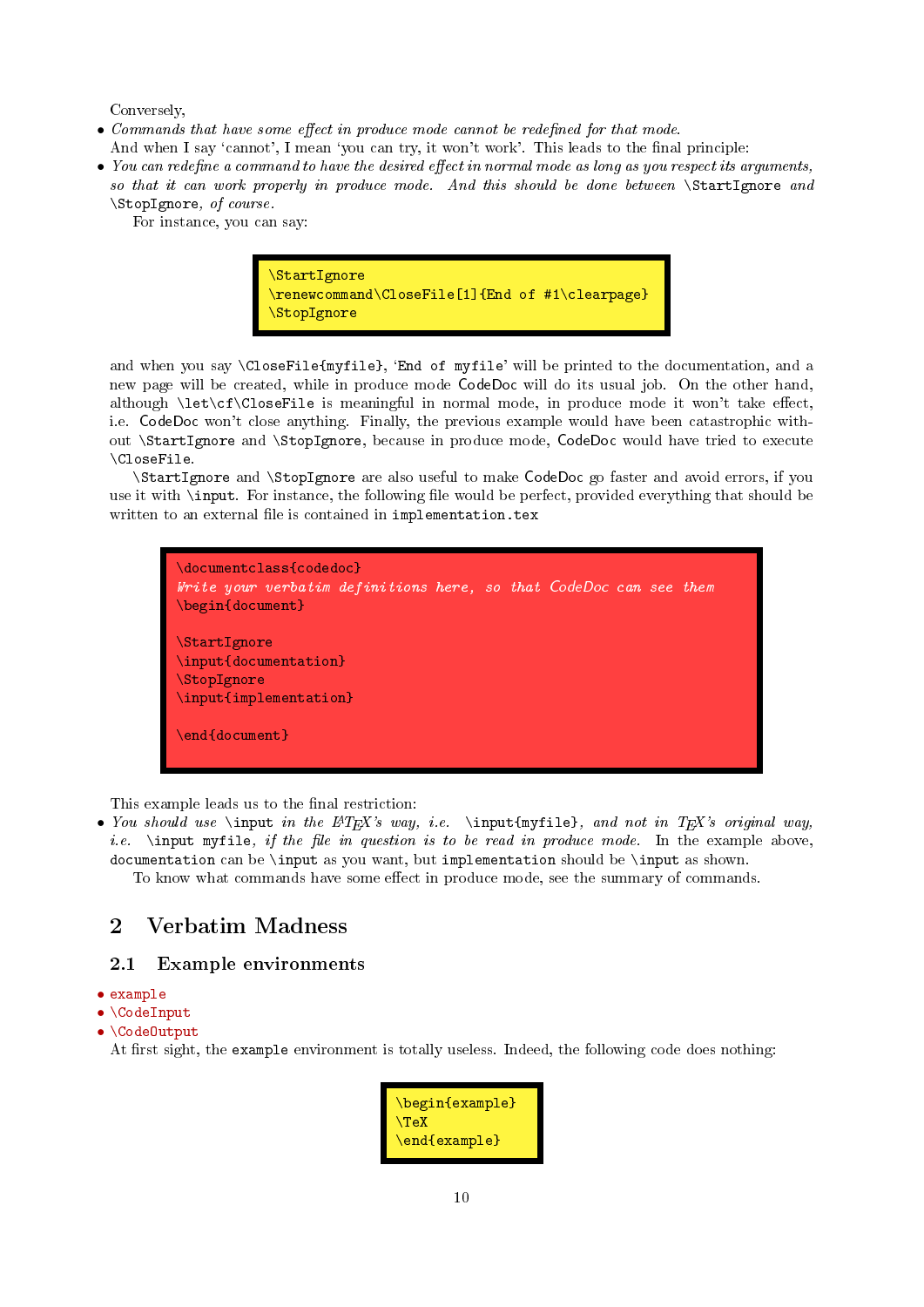<span id="page-10-0"></span>However, it provides two commands \CodeInput and \CodeOuput. The former prints the code verbatim (and in typewriter font), and the latter executes it. So in the end it's very useful to document your package or class, because it avoids typing the code twice (and therefore errors are avoided).



The example environment is just one instance of a family of environments that you can create by yourself with the following commands.

```
• \NewExample[\langle \text{Options} \rangle]{\langle \text{Name} \rangle}{\langle \text{Code input} \rangle}{\langle \text{Code output} \rangle}{\langle \text{Immediate execution} \rangle}
```
• \RenewExample[ $\langle Options \rangle$ ]{ $\langle Name \rangle$ }{ $\langle Code \ input \rangle$ }{ $\langle Code \ output \rangle$ }{ $\langle Immediately \ L)$ }{ $\langle$ Immediate execution  $\rangle$ } These two macros (whose difference is similar to the one between \newcommand and \renewcommand) create an environment  $\langle Name \rangle$  that will provide two commands,  $\text{CodeInput}$  and  $\text{CodeOutput}$ , whose effect is defined by  $\langle Code \; input \rangle$  and  $\langle Code \; output \rangle$ . Moreover,  $\langle Name \rangle$  will execute  $\langle Immediately \; needed \rangle$ .

 $\langle Code\ input\rangle$  and  $\langle Code\ output\rangle$  have a peculiar syntax. The code to be processed is represented by #. For instance, the example environment is defined as:

```
\texttt{\textbackslash}NewExample\{\texttt{example}\} This is \texttt{\textbackslash} Than
            {\ttfamily#} \CodeInput yields but the code in typewriter font
            {#} \CodeOutput simply executes the code
            {} Nothing is done when example is called
```
You can do whatever you want. The code, represented by  $\#$ , may be the argument of a macro. For instance:



What does myex do? It sets the verbatim code in typewriter font and underlines it (which is admittedly not the most interesting thing you can do).  $\langle Code\ output\rangle$  is empty, so  $\text{CodeOutput}$  will yields nothing. Finally,  $\{Immediate \ execution\}$  calls  $\CodeInput$ , so there's no need to call it after the environment. The following points apply:

- All environments thus defined have a starred variant that shows spaces as characters.
- \CodeInput, \CodeOuput and  $\langle Immediate\; execution \rangle$  are groups, so you can put any command in them, they won't spread. For instance, in myex above, there's no need to add a group to restrict the application of \ttfamily.
- \CodeOuput really executes your code. Any error will appear as such.
- Since \CodeOuput is a group, the definition you make won't work for the rest of your document, unless you make them global. For instance: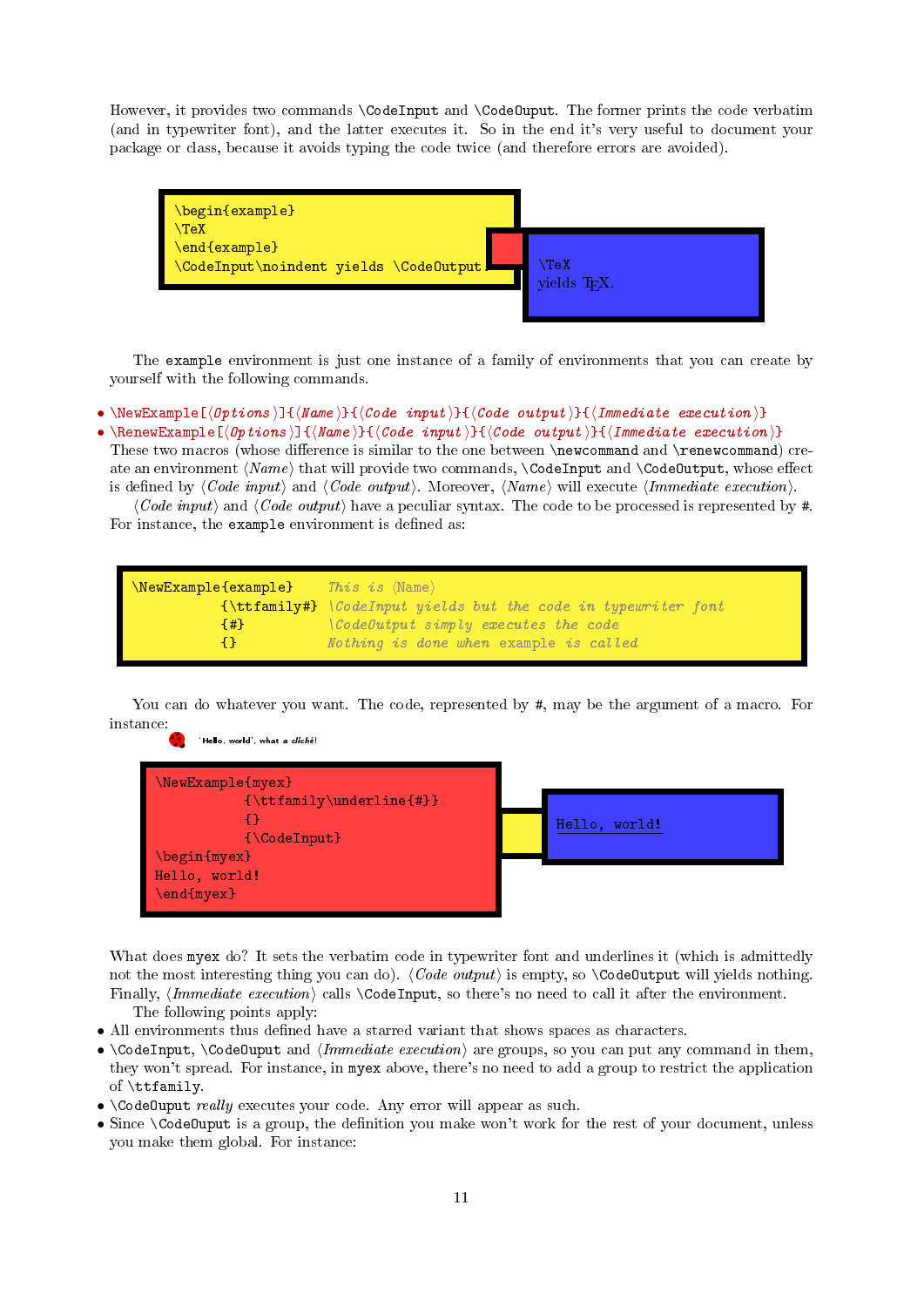

will yield an error message, because \foo was only locally defined in \CodeOuput.

- Everything on the same line after the \begin statement of an environment will be gobbled.
- By default, CodeDoc does not add any space or \par before \CodeInput, \CodeOuput and *{Immediate* execution). A \par is added after \CodeInput if and only if the \end statement appears on its own line. Here's an illustration:



- The code environment can be freely redefined as an example environment.
- All example environments obey \TabSize and \Gobble as defined in the previous section, as well as \LineNumber if they are numbered (see below). See the description of \eTeXOff and \eTeXOn below for a comment on \Gobble.

 $\langle Options \rangle$  may be one or several of the following (separated by commas):

# numbered

Each line of \CodeInput is numbered. The count starts back to 1 at each occurrence of the environment. continuous

Each line of \CodeInput is numbered. The count starts where the last occurrence of the same environment left. As an (utterly boring) example: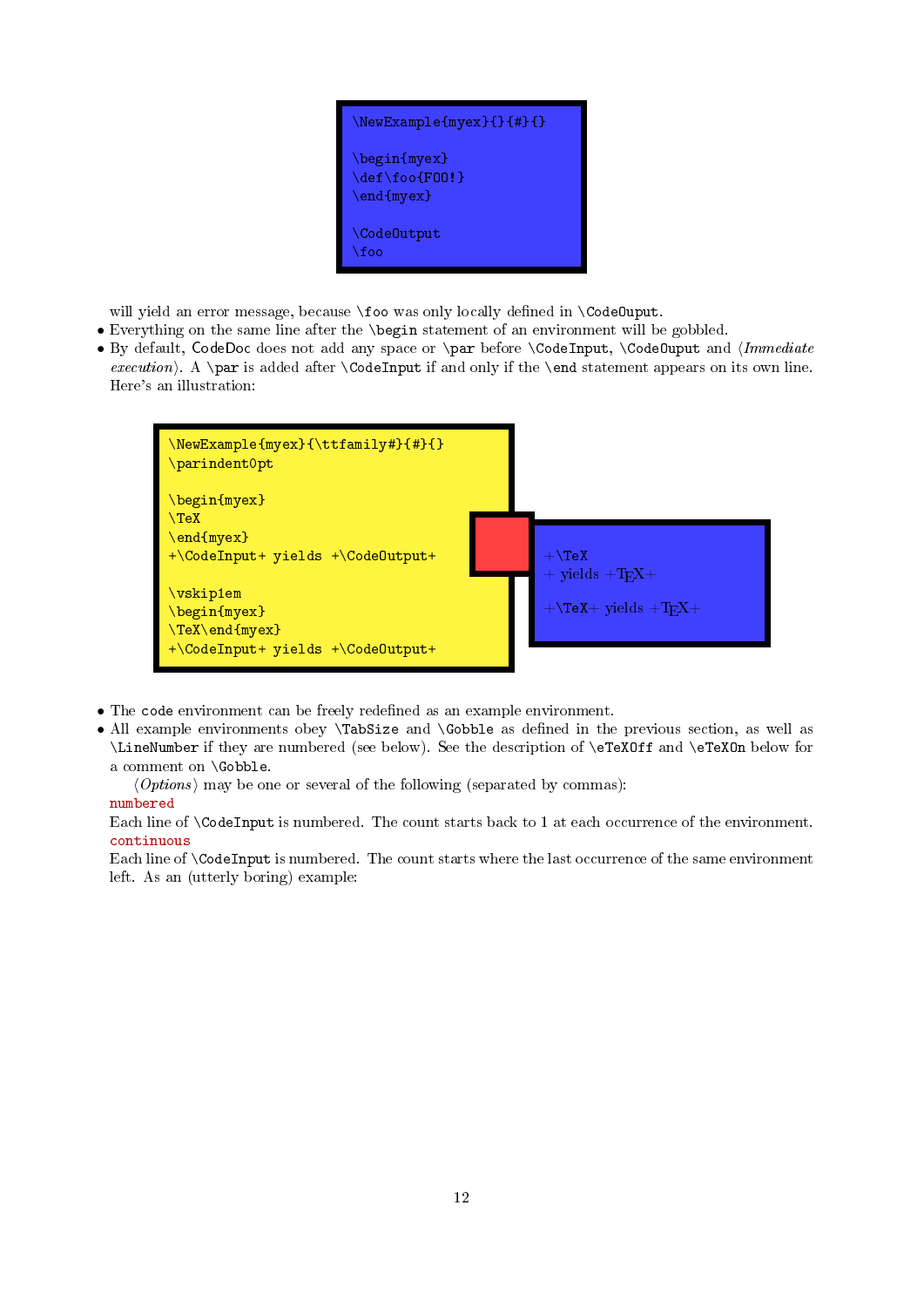<span id="page-12-0"></span>

#### visibleEOL

 $•s$ <sub>16</sub> $+$  $•$ 

This is more complicated and requires some knowledge of how CodeDoc builds examples.

Although you might not know it, your T<sub>E</sub>X distribution is very probably running on  $\varepsilon$ -T<sub>E</sub>X. That's the reason why CodeDoc can process some code verbatim and executes it at the same time, as in the example environments, without the need for an external file. This is completely impossible with the original implementation of TFX. If, for some reason, you don't have  $\varepsilon$ -TFX, or you're not running on it, then CodeDoc will use an external file.

However,  $\varepsilon$ -T<sub>E</sub>X's 'virtual external file' mechanism is not perfect, and CodeDoc has to cope with it. What happens is that when you use \CodeOutput, CodeDoc hacks your code a little in order to simulate a real TEX code; namely, before anything is processed, CodeDoc removes ends of lines and commented parts of lines. For instance, if you say:

| $\def\of\%$ |
|-------------|
|             |
| FOO!        |
| \foo        |
|             |

what CodeDoc really processes with  $\text{CodeInput}$  is  $\det\text{F00!} \cdot \text{F00!}$  Most of the time, that's exactly what you want. But it might happen that you're toying around with ends of lines or comment characters, and in that case everything will go wrong, as in:

| $\chi$ catcode' $\chi$ %=12 |  |  |
|-----------------------------|--|--|
| I'm writing a % sign.       |  |  |

\*sIGH\* This will not produce 'I'm writing a % sign', because CodeDoc will remove everything from the comment sign to the end of the line, so that what \CodeOuput will try to execute is:

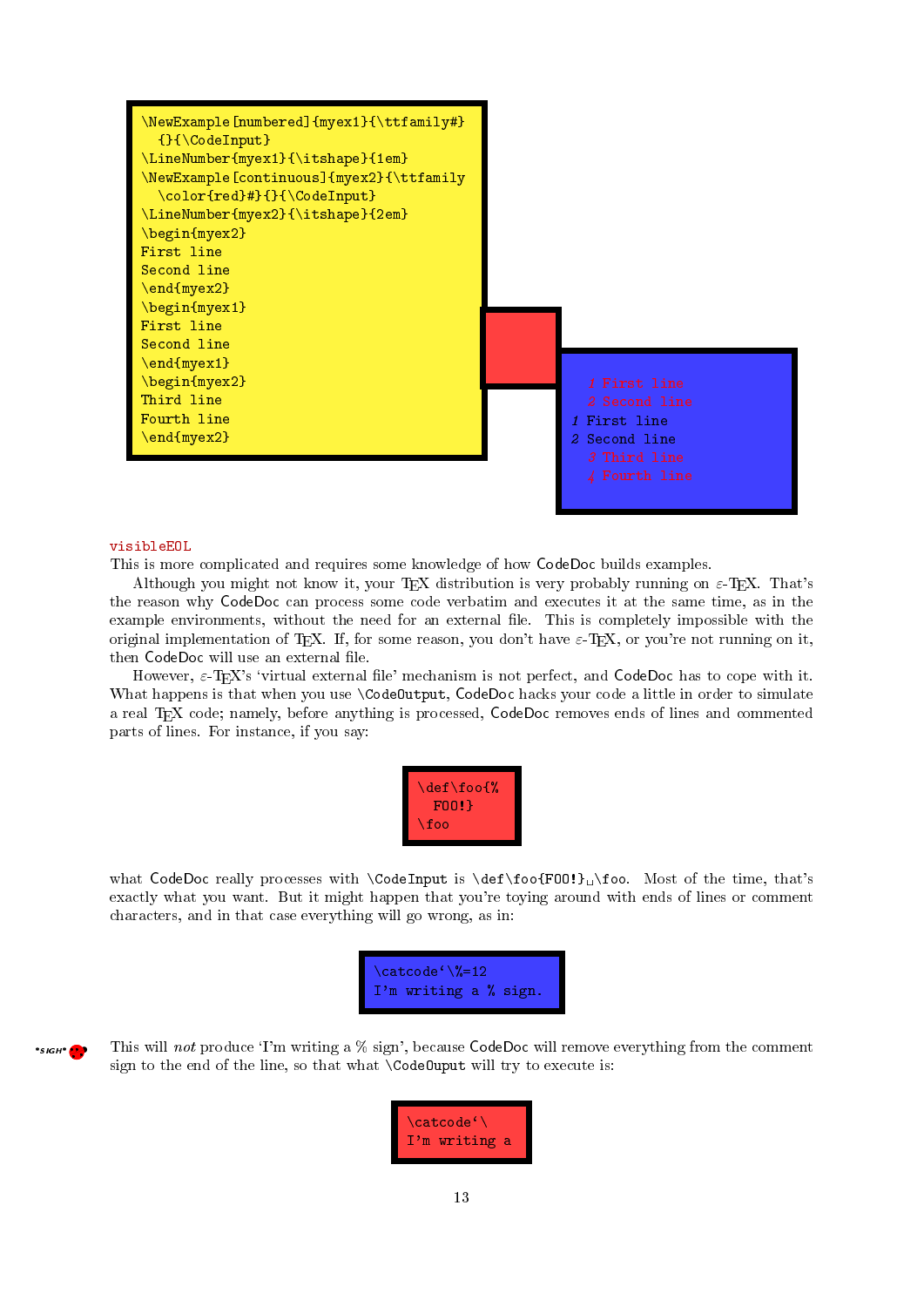<span id="page-13-1"></span>and of course the aborted \catcode declaration will yield an error message. To avoid this problem, the visibleEOL option makes CodeDoc keeps everything. But now there's another issue: comments and end of line characters are processed at the same time as other macros and aren't interpreted independantly as in normal TEX. For instance, the following code, if the visibleEOL option is on for the environment in question, will apply \emph to the end of line character and not to A.



So you should be sure that comments and line ends occur where they won't hinder anything. If you find this utterly complicated, then you can use an external file whenever you're hacking ends of line, thanks to the following two macros.

# • \eTeXOff

# • \eTeXOn

The former makes CodeDoc process all examples environments with an external file (whose extension is .exp). The latter makes everything back to normal. If \eTeXOff applies, the visibleEOL option is of course irrelevant. Note that these two macros apply to examples that follow them and not to example definitions. For instance, \eTeXOff and then \NewExample{myex}{#}{}{} will not lead CodeDoc to use an external file whenever myex is called, but simply as long as no  $\epsilon$ TeXOn appears. To put simply, these two macros have no effect on  $\NewExample$ .

If  $\Gobble$  is positive, examples with  $\varepsilon$ -T<sub>E</sub>X and examples without behave differently. The latter gobble characters before writing to the external file. Thus, \CodeOutput will execute line with the first characters gobbled. With  $\varepsilon$ -T<sub>E</sub>X, however, nothing is gobbled in **\CodeOutput**. This means that first characters, if meant to be gobbled, will be executed. Most of the time, such characters are spaces, and the difference won't be noticed. If, for some reason, you use other characters instead, and if you want to call  $\text{CodeOutput}$  nonetheless, then a switch to an external file may be a good idea.

# <span id="page-13-0"></span>2.2 \ShortVerb and friends

CodeDoc provides a number of facilities to act on verbatim contexts. They declare one or more character(s) to have a special effect under certain circumstances.

# •  $\ShortVerb{\langle Character \rangle}$

# • \UndoShortVerb

This is well-known.  $\langle Character \rangle$  is turned into a shorthand for \verb. You can define only one such character, and that's why \UndoShortVerb doesn't take an argument (like all \Undo... below). In CodeDoc verbatim contexts, this character returns to its normal value.



• \ShortCode[ $\langle Example \ name \ ]$  { $\langle Character \ \rangle$ }

# • \UndoShortCode

This turns  $\langle Character \rangle$  into an equivalent of  $\begin{cases}$  and  $\end{cases}$ . In normal mode, the verbatim material will be printed according to  $\langle Example\ name \rangle$ 's specifications. If this optional argument is not present, then \ShortCode will follow code's style. Most importantly, in produce mode everything between two  $\langle \textit{Characters} \rangle$  will be written to the file under production.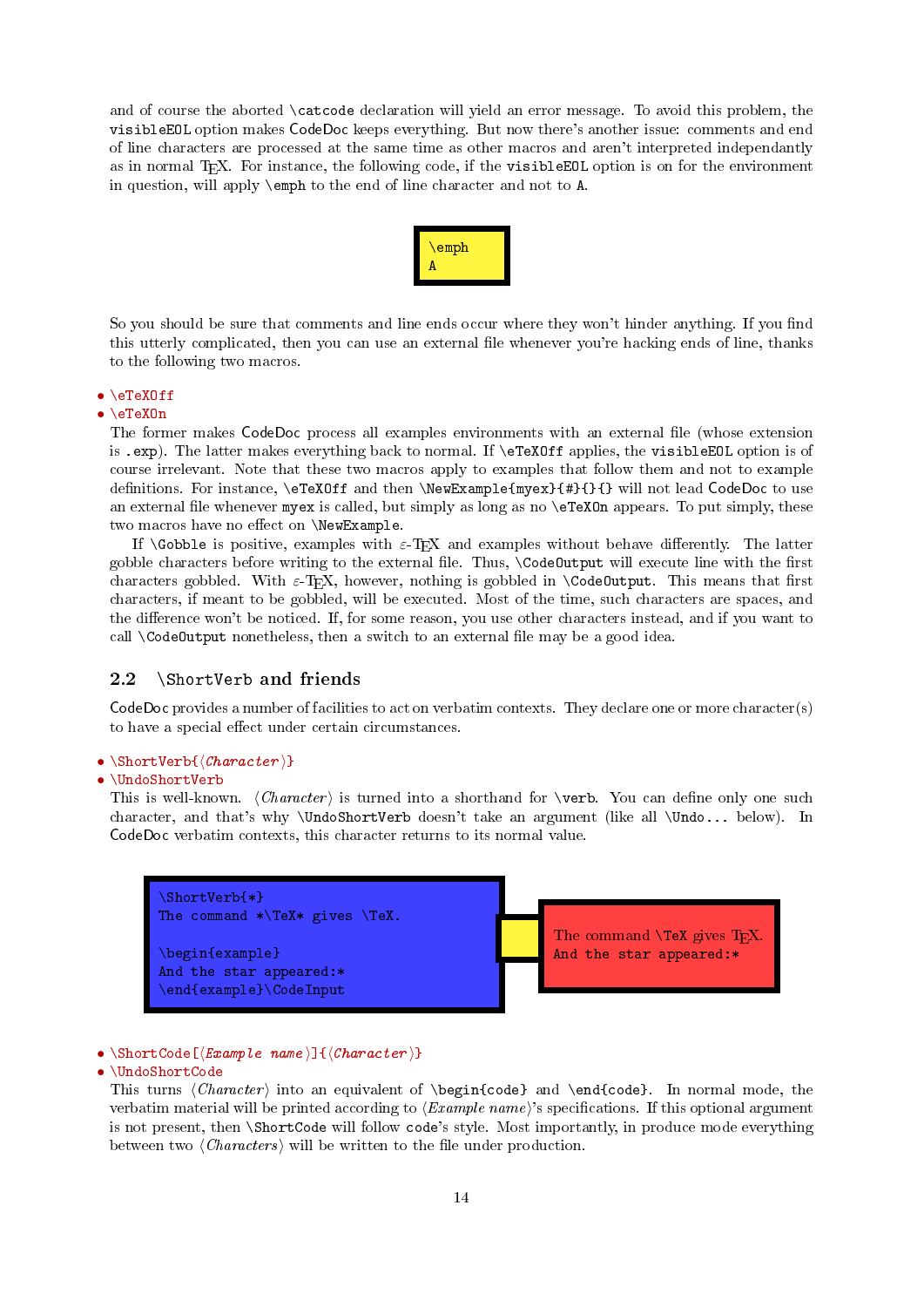<span id="page-14-0"></span>

\ShortVerb and \ShortCode have one caveat. If you \Undo... them and the next character (disregarding spaces, comments and ends of lines) is a short verb or a short code respectively, in produce mode it will fire as if it was still active. A pair of braces after the  $\Upsilon$ ondo... statement prevents this.

# •  $\VerbBreak({\text{Character}})$

### • \UndoVerbBreak

Every once in a while, breaking a verbatim line may be useful. In verbatim contexts,  $\langle Character \rangle$  breaks the line, creates an unnumbered new one and indents it to the indentation of the original line. When \CodeOutput is processed, the \VerbBreak character is ignored. However, you should not break in the middle of a control sequence (admittingly a strange idea), or it won't form. It is also ignored, of course, when writing to a file in produce mode.



# • \VerbCommand ${\langle Escape \rangle}{\langle Left \ brace \rangle}{\langle Right \ brace \rangle}$

### • \UndoVerbCommand

In verbatim contexts, those three characters will serve to form control sequences. In \CodeOuput and produce mode, they are ignored. More specifically,  $\langle Escape \rangle$  gobbles all letters following it (forming a putative command name) while everything vanishes that appears between  $\langle Left\ bracket\_$  and  $\langle Right\ bracket\_$ . This is not a very sound device, and above all you should add a  $\langle Left\ brace \rangle - \langle Right\ brace \rangle$  pair after a command called with  $\langle Escale\rangle$ , if it precedes a command to be executed in **\CodeOutput**. That is, suppose \VerbCommand{!}{(}{)}, then !foo\foo is a very bad idea in your code, while !foo()\foo is while when the system of the examples here are done with \VerbCommand ok. All the comments in the examples here are done with \VerbCommand.

Since numbered examples environment define the current label to be the number of the current line, an interesting application is to use \label to refer to it.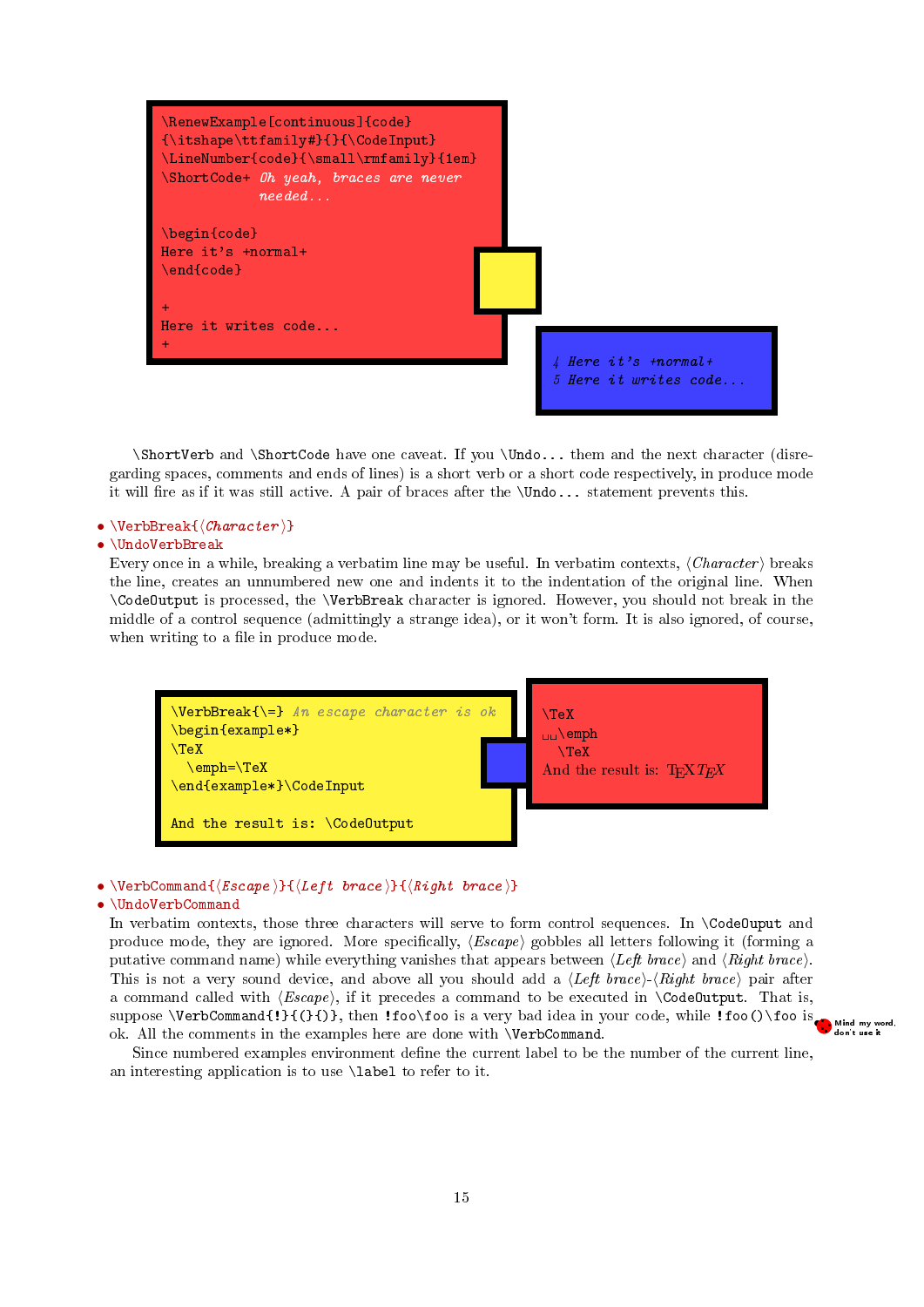<span id="page-15-2"></span>

# •  $\{ \text{CodeEscape} \}$

# • \UndoCodeEscape

In normal mode, this command does absolutely nothing. However, in produce mode,  $\langle Character \rangle$ becomes an escape character to form control sequences that will be expanded when writing to the file under production. It's useful mainly to put the values defined by  $\Theta$   $\Theta$ . For instance, the following code



will write \ProvidesPackage{mypack}[2009/02/24 v.2.1 My super package.] to mypack.sty.

# <span id="page-15-0"></span>2.3 Using fancyvrb

CodeDoc is minimally compatible with fancy the sense that verbatim characters defined and undefined with \DefineShortVerb and \UndefineShortVerb are recognized in produce mode (hopefully). Besides, verbatim environments defined with **\DefineVerbatimEnvironment** are automatically added to the list of dangerous environments. The environments offered by fancyvrb and the fvrb-ex companion package already belong to that list.

- You can even redefine the code environment with fancyvrb facilities.<sup>[5](#page-15-1)</sup> However:
- \ShortCode will stick to the last style defined for code (if it is set to follow this environment).
- Since everything is gobbled after \begin{code} in produce mode, you can freely put your keyval pairs here, as usual with fancyvrb. However, you should not input these pairs on the following line(s), although it's ok with fancyvrb. The following code will lead xleftmargin=1cm] to be written on the file under production.

<span id="page-15-1"></span> $5$ It will indeed add code to the list of dangerous environment, which is already the case when code is redefined with \RenewExample. But CodeDoc evaluates whether an environment is code before checking the list of dangerous environments.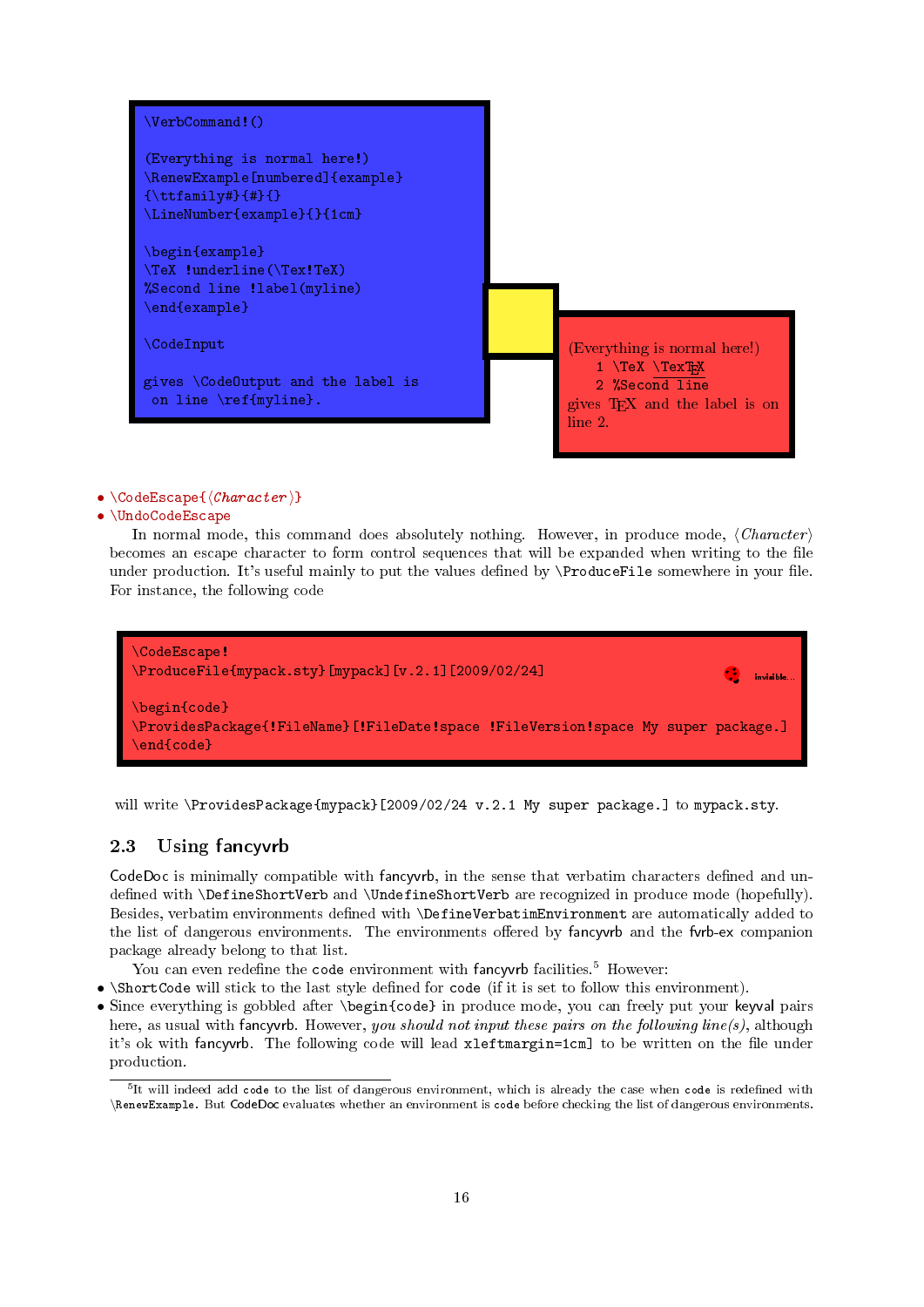

<span id="page-16-4"></span>• The gobble and commandchars parameters will be obeyed in normal mode (since fancyvrb is in charge), but not in produce mode, unless you also specify the \Gobble and \VerbCommand parameters (see above) accordingly.

# <span id="page-16-0"></span>3 Summary of commands

In this section I explain the behavior of all CodeDoc constructions in normal and produce mode respectively. Commands which have some effect in produce mode are subject to the restrictions given in section [1.4.](#page-8-1)

# <span id="page-16-1"></span>3.1 Class options

# • autoclose

Normal Mode: Does nothing.

**Produce Mode:** The current file is closed when a new one is opened with  $\text{ProductFile}$ .

• index

Normal Mode: Loads makeidx and calls \makeindex. \StopHere automatically launches \printindex. Produce Mode: Does nothing.

• noheader Normal Mode: Does nothing.

Produce Mode: No header is written to the file when it is opened.

• obeystop

Normal Mode: The document stops at  $\Stophere({Code})$  and executes  ${Code}$ . If the index option is on, \printindex is executed after  $\langle Code \rangle$ .

Produce Mode: Does nothing.

• tracing0, tracing1, tracing2

Normal Mode: Does nothing.

Produce Mode: CodeDoc normally writes a report to the log file. If tracing0 is on, there's no report; if tracing1 is on (which is default), CodeDoc reports only about opening files and writing code. With tracing2, it also reports about characters defined as \ShortVerb or \CodeEscape, environments added to the list of dangerous environments, etc.

# <span id="page-16-2"></span>3.2 Environments

• code

Normal Mode: The content is displayed verbatim according to the style defined for code.

- **Produce Mode:** The content is written to the file in production.
- example

Normal Mode: A minimal example environment that provides \CodeInput (in typewriter font) and \CodeInput. Produce Mode: The content is skipped.

• invisible

Normal Mode: The content is skipped. Produce Mode: The content is written to the file in production.

# <span id="page-16-3"></span>3.3 Commands

# • \AddBlankLine

Normal Mode: Does nothing.

Produce Mode: Adds a blank line to the file in production.

• \bslash

Normal Mode: Prints \. Designed to adapt to hyperref's bookmarks. Produce Mode: Does nothing.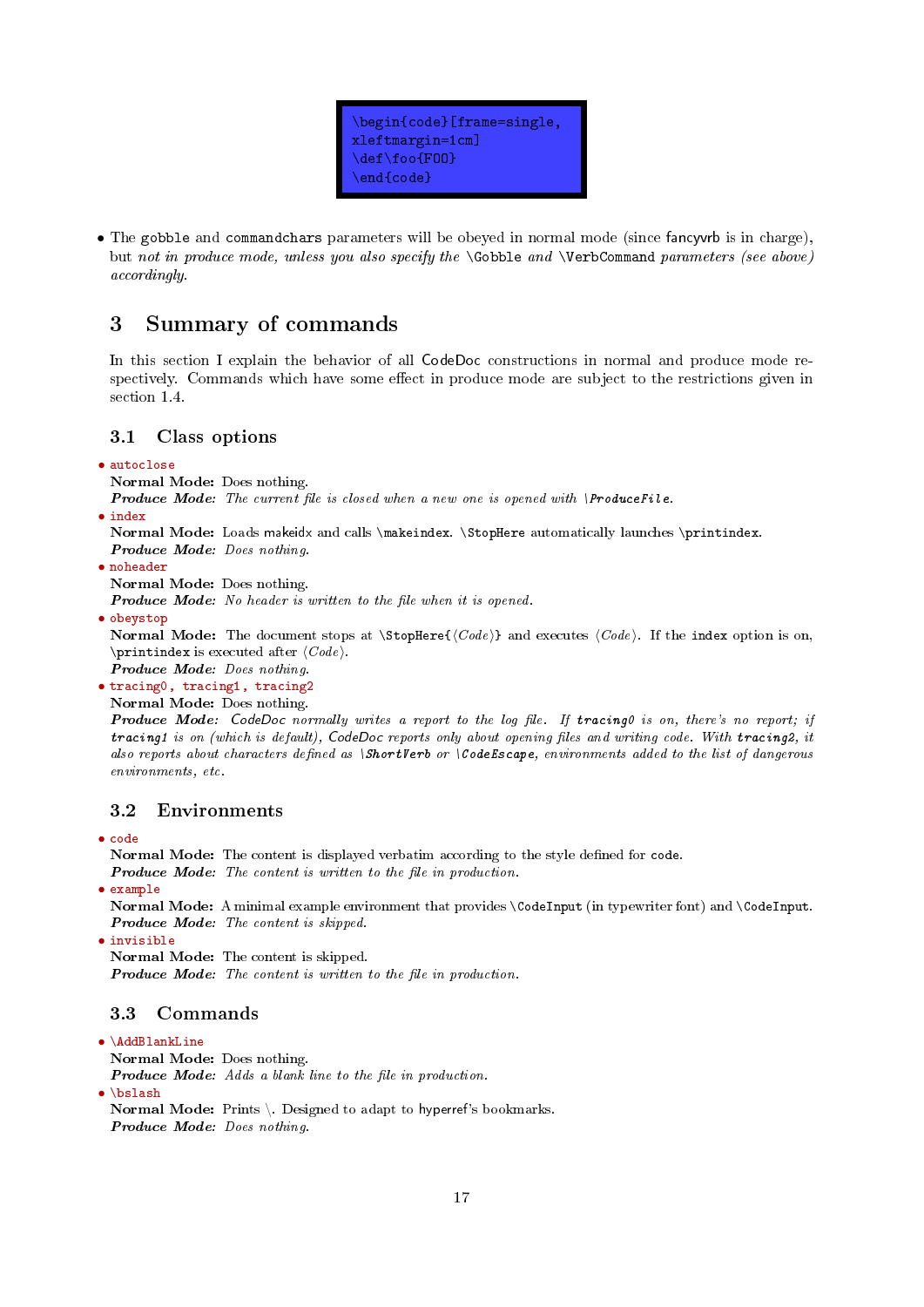<span id="page-17-0"></span>• \BoxTolerance{ $\langle$ Dimension \} Normal Mode: Excess size tolerated before a verbatim line is reported as an overfull box. Produce Mode: Does nothing. •  $\CloseFile({file})$ Normal Mode: \FileName and others are not available anymore. Produce Mode: Closes (File). No file is considered in production until the next \ProduceFile, even if there are open files. Useless in autoclose mode. •  $\{ \text{CodeE} \mid \text{Character} \}$ Normal Mode: Does nothing. **Produce Mode:** (Character) turns into an escape character in code contexts. •  $\{CodeFont({front~specticians})\}$ Normal Mode: The style of the code environment if it has not been redefined with \RenewExample. Default is \ttfamily. Produce Mode: Does nothing. • \CodeInput Normal Mode: Displays the code of the last example environment verbatim, according to the style defined for that environment. Produce Mode: Does nothing. • \CodeOutput Normal Mode: Executes the code of the last example environment, according to the style defined for that environment. Produce Mode: Does nothing. • \DangerousEnvironment $\{(List\ of\ environments\ )\}$ Normal Mode: Does nothing. Produce Mode: The environments in the list are skipped during processing. • \DefineEnvironment $\{$ {Environment}} Normal Mode: Prints  $\langle Environment \rangle$  according to  $\PrintMacc$  and adds it to the index with  $\cdot$ (environment)' and a line number typeset according to \DefineIndexFont. **Produce Mode:** Gobbles the first characters of  $\langle$ Environment $\rangle$ , just in case. •  $\Delta$  > DefineIndexFont{ $\{$  *Font specifications*  $\}$ Normal Mode: Style of the page number in the index for *\DefineMacro* and *\DefineEnvironment entries.* Produce Mode: Does nothing. • \DefineMacro { $\langle \text{Macro} \rangle$ } Normal Mode: Prints  $\langle Macro \rangle$  according to  $\Psi$  according to and adds it to the index with a line number typeset according to \DefineIndexFont. **Produce Mode:** Gobbles the first characters of  $Macc$ , just in case. • \DescribeEnvironment $\{$ {*Environment*}} Normal Mode: Prints  $\langle Environment \rangle$  according to  $\text{PerintMacco}$  and adds it to the index with  $\langle environment \rangle$ and a line number typeset according to \DescribeIndexFont. **Produce Mode:** Gobbles the first characters of  $\langle$ Environment $\rangle$ , just in case. • \DescribeIndexFont{ $\{Fort specifications \}$ } Normal Mode: Style of the page number in the index for \DescribeMacro and \DescribeEnvironment entries. Produce Mode: Does nothing. • \DescribeMacro { $\langle \text{Macro} \rangle$ } Normal Mode: Prints  $\langle Macro \rangle$  according to  $\Psi$  according to  $\Psi$  and adds it to the index with a line number typeset according to \DescribeIndexFont. **Produce Mode:** Gobbles the first characters of  $Macc$ , just in case. • \DocStripMarginpar Normal Mode: Sets the adequate values for the proper printing of macros with \DescribeMacro and \DefineMacro (and variants for environments), so that they appear \marginpar'ed as with DocStrip. More precisely, it executes \reversmarginpar, and sets \marginparpush to 0pt and \marginparwidth to 8pc. Produce Mode: Does nothing. • \eTeXOff Normal Mode: All subsequent example environments are processed with an external file, whose extension is .exp. Produce Mode: Does nothing. • \eTeXOn Normal Mode: All subsequent example environments are processed without an external file. This is default. (Requires  $\varepsilon$ -TEX, of course.)

Produce Mode: Does nothing.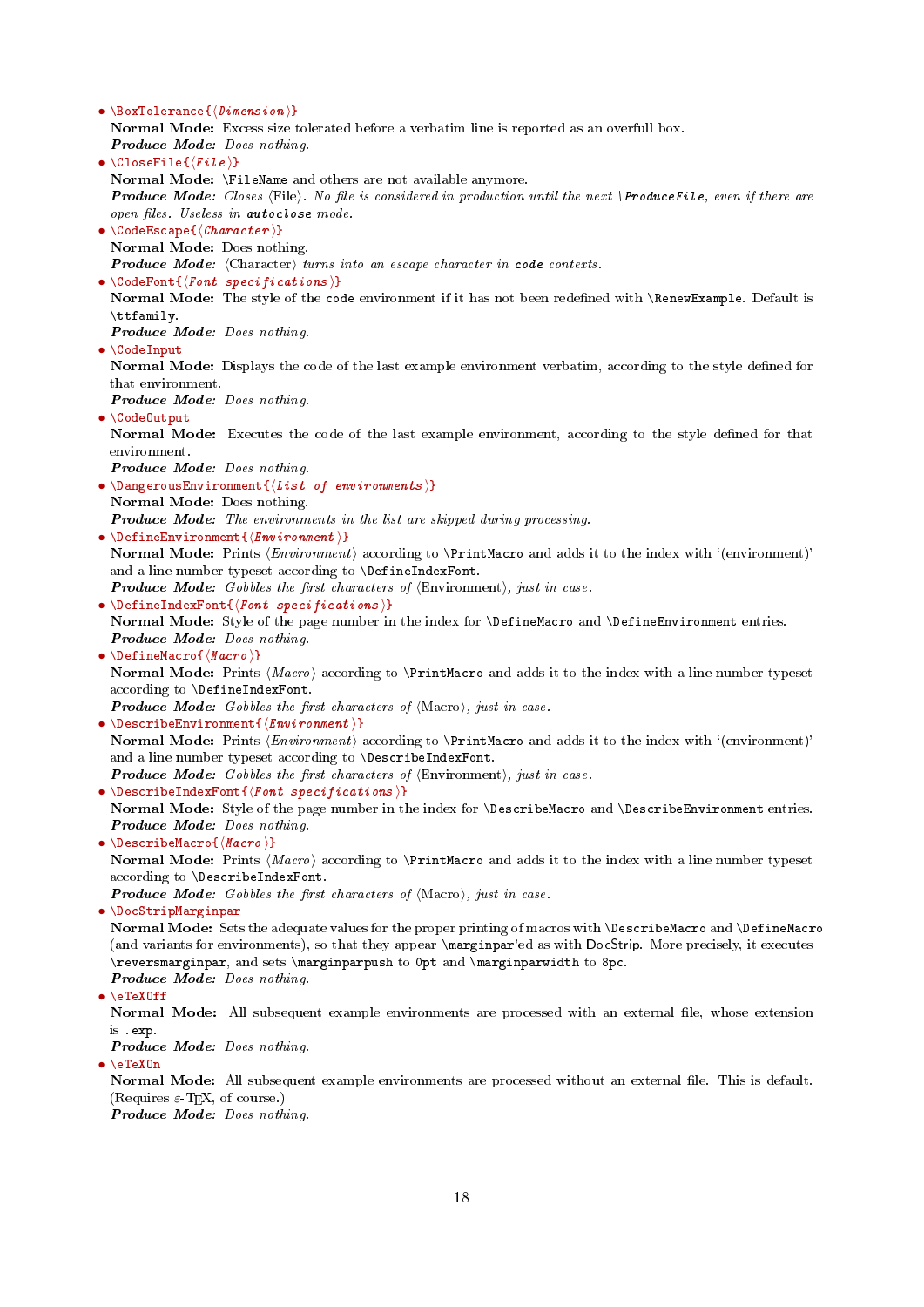#### <span id="page-18-0"></span>•  $\{Gobble\}$

Normal Mode: The number of characters that will be gobbled at the beginning of each example and code environments. In case of a blank line, nothing is gobbled, but a blank line is added. Tab characters count as one character.

**Produce Mode:** Same as in normal mode, but when writing to the file in production.

• \Header $\{\langle \text{Text }\rangle\}$ 

Normal Mode: Does nothing.

**Produce Mode:** Text to be written at the beginning of a file when it is opened with  $\text{ProductFile}$ . Comment characters will be automatically added at the beginning of each line. Ends of lines are obeyed. If the noheader option is on, nothing is written.

- \IgnorePrefix{ $\langle Macro\ prefix\rangle$ } Normal Mode: Ignores  $\langle Marcro\ prefix\rangle$  when sorting index entries generated by **\DescribeMacro** and **\DefineMacro**.  $\langle \text{Macro prefix} \rangle$  will be typeset according to  $\Pr{\text{refix in the index.}}$ Produce Mode: Does nothing.
- \LineNumber{ $\langle$ Name \}{ $\langle$ Font specifications \}{ $\langle$ Nidth \}[ $\langle$ Number \]
- Normal Mode: The line number of  $\langle Name \rangle$  will be typeset according to  $\langle Font\; specifications \rangle$  in a box that will **S** What??? spread from the left margin into the main text width by a length of  $\langle Width \rangle$  (0pt by default). The next  $\langle Name \rangle$ will start at  $\langle Number \rangle$  if specified.
	- Produce Mode: Does nothing.
	- $\max_{\{ \text{argument } \}}$ Normal Mode: \marg{Argument} prints  ${\langle Argument\rangle}$  (mandatory argument). Produce Mode: Does nothing.
	- \meta $\{\langle Arg\text{ }ument\ \rangle\}$ Normal Mode:  $\met{Argument} prints (Argument).$ Produce Mode: Does nothing.
	- \NewExample[ $\langle Options \rangle$ ]{ $\langle Name \rangle$ }{ $\langle Code \ input \rangle$ }{ $\langle Code \ output \rangle$ }{ $\langleتmediate execution i}$

Normal Mode: Creates  $\langle Name \rangle$  as an example environment to provide  $\Diamond$  CodeInput as  $\langle Code \; input \rangle$  (where the code to be typeset is represented by #) and  $\text{CodeOutput}$  as  $\text{Code output}$  (where the code to be executed is represented by #). When encountered,  $\langle Name \rangle$  executes  $\langle Immediately; \langle Code \ input \rangle$ .  $\langle Code \ output \rangle$  and  $\langle \text{Immediate execution} \rangle$  can be empty.

Options are:

 $\bullet$ 

numbered: Each line of  $\langle Name \rangle$  is numbered.

continuous: Each line of  $\langle Name \rangle$  is numbered and numbering continues from one  $\langle Name \rangle$  to the other.

visibleEOL: If  $\langle Name \rangle$  is processed with  $\varepsilon$ -TEX, This prevents ends of lines and commented parts of lines from being removed before anything is executed in \CodeInput. See page [13](#page-9-1) for a discussion.

**Produce Mode:** Adds  $\langle Name \rangle$  to the list of dangerous environments and gobbles the remaining arguments. •  $\langle \text{Arg}\{\langle \text{Arg}\, \text{L}\rangle\} \rangle$ 

Normal Mode:  $\sqrt{\text{Argument}}$  prints  $[$ *Argument* $)]$  (optional argument).

- Produce Mode: Does nothing.
- $\sqrt{\arctan\{H\}}$ Normal Mode:  $\text{Argument} \ prints (\text{Argument})$  (picture argument). Produce Mode: Does nothing.
- $\bullet \ \PrintMaccro\ {\Maccro\ or\ environment\ }$

Normal Mode: Typesets the argument to \DescribeMacro, \DefineMacro, \DescribeEnvironment and \DefineEnvironment. Should be freely redened by users. By default, it prints its argument as with DocStrip, provided \DocStripMarginpar has been executed beforehand.

Produce Mode: Does nothing. •  $\Pr\text{intPrefix}(\text{Macro prefix})$ Normal Mode: Typesets (Macro prefix), as defined by **\IgnorePrefix**, in the index. Should be redefined by

the user. By default, it does nothing. Produce Mode: Does nothing.

• \ProduceFile{ $\{File\}$ [ $\{File\ name\}$ ][ $\{File\ version\}$ ][ $\{File\ date\}$ ]

Normal Mode: Provides  $\langle File \rangle$  as  $\text{FileSource}, \langle File \text{name} \rangle$  as  $\text{FileName}, \langle File \text{version} \rangle$  as  $\text{FileVersion}$  and  $\langle File \ date \rangle$  as  $\text{FileDate}.$ 

**Produce Mode:** Opens (File) and writes the header (unless noheader is on), unless (File) is already open and autoclose is not specified, in which case CodeDoc will simply puts (File) back in production. Subsequent code will be written to this file. Closes the current file if autoclose is on. Provides (File name) as \FileName, (File version) as  $\left| \right|$  FileVersion and  $\left\langle$ File date $\right\rangle$  as  $\left| \right|$  FileDate, to be used with  $\left| \right\rangle$ CodeEscape.

```
• \RenewExample[\langle Options \rangle]{\langleName}}{\langle Code \ input \rangle}{\langle Code \ output \rangle}{\langle Immediate \ execution \rangle}
  Normal Mode: Same as \NewExample to redefine \langle Name \rangle.
```
**Produce Mode:** Adds  $\langle Name \rangle$  to the list of dangerous environments and gobbles the remaining arguments.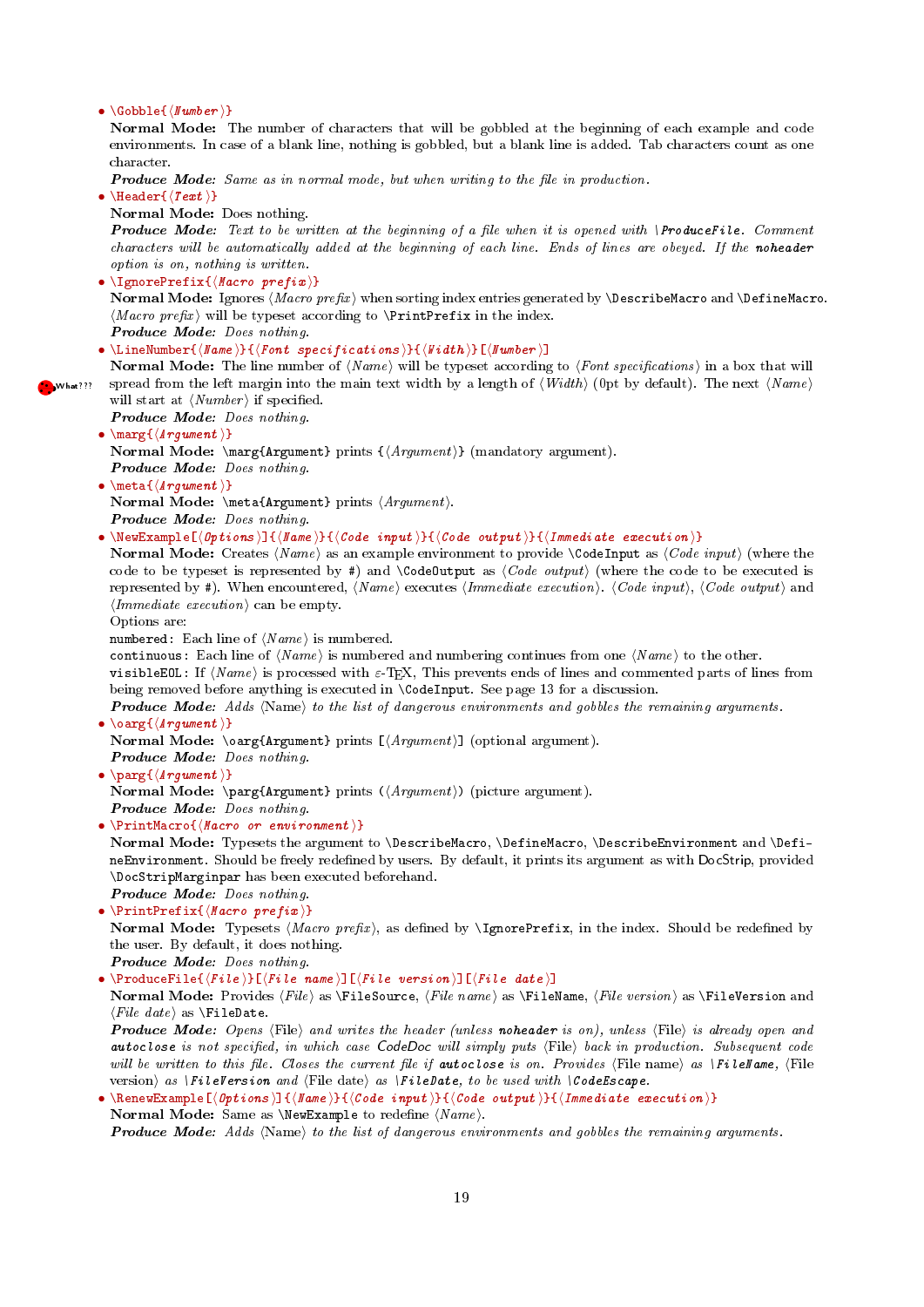<span id="page-19-0"></span>•  $\verb|\ShortCode|(\textit{Character})$ Normal Mode: Turns  $\langle Character \rangle$  into a shorthand for  $\begin{circ}$  and  $\end{circ}$  and  $\end{circ}$ . **Produce Mode:** Like in normal mode: everything between two (Characters) will be written to the file in production. •  $\ShortVerb{\langle Character \rangle}$ Normal Mode: Turns  $\langle Character \rangle$  into a shorthand for \verb. **Produce Mode:** Subsequently gobbles everything between two  $\langle$ Characters $\rangle$ . • \StartIgnore Normal Mode: Does nothing. **Produce Mode:** Stops executing anything until  $\setminus$ StopIgnore. •  $\Set{Code}$ Normal Mode: If the obeystop option is on, executes  $\langle Code \rangle$  followed by \printindex if index is on, and ends the document. Produce Mode: Does nothing. • \StopIgnore Normal Mode: Does nothing. Produce Mode: Marks the end of \StartIgnore. •  $\langle$ TabSize{ $\langle$ Number}} Normal Mode: Sets the number of spaces to represent a tab character in verbatim contexts. Produce Mode: Does nothing. • \UndoCodeEscape Normal Mode: Does nothing. **Produce Mode:** Sets the  $\{CodeEscape character to a normal character.\}$ • \UndoShortCode Normal Mode: Sets the \ShortCode character to a normal character. Produce Mode: Sets the \ShortCode character to a normal character. • \UndoShortVerb Normal Mode: Sets the \ShortVerb character to a normal character. Produce Mode: Sets the \ShortVerb character to a normal character. • \UndoVerbBreak Normal Mode: Sets the \VerbBreak character to a normal character. Produce Mode: Sets the \VerbBreak character to a normal character. • \UndoVerbCommand Normal Mode: Sets the \VerbCommand characters to normal characters. Produce Mode: Sets the *VerbCommand character to normal characters*. •  $\VerbBreak{\langle Character \rangle}$ Normal Mode: Turns  $\langle \text{Character} \rangle$  into a line breaker in verbatim contexts; more precisely, the line will break where  $\langle Character \rangle$  appears and will be indented with the same amount of space as the original one.  $\langle Character \rangle$ is ignored in \CodeOutput. **Produce Mode:** Ignores  $\langle$ Character $\rangle$  when writing to the file in production. • \VerbCommand{ $\langle Escape \rangle$ }{ $\langle Left \ brace \rangle$ }{ $\langle Right \ brace \rangle$ } Normal Mode: Turns  $\langle E \text{score} \rangle$  into an escape character in verbatim contexts, and  $\langle Left \ brace \rangle$  and  $\langle Right \ brack$ brace) into characters of category 1 and 2 respectively. In  $\text{CodeOutput}, \langle Escore \rangle$  gobbles all subsequent letters and everything between  $\langle Left \ trace \rangle$  and  $\langle Right \ trace \rangle$  is gobbled too.

**Produce Mode:** Does the same as normal mode for  $\text{CodeOutput}$ . Letters following  $\text{ (Escape)}$  are gobbled, as is everything between  $\langle$ Left brace $\rangle$  and  $\langle$ Right brace $\rangle$ .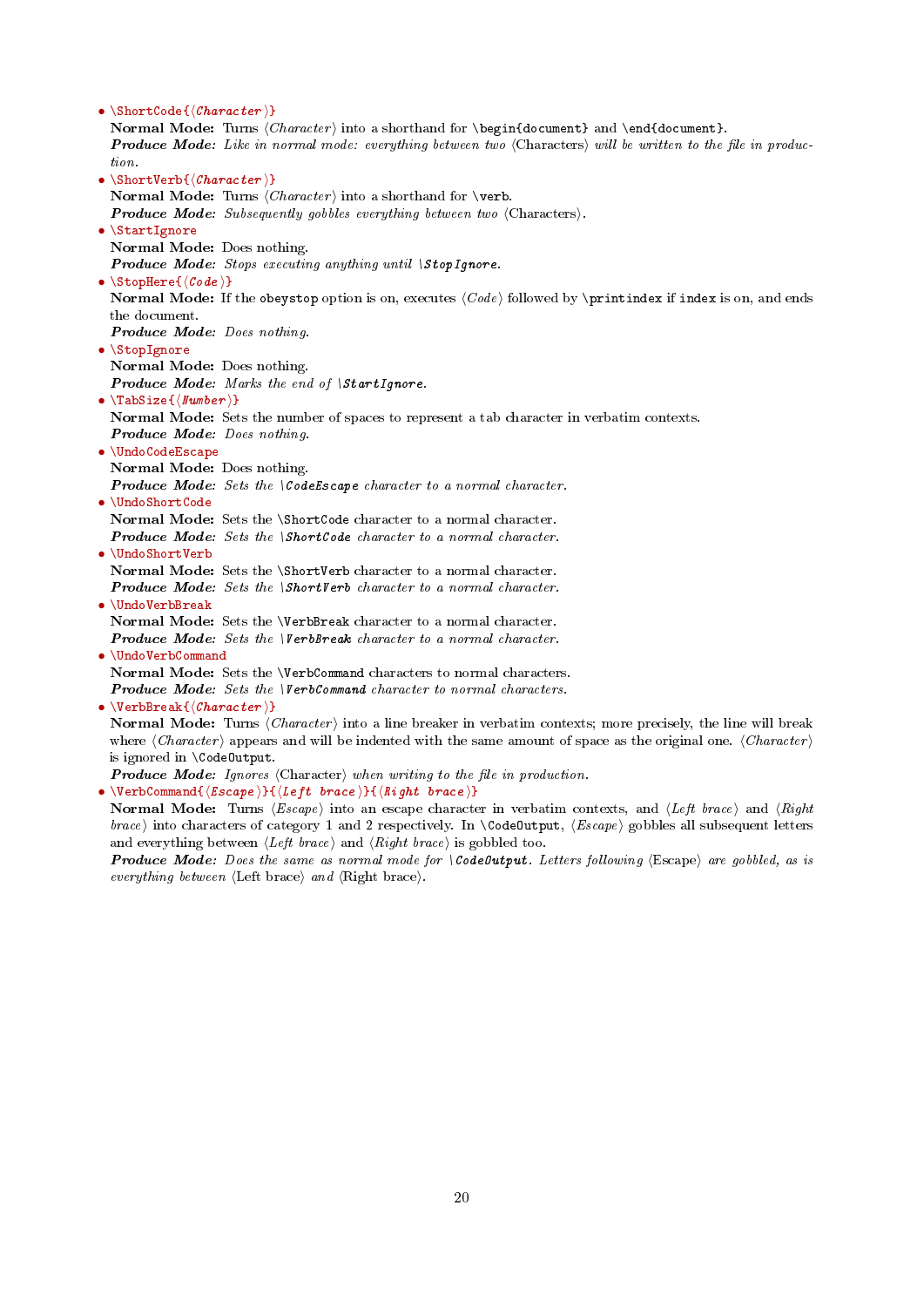# <span id="page-20-2"></span><span id="page-20-0"></span>Part II Implementation

The usual things (; is my \CodeEscape character). Turning ^^? into an active character is less usual but useful to delimit ends of code material.

```
1 \NeedsTeXFormat{LaTeX2e}
2 \ProvidesClass{;FileName}[;FileDate ;FileVersion Code and documentation in one file.]
3 \makeatletter
4 \catcode<sup>\sqrt{2}=13</sup>
```
# <span id="page-20-1"></span>4 Options and basic definitions

\cd@GetClass Options are mostly conditional switching. \cd@tracingmode will be used in an \ifcase statement. \cd@GetClass will be analyzed to retrieve the class and its options.

```
5 \newif\ifcd@produce
6 \newif\ifcd@autoclose
 7 \newif\ifcd@obeystop
8 \newif\ifcd@makeindex
9 \newif\ifcd@noheader
10 \newcount\cd@tracingmode
11 \cd@tracingmode1
12 \def\cd@GetClass{article()}
13
14 \DeclareOption{autoclose}{\cd@autoclosetrue}
15 \DeclareOption{produce}{\cd@producetrue}
16 \DeclareOption{index}{\cd@makeindextrue}
17 \DeclareOption{obeystop}{\cd@obeystoptrue}
18 \DeclareOption{noheader}{\cd@noheadertrue}
19 \DeclareOption{tracing0}{\cd@tracingmode0}
20 \DeclareOption{tracing1}{\cd@tracingmode1}
21 \DeclareOption{tracing2}{\cd@tracingmode2}
22 \DeclareOption*{\edef\cd@GetClass{\CurrentOption()}}
23 \ProcessOptions\relax
```

```
\cd@LoadClass
\cd@GetOptions
```
\cd@end We define \cd@LoadClass as a recursive retrieval of options, then passed to the class with \PassOptionsToClass, which we load. This is done only if we're not in produce mode, in which case no class is loaded.

```
24 \def\cd@end{cd@end}
25 \ifcd@produce
26 \else
27 \text{def}\cdots28 \ \ \ \ \ \ \ \ def\cdots (#1)29 \expandafter\cd@GetOptions#2;cd@end;%
30 \LoadClass{#1}%
31 \@ifnextchar({\expandafter\@gobble\@gobble}{}}
32 \def\cd@GetOptions#1;{%
33 \def\cd@TempArg{#1}
34 \ifx\cd@TempArg\cd@end%
35 \let\cd@next\relax
36 \else%
37 \PassOptionsToClass{#1}{\cd@Class}%
38 \let\cd@next\cd@GetOptions%
39 \fi\cd@next}
```
40 \expandafter\cd@LoadClass\cd@GetClass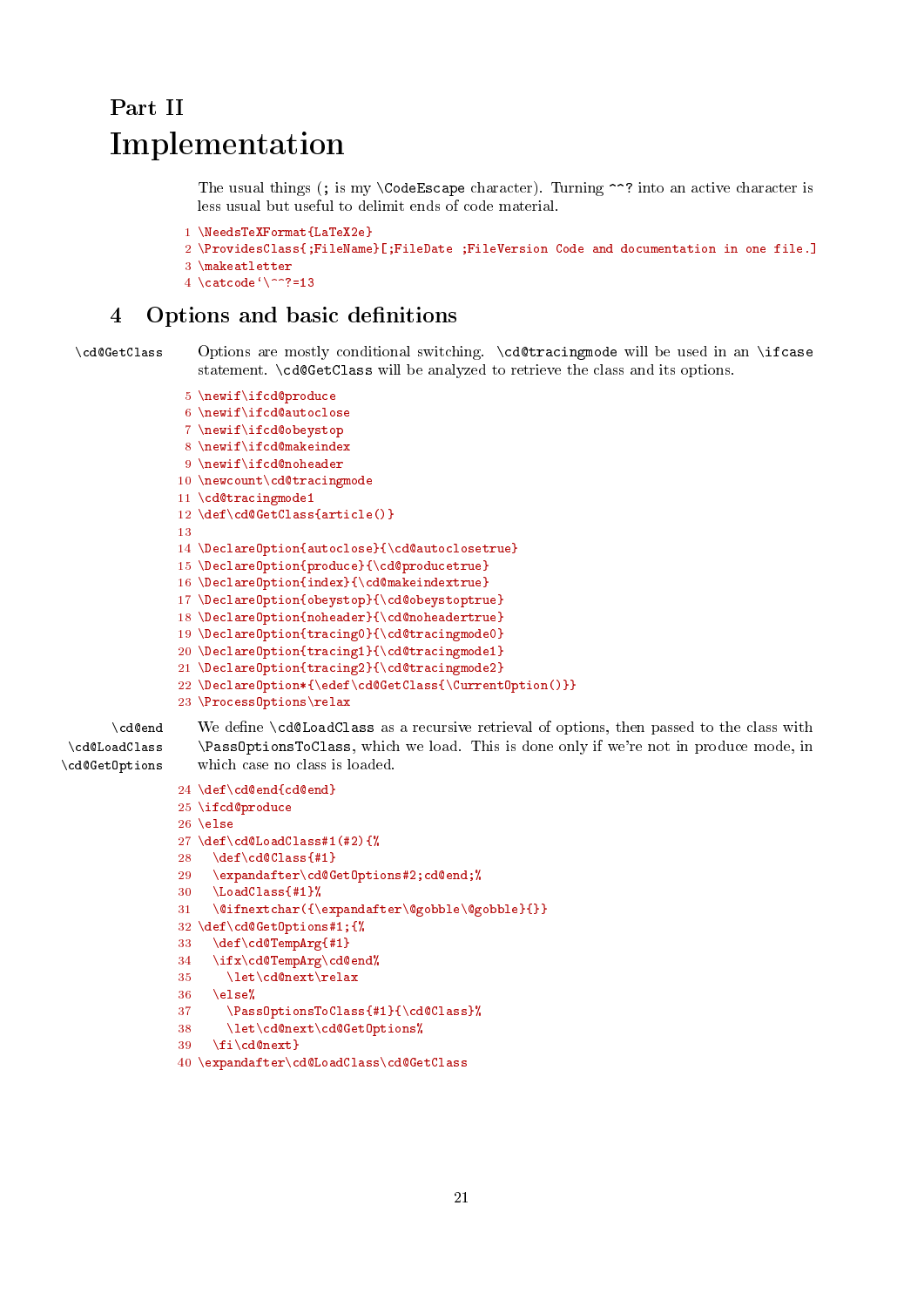<span id="page-21-2"></span>\StopHere Still in normal mode, we load makeidx if required and dene \StopHere accordingly.

```
41 \ifcd@makeindex
42 \RequirePackage{makeidx}
43 \makeindex
44 \text{else}45 \let\printindex\relax
46 \fi
47 \ifcd@obeystop
48 \ifcd@makeindex
49 \long\def\StopHere#1{#1\relax\par\printindex\end{document}}
50 \text{ kg}51 \long\def\StopHere#1{#1\relax\par\end{document}}
52 \sqrt{f}53 \else
54 \long\def\StopHere#1{}
55 \fi
56 \fi
```
# <span id="page-21-0"></span>5 Normal mode

Although the following code is used in normal mode only, I did not feel like embedding hundreds of lines under a **\ifcd@produce** conditional. Pure superstition, perhaps. Here's the switch for  $\varepsilon$ -T<sub>E</sub>X and some shorthands.

```
57 \newif\ifcd@eTeX
58 \@ifundefined{eTeXversion}{\cd@eTeXfalse}{\cd@eTeXtrue}
59
60 \def\cd@Warning{\ClassWarningNoLine{codedoc}}
61 \def\cd@Error#1{\ClassError{codedoc}{#1}{}}
```
# <span id="page-21-1"></span>5.1 Describing macros

\DocStripMarginpar Most of the following macros are imitated from DocStrip, in a simpler but less careful manner. \PrintMacro The first two are straightforward.

```
62 \def\DocStripMarginpar{\reversemarginpar\marginparpush0pt\relax\marginparwidth8pc\relax}
63 \def\PrintMacro#1{\noindent\marginpar{\raggedleft\strut\ttfamily#1}\ignorespaces}
```
\DescribeIndexFont \DescribeMacro \cd@DescribeMacro \DescribeEnvironment \cd@DescribeEnvironment \DefineIndexFont \DefineMacro \cd@DefineMacro \DefineEnvironment \cd@DefineEnvironment

 $\Delta$  >DescribeMacro and its companions first turn  $\circ$  into a letter, so that a control sequence containing it is recognized as such, sets \cd@Index, used in the \ifcase statement below (a simple conditional could do the job, since there are only two values, but there might be more someday if one wants to distinguish other index entries, like `used' macros), and pass their arguments to **\PrintMacro** with the first token **\string'ed** (even in the case of an environment, because someone might describe its environment with a  $\begin{array}{c}$   $\end{array}$ command). In case of a macro, the argument is also passed to \cd@MakeEntry to index it.

The hyperref package does not work properly with indexes if a style is specified with  $\vert$ in the entry. Since we use such styles, and since we want to use hyperref, we circumvent the problem with \hyperpage added to the style. By default, it does nothing, but if the user loads hyperref, it will have the adequate meaning.

```
64 \newcount\cd@Index
65 \def\hyperpage#1{#1}
66
67 \def\DescribeIndexFont#1{\gdef\cdatDescribeFont##1{{#1\hyperpage{##1}}}}
68 \DescribeIndexFont{}
69 \def\DescribeMacro{\makeatletter\cd@DescribeMacro}
70 \def\cd@DescribeMacro#1{%
71 \makeatother%
72 \text{   } \cdot \text{c} \cdot \text{d} \cdot \text{d} \cdot \text{d} \cdot \text{d} \cdot \text{d} \cdot \text{d} \cdot \text{d} \cdot \text{d} \cdot \text{d} \cdot \text{d} \cdot \text{d} \cdot \text{d} \cdot \text{d} \cdot \text{d} \cdot \text{d} \cdot \text{d} \cdot \text{d} \cdot \text{d} \cdot \text{d} \cdot \text{d} \cdot \text{d} \cdot \text{d} \cdot \text{d} \cdot \text{d} \cdot \text{d} \cdot \text{d} \cdot \text{d} \cdot \text{d} \cdot \text{d} \cdot \73 \cd@MakeEntry#1\cd@EndOfEntry%
74 \PrintMacro{\string#1}}
75 \def\DescribeEnvironment{\makeatletter\cd@DescribeEnvironment}
76 \def\cd@DescribeEnvironment#1{%
```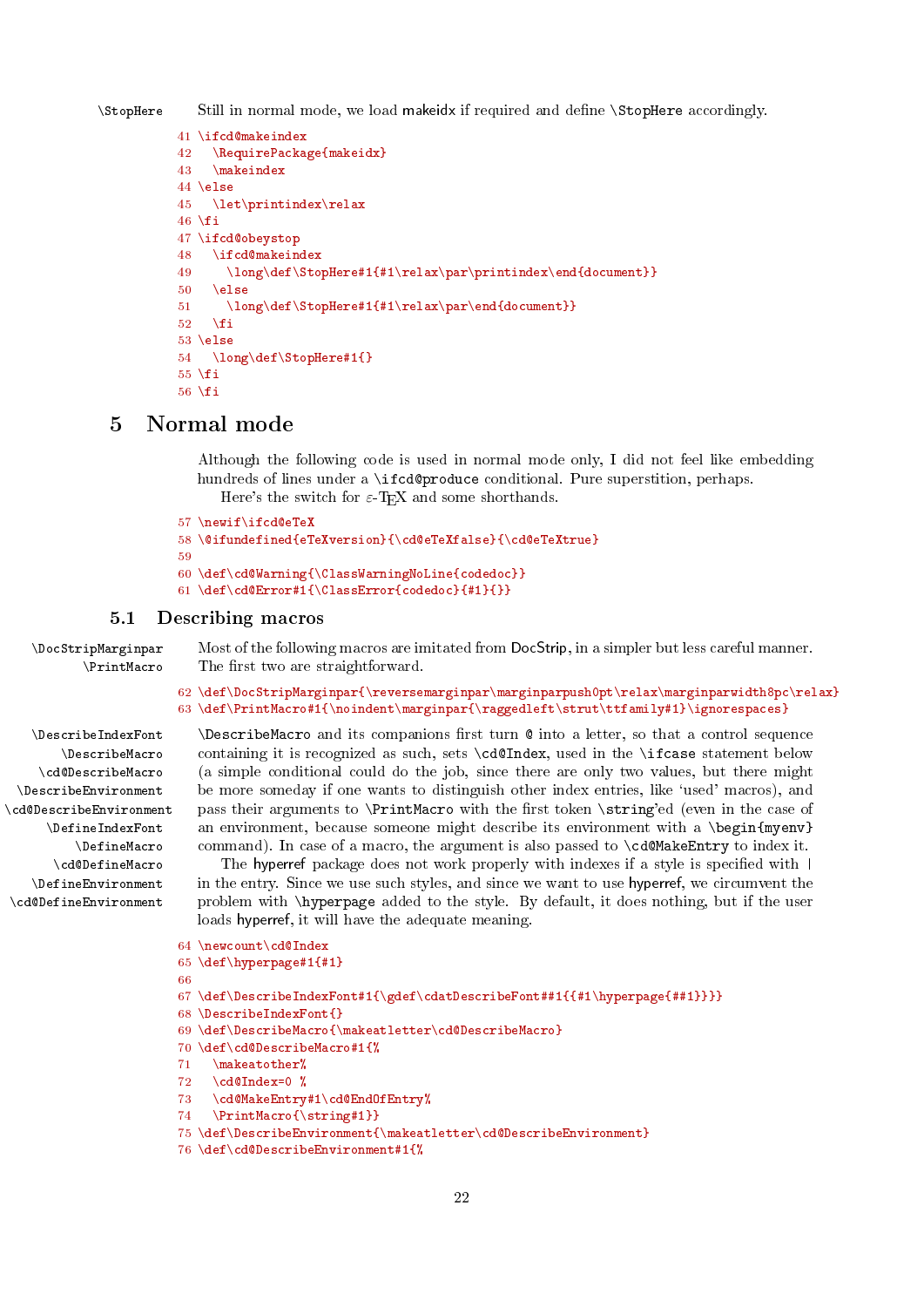```
77 \makeatother%
                  78 \index{#1@\texttt{#1} (environment)|cdatDescribeFont}%
                  79 \PrintMacro{\string#1}}
                  80
                  81 \def\DefineIndexFont#1{\gdef\cdatDefineFont##1{{#1\hyperpage{##1}}}}
                  82 \DefineIndexFont{\itshape}
                  83 \def\DefineMacro{\makeatletter\cd@DefineMacro}
                  84 \def\cd@DefineMacro#1{%
                  85 \makeatother%
                  86 \cd@Index1 %
                  87 \cd@MakeEntry#1\cd@EndOfEntry%
                  88 \PrintMacro{\string#1}}
                  89 \def\DefineEnvironment{\makeatletter\cd@DefineEnvironment}
                  90 \def\DefineEnvironment#1{%
                  91 \makeatother%
                  92 \index{#1@\texttt{#1} (environment)|cdatDefineFont}%
                  93 \PrintMacro{\string#1}}
   \cd@MakeEntry This takes two arguments but considers only the first one, so that \DescribeMacro{\foo\marg{Argument}}
                    will ignore \marg{Argument}. We pass that argument to \cd@AnalyzeEntry with the es-
                    cape character removed (for a proper indexing), call \cd@AnalyzePrefix on the result and
                    finally \cd@@MakeEntry
                  94 \def\cd@MakeEntry#1#2\cd@EndOfEntry{%
                  95 \def\cd@TempEntry{}%
                  96 \begingroup\escapechar\m@ne\expandafter\cd@AnalyzeEntry\string#1\cd@end\endgroup%
                  97 \expandafter\cd@AnalyzePrefix\cd@TempEntry\cd@end%
                  98 \expandafter\cd@@MakeEntry\cd@TempEntry\cd@EndOfEntry}
\cd@AnalyzeEntry The aim of this macro is to process @. Indeed, @ is MakeIndex's operator to signal that an
        \AtChar entry should be indexed under another name (as done here). But @ is also a very popular
                    letter in TEX's world when it comes to macros. DocStrip's solution is to create a special style
                    file for MakeIndex, so that the function of \& is taken over by another character. But then,
                    when a user compiles a DocStrip document, this style file must be indicated to MakeIndex,
                    which many people might not do. So I prefer to leave MakeIndex alone and process the entry
                    beforehand, replacing \& by a character denotation. That's the job of \c{d@Analyzdefntry},
                    which scans the macro name token by token and replace \& by \AtChar.
                  99 \chardef\AtChar='\@
                 100 \def\cd@AnalyzeEntry#1{%
                 101 \let\cd@next\cd@AnalyzeEntry%
                 102 \ifx#1\cd@end%
                 103 \let\cd@next\relax%
                 104 \else\if#10%
                 105 \expandafter\gdef\expandafter\cd@TempEntry\expandafter{\cd@TempEntry\AtChar}%
                 106 \else%<br>107 \exp
                         \expandafter\gdef\expandafter\cd@TempEntry\expandafter{\cd@TempEntry#1}%
                 108 \fi\fi\cd@next}
                    Here comes the mechanism to remove prefixes when sorting entries. \IgnorePrefix simply
   resets ••...
                    resets some values and call \cd@IgnorePrefix on its argument along with a terminator.
                 109 \newcount\cd@PrefixCount
                 110 \def\IgnorePrefix#1{\cd@PrefixCount\z@\def\Prefix{}\cd@IgnorePrefix#1\cd@end}
\cd@IgnorePrefix This analyzes the prefix just like \cd@AnalyzeEntry above and replaces all occurrences of @
  \cd@MakePrefix by \AtChar. Since the name of the macro is \string'ed when subjected to \DefineMacro
                    and others, we also \string all letters of the prefix, which have then category code 12.
                 111 \def\cd@IgnorePrefix#1{%
                 112 \let\cd@next\cd@IgnorePrefix%
```
- 113 \ifx#1\cd@end%
- 114 \def\cd@next{\expandafter\cd@ScanPrefix\Prefix\cd@end}%
- 115 \else\if#1 $\mathbb{Q}'_8$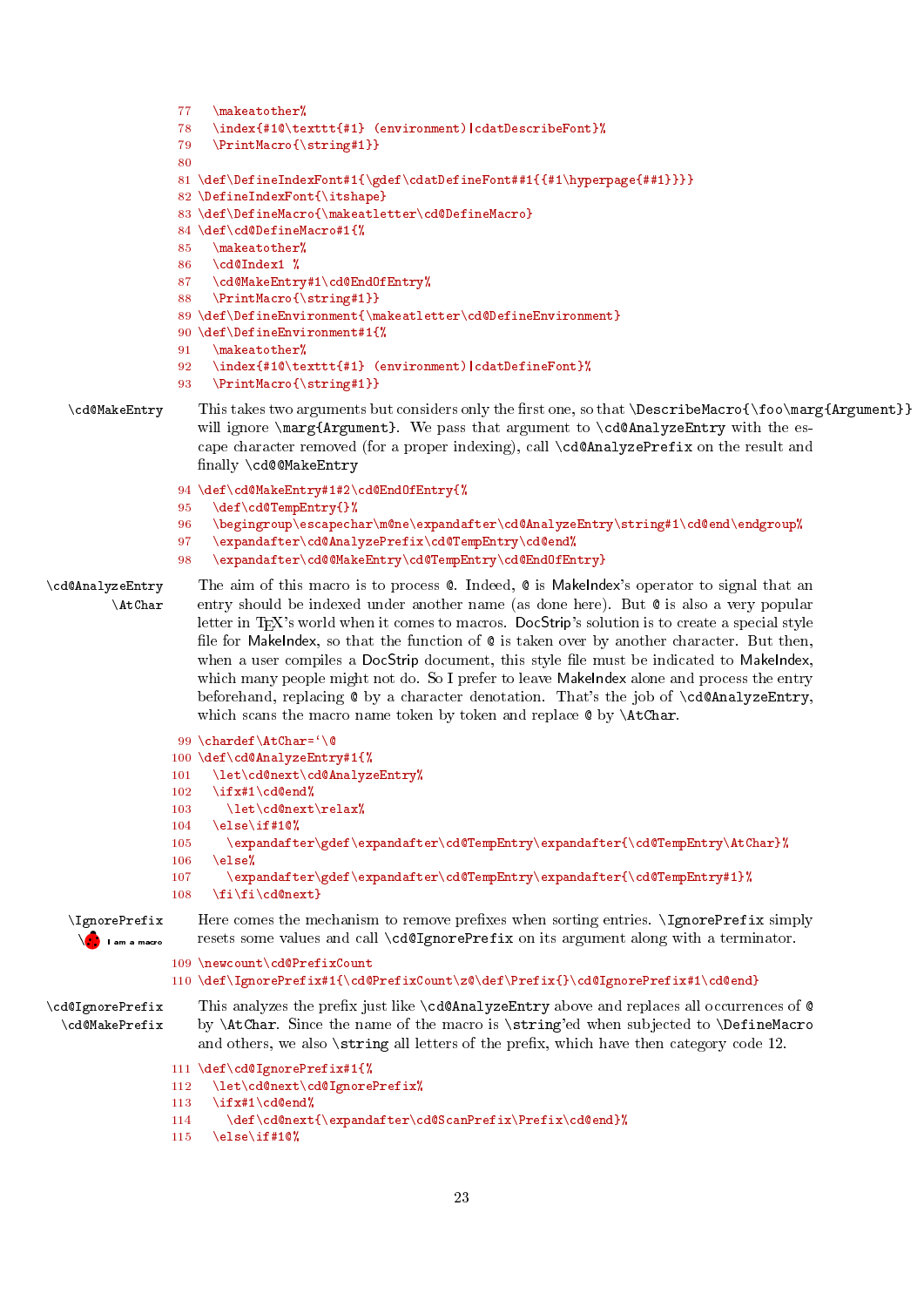```
116 \expandafter\def\expandafter\Prefix\expandafter{\Prefix\AtChar}%
                  117 \else%
                  118 \edef\cd@PrefixLetter{\string#1}%<br>119 \expandafter\cd@MakePrefix\cd@Pre
                          \expandafter\cd@MakePrefix\cd@PrefixLetter%
                  120 \fi\fi\cd@next}
                  121 \def\cd@MakePrefix#1{%
                  122 \expandafter\def\expandafter\Prefix\expandafter{\Prefix#1}}%
   \cd@ScanPrefix Then we just scan the prefix to compute the number of characters it is made of. \cd@Analy-
    \cd@DefPrefix
\cd@AnalyzePrefix
                      zePrefix is defined accordingly to take the right number of characters out of a macro name
                      (fed in \cd@MakeEntry above) and lump them into \cd@TempPrefix, and dene the rest of
                      the entry as the remaining characters up to the terminator.
                  123 \def\cd@ScanPrefix#1{%
                  124 \ifx#1\cd@end%
                  125 \let\cd@next\cd@DefPrefix%
                  126 \else%
                  127 \advance\cd@PrefixCount\@ne%
                  128 \let\cd@next\cd@ScanPrefix%
                  129 \qquad \text{if } \text{cdl}Qnext
                  130 \def\cd@DefPrefix{%
                  131 \ifcase\cd@PrefixCount%
                  132 \def\cd@AnalyzePrefix##1\cd@end{}%
                  133 \or\def\cd@AnalyzePrefix##1##2\cd@end{%
                  134 \def\cd@TempPrefix{##1}\def\cd@RestOfEntry{##2}\cd@ComparePrefix}%
                  135 \or\def\cd@AnalyzePrefix##1##2##3\cd@end{%
                  136 \def\cd@TempPrefix{##1##2}\def\cd@RestOfEntry{##3}\cd@ComparePrefix}%
                  137 \or\def\cd@AnalyzePrefix##1##2##3##4\cd@end{%
                  138 \def\cd@TempPrefix{##1##2##3}\def\cd@RestOfEntry{##4}\cd@ComparePrefix}%
                  139 \or\def\cd@AnalyzePrefix##1##2##3##4##5\cd@end{%
                  140 \def\cd@TempPrefix{##1##2##3##4}\def\cd@RestOfEntry{##5}\cd@ComparePrefix}%
                  141 \or\def\cd@AnalyzePrefix##1##2##3##4##5##6\cd@end{%
                  142 \def\cd@TempPrefix{##1##2##3##4##5}\def\cd@RestOfEntry{##6}\cd@ComparePrefix}%
                  143 \ \over\{def\cdots}\ = \or\def\cdots\@AnalyzePrefix\#4\#4\#3\#4\#4\#5\#46\#47\cdots\@end{W}144 \def\cd@TempPrefix{##1##2##3##4##5##6}\def\cd@RestOfEntry{##7}\cd@ComparePrefix}%
                  145 \or\def\cd@AnalyzePrefix##1##2##3##4##5##6##7##8\cd@end{%
                  146 \def\cd@TempPrefix{##1##2##3##4##5##6##7}\def\cd@RestOfEntry{##8}\cd@ComparePrefix}%
                  147 \or\def\cd@AnalyzePrefix##1##2##3##4##5##6##7##8##9\cd@end{%
                  148 \def\cd@TempPrefix{##1##2##3##4##5##6##7##8}\def\cd@RestOfEntry{##9}\cd@ComparePrefix}%
                  149 \fi\ignorespaces}
\cd@ComparePrefix Comparing prefixes is simply a matter of string testing. In case they match, the entry is
                      redefined as the \cd@RestOfEntry, so that macros will be indexed with the prefix removed.
                  150 \newif\ifcd@Prefix
                  151 \def\cd@ComparePrefix{%
                  152 \ifx\cd@TempPrefix\Prefix%
                  153 \expandafter\def\expandafter\cd@TempEntry\expandafter{\cd@RestOfEntry}%
                  154 \cd@Prefixtrue%
                  155 \else%
                  156 \qquad \text{cdePrefixfalse}157 \quad \text{If}i}
   \cd@@MakeEntry Finally, \cd@@MakeEntry indexes the macro under its name with a prefixed escapechar (since
     \PrintPrefix it was removed above) and \Prefix in case it was found to match. We also set some default
                      values.
                  158 \def\cd@@MakeEntry#1\cd@EndOfEntry{%
                  159 \ifcd@Prefix%
                  160 \ifcase\cd@Index%
                  161 \index{#1@\texttt{\char\escapechar\PrintPrefix\Prefix#1}|cdatDescribeFont}%
                  162 \qquad \text{or} \textbf{\textit{X}}163 \index{#1@\texttt{\char\escapechar\PrintPrefix\Prefix#1}|cdatDefineFont}%
```

```
164 \fi%
```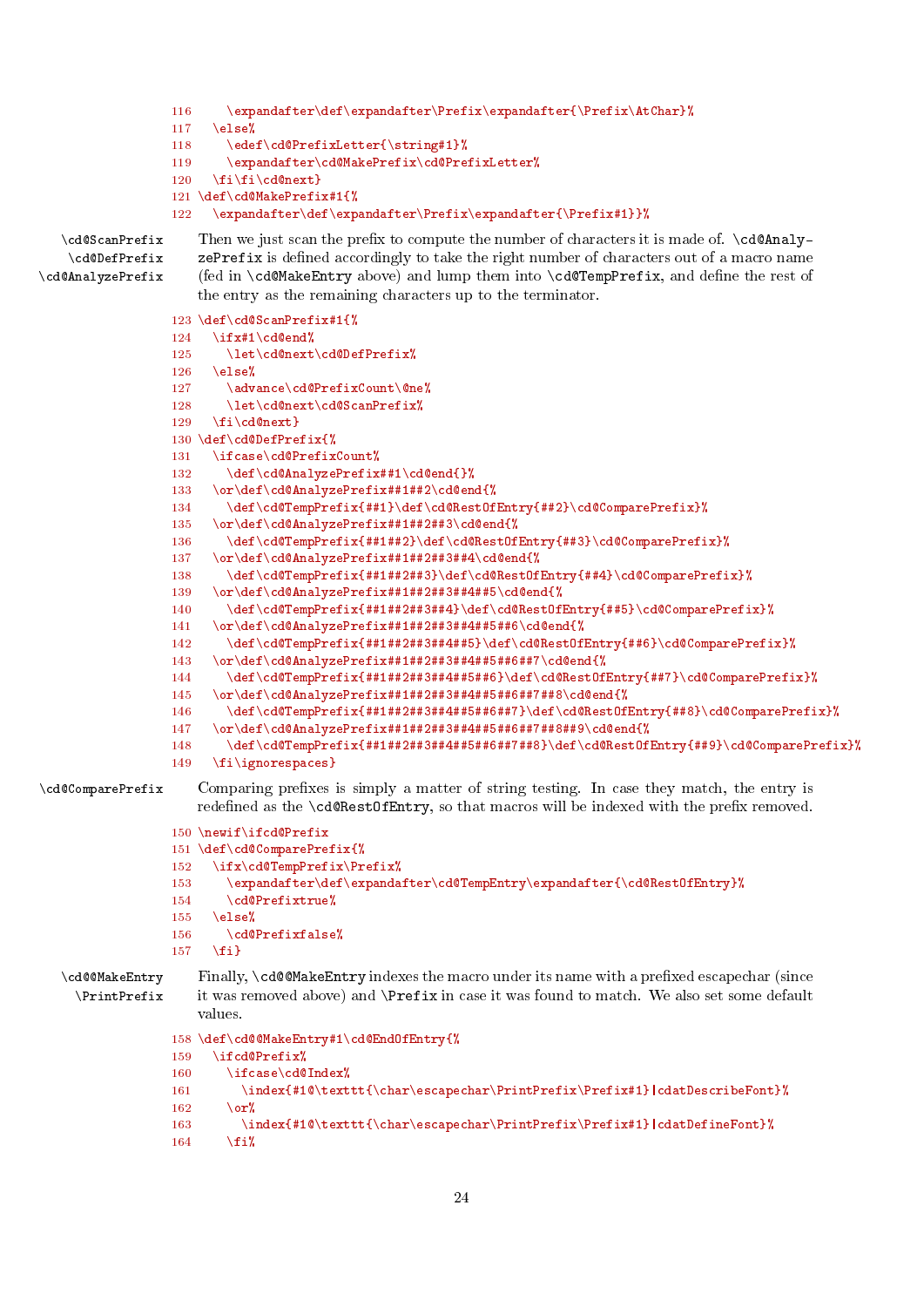```
165 \else%
      166 \ifcase\cd@Index%
      167 \index{#1@\texttt{\char\escapechar#1}|cdatDescribeFont}%
      168 \qquad \text{or}%
      169 \index{#1@\texttt{\char\escapechar#1}|cdatDefineFont}%
      170 \forallfi%
      171 \{f_i\}172
      173 \IgnorePrefix{}%
      174 \let\PrintPrefix\relax
\meta These again are imitated from the DocStrip bundle, with less care.
\marg
175 \def\meta#1{{\ensuremath\langle\emph{#1}\ensuremath\rangle}}
\oarg 176 \def\mar{t} \texttt{\{}\meta{#1}\texttt{\}}}
\parg 177 \def\oarg#1{\texttt{[}\meta{#1}\texttt{]}}
```

```
178 \def\parg#1{\texttt{(}\meta{#1}\texttt{)}}
```
\cd@bslash We define our backslash to adapt to hyperref. To this end, we use \texorpdfstring, an \bslash hyperref command that expands to its first argument in normal contexts and to its second one in bookmarks.

> The only problem is that hyperref defines \textorpdfstring with \newcommand instead of \def. So we obviously can't define it here, and we wait for the beginning of the document.

```
179 \def\cd@bslash{\char'\\}
```

```
180 \def\bslash{\texorpdfstring{\cd@bslash}{\string\\}}
```
181 \AtBeginDocument{\@ifundefined{texorpdfstring}{\def\texorpdfstring#1#2{#1}}{}}

# <span id="page-24-0"></span>5.2 \ShortVerb and associates

\cd@CharErr Before entering the intricate realm of verbatim text, here are some simpler denitions. \cd@BadChar First, we delimit what characters we consider to be acceptable in \ShortVerb and other. The choice might seem rather conservative, but things are less dangerous this way.

```
182 \def\cd@CharErr#1#2{%
```

```
183 \bgroup
184 \escapechar\m@ne
185 \cd@Error{You can't use \string#1 for \string\\#2}
186 \egroup}
187
188 \newif\ifcd@BadChar
189
190 \def\cd@BadChar#1#2{%
191 \cd@BadChartrue
192 \ifcase\catcode'#1 % \
193 \cd@CharErr{\\}{#2}%
194 \or% {
195 \cd@CharErr{\{}{#2}%
196 \sigma% }
197 \cd@CharErr{\}}{#2}%
198 \\cor% $
199 \cd@BadCharfalse%
200 \or% &
201 \cd@BadCharfalse%
202 \or% ^^M
203 \or% #
204 \cd@BadCharfalse%
205 \quad \text{or}% ^
206 \cd@BadCharfalse%
207 \qquad \text{or}%
208 \cd@BadCharfalse%
209 \or% Ignored
210 \or% Spaces
211 \cd@CharErr{spaces}{#2}%
```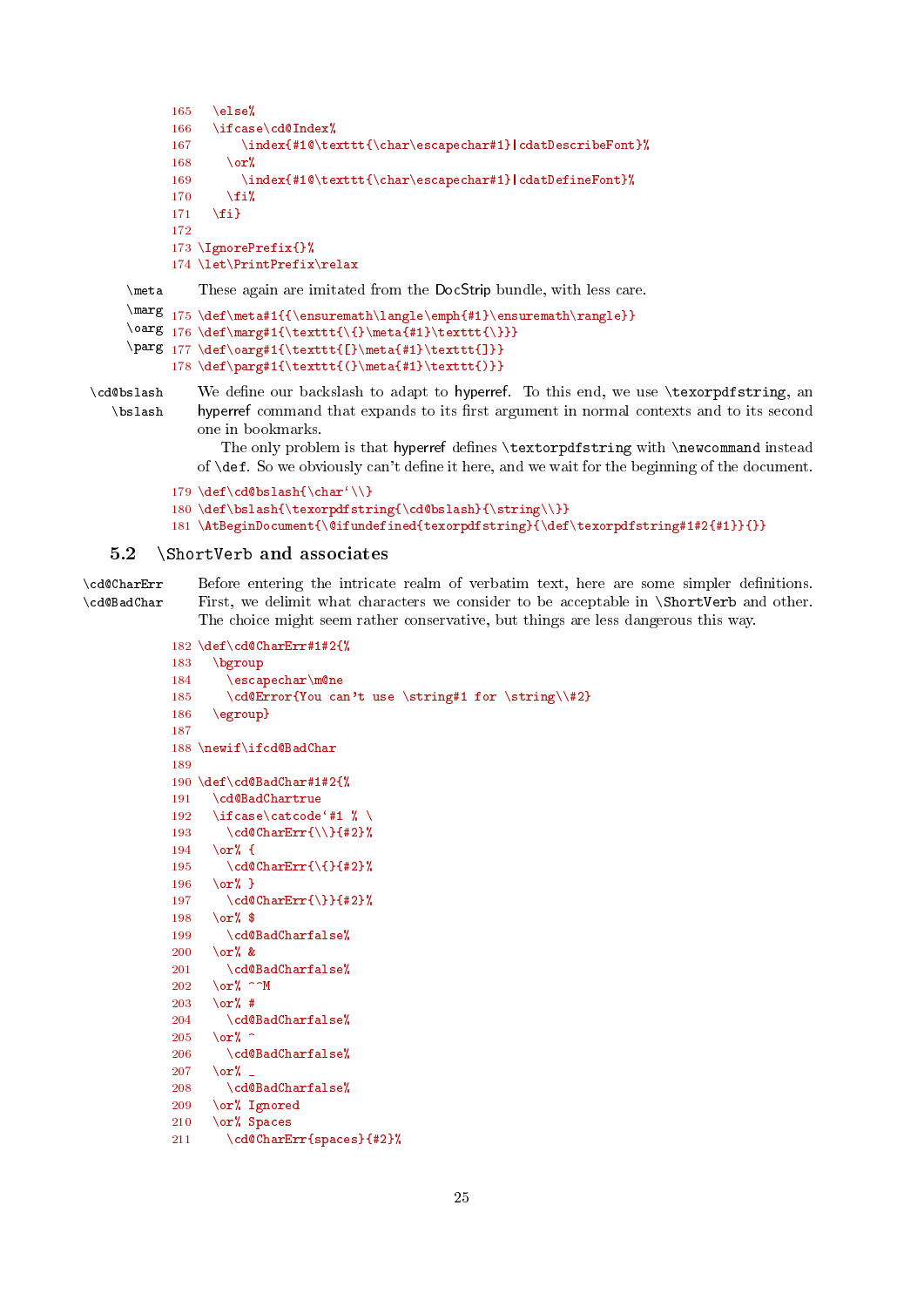- <span id="page-25-0"></span>212 \or% Letters
- 213 \cd@CharErr{letters}{#2. \MessageBreak That's really bad}%

```
214 \or% Other<br>215 \cd@BadC
```

```
\cd@BadCharfalse%
```
- 216 \or% Active
- 217 \cd@CharErr{#1}{#2 it's already active}% 218 \or% %

```
219 \cd@CharErr{#1}{#2}%
220 \fi}
```
\cd@UndoErr We also dene two templates for error messages in case the user wants to \Undo... something \cd@DefErr that was never done or define a new character while one is already in use.

```
221 \def\cd@UndoErr#1{%
222 \rightarrow \begin{bmatrix} 222 & 222 \end{bmatrix}223 \escapechar\m@ne%
224 \cd@Error{%
225 There is no \string\\\string#1\space defined.\MessageBreak%<br>226 \tring\\Undo\string#1\space on line \the\inputlineno\space
          \string\\Undo\string#1\space on line \the\inputlineno\space is useless}%
227 \egroup}
228 \def\cd@DefErr#1#2{%
229 \bgroup%
230 \escapechar\m@ne%
231 \expandafter\xdef\csname cd@#2Error\endcsname{%
232 \noexpand\cd@Error{%
233 You've already defined \string#1 as a \string\\#2\noexpand\MessageBreak%
234 on 1. \the\inputlineno. You can't have two.\noexpand\MessageBreak%
235 Say \string\\Undo#2\space and then \string\\#2\space to change}}%
236 \egroup}
```
\ShortVerb Before dening any character, we run some tests: is it a bad character, and is there another character already in use? In the latter case, \ifcd@ShortVerb should be switched to true.

```
237 \newif\ifcd@ShortVerb
238
239 \def\ShortVerb#1{%
240 \cd@BadChar{#1}{ShortVerb}%
241 \ifcd@BadChar%
242 \else\ifcd@ShortVerb
243 \cd@ShortVerbError
```
If none of the above applies, we switch the conditional to true dene \cd@ShortVerbError with \cd@DefErr. We also store the character's original catcode to restore if undone.

```
244 \else
245 \cd@ShortVerbtrue
246 \cd@DefErr{#1}{ShortVerb}
247 \chardef\cd@ShortVerbCat\catcode'#1%
```
Then we use the  $\tilde{ }$  with lowercase trick to define the character.

```
248 \bgroup%
249 \lambdalccode'\"='#1%
250 \lowercase{%
```
A \ShortVerb character makes the adequate modifications to display text verbatim. \cd@Verbatim is  $CodeDoc's container of all such modifications (mostly cactcode changing). \cactcode#1=13$ is necessary because the character might be one of the specials whose catcode is changed in \cd@Verbatim, e.g. &. We also launch \cd@ShortVerb which works like \verb.

\leavevmode is needed in case the \ShortVerb character starts a paragraph, as in the one you're reading.

```
251 \gdef~{\leavevmode\bgroup\ttfamily\cd@Verbatim\catcode'#1\active\cd@ShortVerb}%
252 \gdef\cd@ShortVerb##1~{##1\egroup}%
```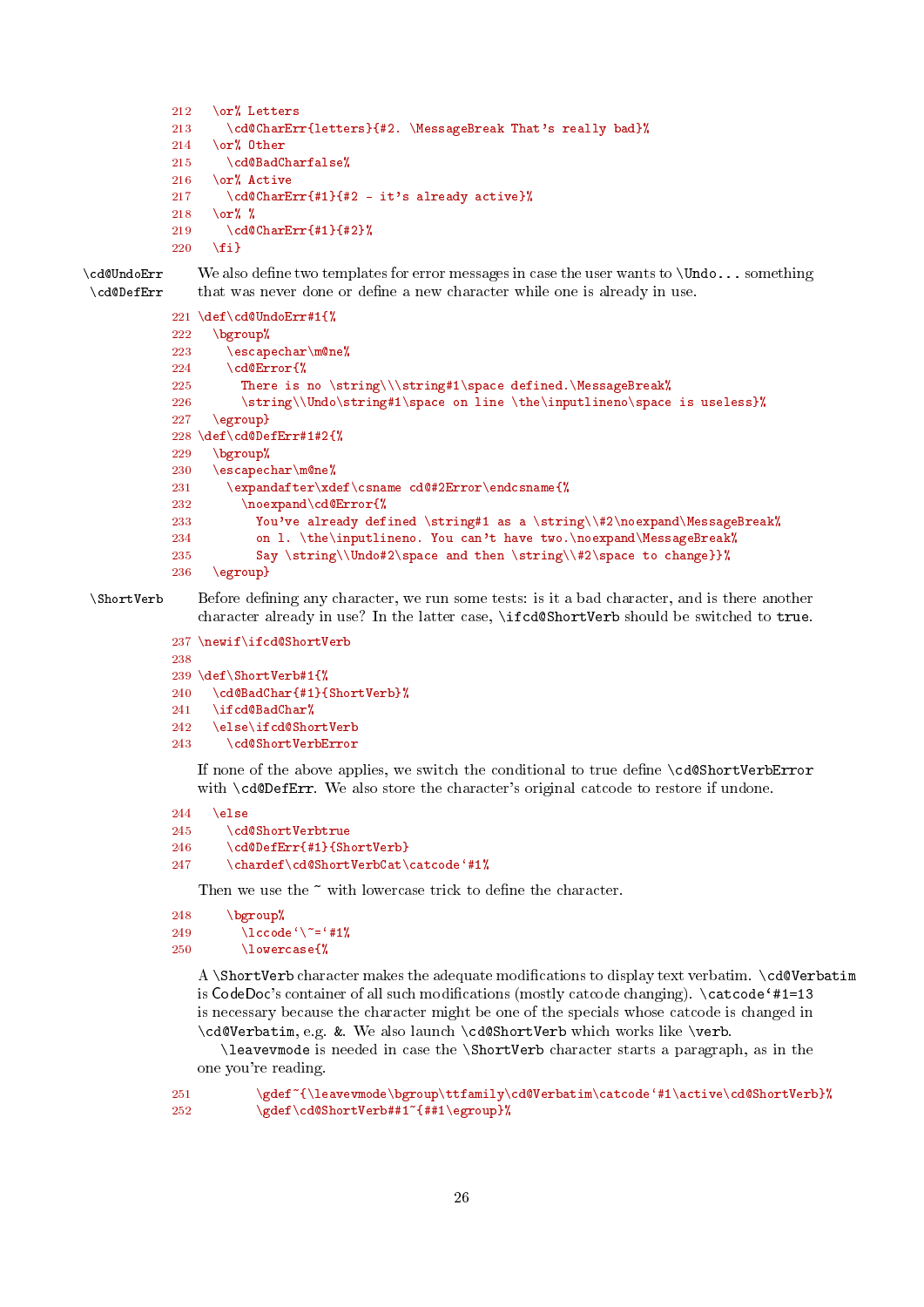<span id="page-26-0"></span>Finally we (re)define \UndoShortVerb to restore the original catcode and switch the appropriate conditional. Last but not least, we make the character active.

```
253 \gdef\UndoShortVerb{%
254 \ifcd@ShortVerb%
255 \cd@ShortVerbfalse%
256 \catcode<sup>{</sup>"\cd@ShortVerbCat%
257 \else%
258 \cd@UndoErr{\ShortVerb}%
259 \{f_i\}%
260 \qquad \text{legroup}261 \catcode`#1=13
262 \fi\fi}%
```

```
\UndoShortVerb This is the default definition for this command, when no \ShortVerb has been defined.
```

```
263 \def\UndoShortVerb{\cd@UndoErr{\ShortVerb}}
```
\ShortCode \ShortCode works with the same pattern as \ShortVerb with important variations. First, we check whether there's an optional argument.

```
264 \newif\ifcd@ShortCode
265 \newif\ifcd@ShortCodeChar
266
267 \def\ShortCode{%
268 \@ifnextchar[
269 {\cd@MakeShortCode}
270 {\cd@MakeShortCode[code]}}
```
\cd@MakeShortCode Then we define the real macro. We store the name of the environment and run the same tests as above.

```
271 \bgroup
```

```
272 \text{ } \text{code} \
```

```
273 \gdef\cd@MakeShortCode[#1]#2{%
```

```
274 \def\cd@TempEnv{#1}%
```

```
275 \cd@BadChar{#2}{ShortCode}%
```

```
276 \ifcd@BadChar%
```

```
277 \else\ifcd@ShortCodeChar%
```

```
278 \cd@ShortCodeError%
```
Then we check whether the environment exists, thanks to  $\langle\langle Environment \rangle \texttt{QcdQEOL}$  which is defined for  $\langle Environment \rangle$  when created with  $\NewExample$ .

```
279 \else%
280 \expandafter\ifx\csname #1@cd@EOL\endcsname\relax%
281 \cd@Error{%
282 '#1' is not an example environment.\MessageBreak%
283 'code' is selected instead}%
284 \def\cd@TempEnv{code}%
285 \sqrt{f}i%
```
This is the same as above: we state that a character has been defined as a \ShortCode.

```
286 \cd@ShortCodeChartrue%
287 \cd@DefErr{#2}{ShortCode}%
288 \chardef\cd@ShortCodeCat=\catcode'#2%
```
\cd@ShortEnd \cd@ActivateShortCode

\cd@ShortCode Then we define the character to launch the appropriate environment, but with \ifcd@Short-Code turned to true. What will happen depends on the status of the environment. If it is the default code environement, it will call \cd@ShortCode as defined here, which is equivalent to \code itself (see below). On the other hand, if the environment is an example environement, the special example macro will be called and delimit its argument with \cd@ShortEnd, which is the \ShortCode character itself. \cd@ActivateShortCode is needed to reactivate the character in case it was one of the specials, as we did for \ShortVerb.

289 \bgroup%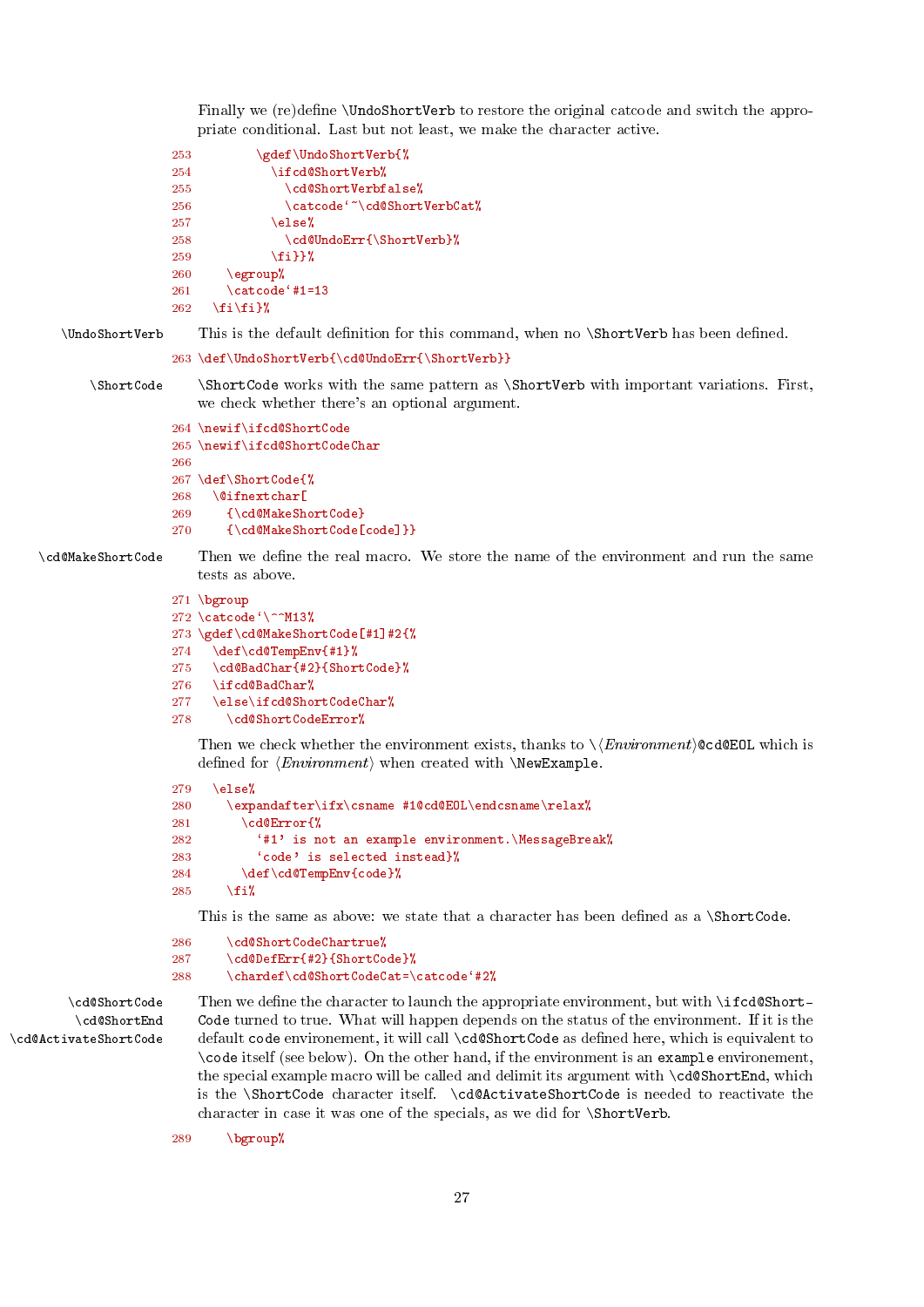```
291 \lowercase{%
              292 \gdef~{\cd@ShortCodetrue\csname\cd@TempEnv\endcsname}%
                       \gdef\cd@ShortEnd{~}%
              294 \gdef\cd@ShortCode##1^^M##2~{\cd@StartGobble##2^^?\egroup}%
              295 \gdef\cd@ActivateShortCode{\catcode'#2=13\relax}%
\UndoShortCode The rest is equivalent to \ShortVerb above.
              296 \gdef\UndoShortCode{%
              297 \ifcd@ShortCodeChar%
              298 \catcode<sup>{"=</sup>\cd@ShortCodeCat\relax%
              299 \let\cd@ActivateShortCode\relax%
              300 \cd@ShortCodeCharfalse%
              301 \else%
              302 \cd@UndoErr{\ShortCode}%
              303 \{f_i\}%
              304 \egroup%
              305 \catcode`#2=13 %
              306 \fi\fi}%
              307 \egroup
              308 \def\UndoShortCode{\cd@UndoErr{\ShortCode}}
   \VerbBreak \VerbBreak starts as above.
              309 \newif\ifcd@VerbBreak
              310 \newtoks\cd@@Everypar
              311
              312 \def\VerbBreak#1{%
              313 \cd@BadChar{#1}{VerbBreak}%
              314 \ifcd@BadChar%<br>315 \else\ifcd@Ver
                   \else\ifcd@VerbBreak%
              316 \cd@VerbBreakError%
              317 \else\cd@VerbBreaktrue
              318 \cd@DefErr{#1}{VerbBreak}%
              319 \bgroup%
              320 \operatorname{lccode} \left\{ \right\}^* \sharp 1 %
```
<span id="page-27-0"></span>290  $\operatorname{lccode} \left\{ \right\}^* = \frac{42\%}{\%}$ 

\cd@ActivateVerbBreak However, \VerbBreak characters become active only in verbatim contexts. We create \cd@ActivateVerbBreak to that end. When active the character stores the current value of \everypar and then empties it (because the broken line should start with nothing).

```
322 \gdef\cd@ActivateVerbBreak{%<br>323 \catcode<sup>4</sup>#1\active%
               323 \catcode`#1\active%
324 \qquad \qquad \qquad \qquad \gdef ~{%
325 \cd@@Everypar\everypar%
326 \everypar{}%
```
321 \lowercase{%

Then we set a scratch dimension to \cd@FirstSpaces times the width of a space in the current font. \cd@FirstSpaces is incremented by spaces and tabs at the beginning of each lines. In case the current environment is numbered, we increase our scratch dimension by the width of the box containing the number, stored in  $\langle\ell$ *Environment*)@cd@boxwidth.

```
327 \dimen0=\cd@FirstSpaces\fontdimen2\font\relax%
328 \expandafter\ifx\csname\cd@ExampleName @cd@boxwidth\endcsname\relax%
329 \qquad \text{else}%
330 \advance\dimen0 \csname\cd@ExampleName @cd@boxwidth\endcsname\relax%
331 \foralli',
```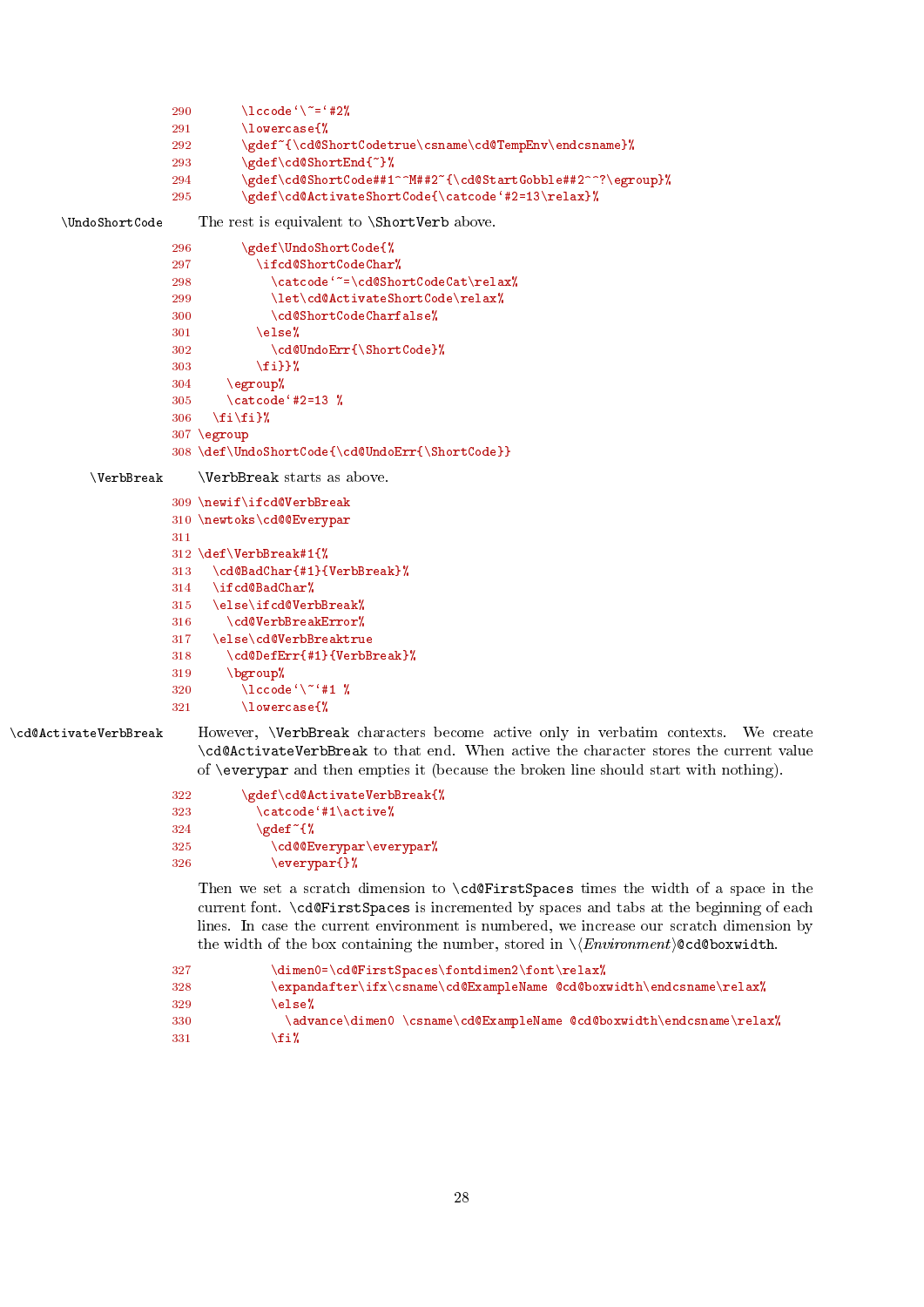<span id="page-28-0"></span>Finally, we create a paragraph, turn to horizontal mode, restore \everypar in its initial value and create a space of the desired width, namely the same as the space at the beginning of the original broken line.

```
332 \endgraf\leavevmode\everypar\cd@@Everypar\hbox to\dimen0{\hss}}}}%
333 \egroup%
```
\cd@IgnoreVerbBreak The character should be ignored in \CodeOutput, and this is what we do here. The \Undo... variant simply sets these commands to \relax.

```
334 \def\cd@IgnoreVerbBreak{\catcode'#1=9\relax}%
335 \quad \{f_i\}336 \def\UndoVerbBreak{%
337 \ifcd@VerbBreak%
338 \let\cd@ActivateVerbBreak\relax
339 \let\cd@IgnoreVerbBreak\relax
340 \cd@VerbBreakfalse
341 \lambdaelse
342 \cd@UndoErr{\VerbBreak}
343 \fi}
344 \let\cd@ActivateVerbBreak\relax
```
\cd@ActivateVerbCommand \cd@IgnoreVerbCommand \UndoVerbCommand

\VerbCommand \VerbCommand is similar once again. We dene \cd@ActivateVerbCommand to change the catcodes of the characters to 0, 1 and 2 in verbatim contexts and \cd@IgnoreVerbCommand to turn the second character into a command that gobbles its argument, delimited by the third character. This is straightforward, but the first character is more complicated: it has to gobble letters and only letters.

```
345 \newif\ifcd@VerbCommand
346
347 \def\VerbCommand#1#2#3{%
348 \cd@BadChar{#1}{VerbCommand}%
349 \cd@BadChar{#2}{VerbCommand}%
350 \cd@BadChar{#3}{VerbCommand}%
351 \ifcd@BadChar%
352 \else\ifcd@VerbCommand%
353 \cd@VerbCommandError
354 \else<sup>%</sup>
355 \cd@DefErr{#1, \string#2 and \string#3}{VerbCommand}
356 \cd@VerbCommandtrue%
357 \def\cd@ActivateVerbCommand{\catcode`#1=0 \catcode`#2=1 \catcode`#3=2\relax}%
358 \def\cd@IgnoreVerbCommand{%
359 \catcode' #1=13 \%360 \lvert \text{260e'} \rvert^2 = 41 %
361 \lowercase{\def~{\cd@GobbleLetters}}%
362 \catcode<sup>42=13</sup>
363 \lccode'\"='#2 %
364 \lowercase{\def~####1#3{}}}%
365 \fi\fi}
366 \def\UndoVerbCommand{%
367 \ifcd@VerbCommand%
368 \let\cd@ActivateVerbCommand\relax%
369 \let\cd@IgnoreVerbCommand\relax%
370 \cd@VerbCommandfalse%
371 \text{lse\%372 \cd@UndoErr{\VerbCommand}%
373 \fi}%
374 \let\cd@IgnoreVerbCommand\relax
```

```
375 \let\cd@ActivateVerbCommand\relax
```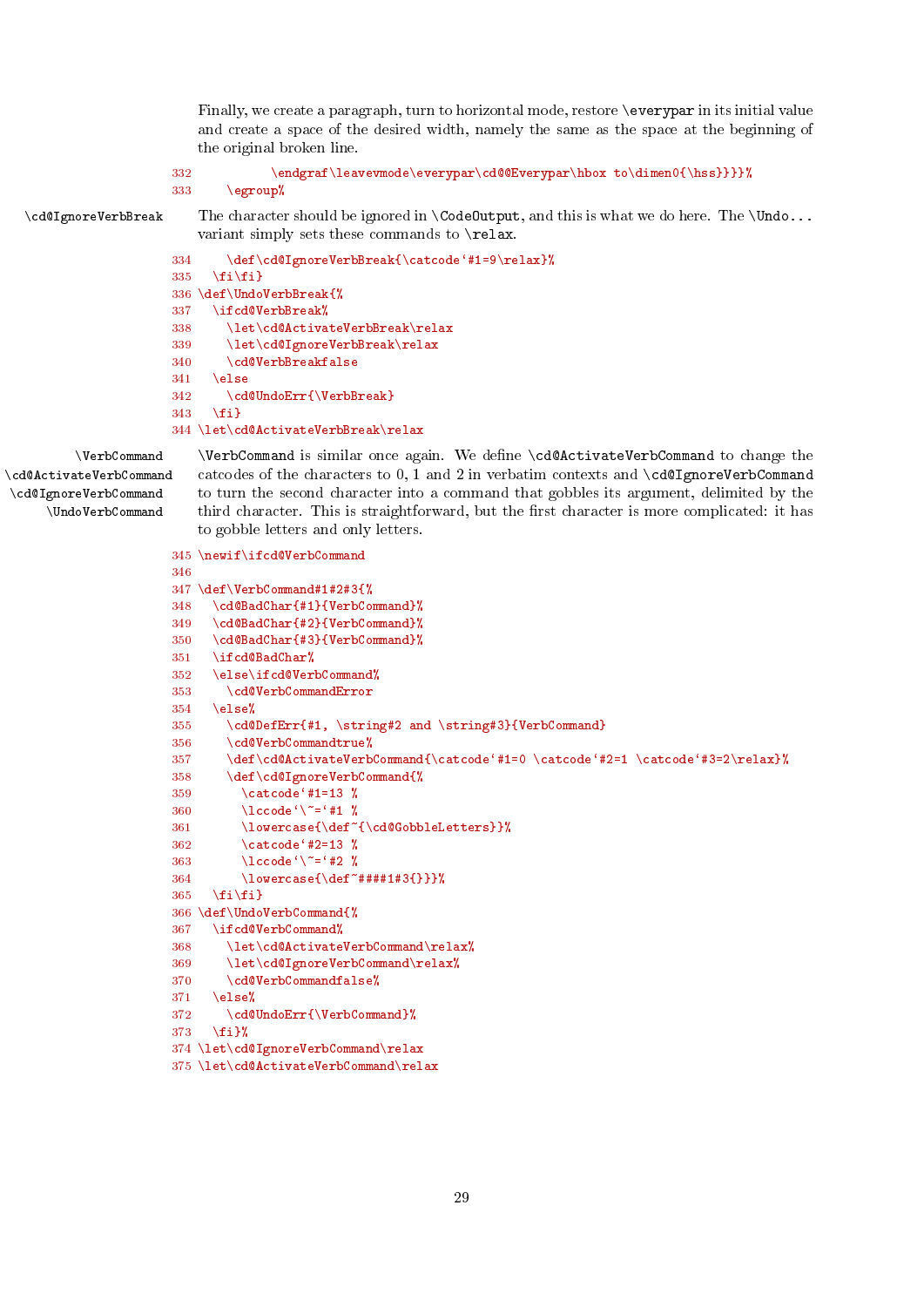<span id="page-29-1"></span>\cd@GobbleLetters Gobbling letters is not a very delicate process. We take the next token, check whether it is of category 11, and eat it away if it is the case. That's the reason why \VerbCommand is not very sound. If the next token happens to be a macro (as might be the case since in \CodeOutput, since the escape character is turned back to 0), trying to evaluate its catcode is not a good idea.

 $376 \def\cdots\#1{{\in}\mathrm{catcode`}}+1={1} \exp\operatorname{cd@GobbleLetters\leq\exp\operatorname{atfer}\mathrm{if}}$ 

\CodeEscape Finally, \CodeEscape doesn't do much in normal mode. We simply check characters.

```
\UndoCodeEscape 377 \newif\ifcd@CodeEscape%
               378
               379 \def\CodeEscape#1{%
               380 \cd@BadChar{#1}{CodeEscape}%
               381 \ifcd@BadChar%
               382 \else\ifcd@CodeEscape%
               383 \cd@CodeEscapeError%
               384 \else%
               385 \cd@CodeEscapetrue%
               386 \cd@DefErr{#1}{CodeEscape}%
               387 \{f_i\}388 \def\UndoCodeEscape{%
               389 \ifcd@CodeEscape%
               390 \cd@CodeEscapefalse%
               391 \else%
               392 \cd@UndoErr{\CodeEscape}%
               393 \{f_i\}
```
# <span id="page-29-0"></span>5.3 Verbatim definitions

\cd@SpaceChar Here comes the time to do some verbatim. We start with space. \ifcd@Star is the conditional switched to true if we're in a starred verbatim environment. We define the visible space character to be space of category 12 in typewriter font, as usual. •....•Forget me not

```
394 \newif\ifcd@Star
395 \newif\ifcd@NewLine
396 \newcount\cd@FirstSpaces
397
398 \bgroup
399 \catcode<sup>\sqrt{12\%}</sup>
400 \gdef\cd@SpaceChar{\texttt{ }}%
```
\cd@MakeSpace Since we want spaces at the beginning of a line to count how many they are, so that \cd@ObeySpaces \VerbBreak can properly break the line, we don't equate the space character with \@xobeysp (LAT<sub>EX</sub>'s verbatim space) or  $\cdot$  cd@SpaceChar directly; instead,  $\cdot$ cd@ObeySpaces will print the space, being called by real spaces in \cd@VerbTab and \cd@VerbSpace. (^^I denotes a tab character).

```
401 \catcode'\^^I=13\relax%
402 \text{ } \text{ } 402 \text{ } \text{ } 402403 \gdef\cd@MakeSpace{%
404 \ifcd@Star%
405 \let\cd@ObeySpaces\cd@SpaceChar%
406 \text{else}407 \let\cd@ObeySpaces\@xobeysp%
408 \fi%
409 \catcode<sup>\prime</sup> =13\relax%
410 \catcode\degree\^^I=13\relax%
411 \let =\cd@VerbSpace%
412 \let^^I=\cd@VerbTab}%
```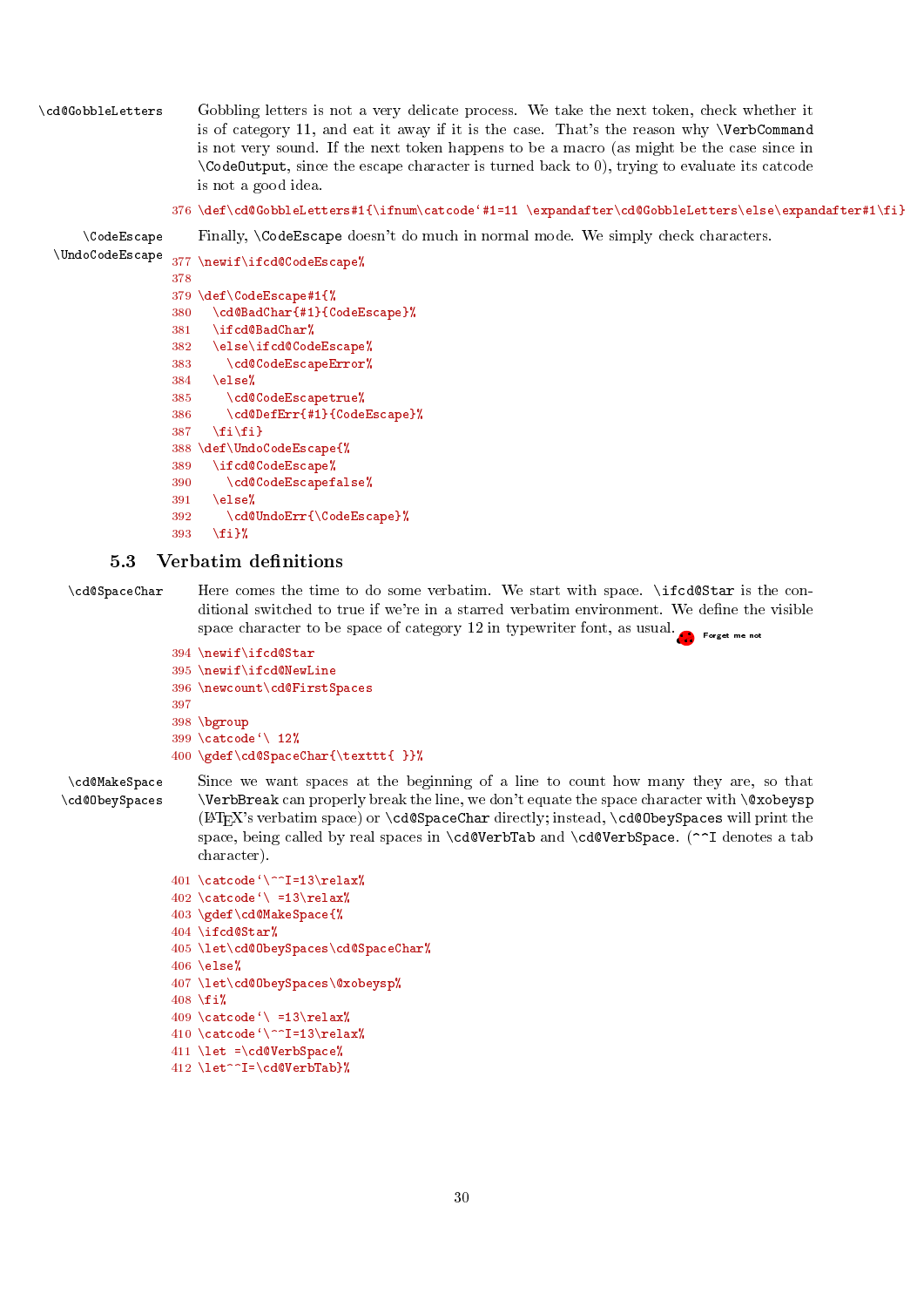<span id="page-30-0"></span>\cd@VerbSpace In verbatim contexts, a space takes the next character as an argument; in case \ifcd@NewLine \cd@VerbTab is true, which it is at the beginning of every line (thanks to an \everypar), it increments \cd@FirstSpaces, which is used by \VerbBreak. A tab character does the same except that the \cd@FirstSpaces is increased by the value of \TabSize (stored in \cd@TabSize). In case the next character is not a space or a tab, \ifcd@NewLine is set to false.

> Spaces leaves a \cd@ObeySpaces while tabs create an empty box of width \TabSize times the width of a space in the current font.

```
413 \gdef\cd@VerbSpace#1{%
414 \cd@ObeySpaces%
415 \ifcd@NewLine\advance\cd@FirstSpaces1\relax\fi%
416 \ifx#1^^I\else\ifx#1 \else\cd@NewLinefalse\fi\fi#1}%
417 \gdef\cd@VerbTab#1{%
418 \leavevmode\hbox%
419 to\cd@TabSize\fontdimen2\font{\hss}%
420 \ifcd@NewLine\advance\cd@FirstSpaces\cd@TabSize\fi%
421\ifx#1^^I\else\ifx#1\else\cd@NewLinefalse\fi\fi#1}
422 \egroup
```
\cd@Verbatim Here comes the verbatimizer. First, we cancel the parindent and sets \hfuzz to \cd@Box-Tolerance, which stores the argument of \BoxTolerance.

```
423 \def\cd@Verbatim{%
424 \parindent\z@%
```

```
425 \hfuzz=\cd@BoxTolerance%
```
Then, if a \ShortVerb was defined, we undo it, so that it appears as any other character in this context. If this verbatim was called by the \ShortVerb character itself, remember that it restores itself to 13.

```
426 \ifcd@ShortVerb%<br>427 \UndoShortVerb
```

```
\UndoShortVerb%
```

```
428 \fi%
```
If we're not in a verbatim context called by \ShortCode, we undo it, for the same reason.

```
429 \ifcd@ShortCode%
```

```
430 \qquad \text{Meles}_{}^{\circ}
```

```
431 \ifcd@ShortCodeChar%
```

```
432 \UndoShortCode%
```

```
433 \cdot \sqrt{f}i
```

```
434 \fi!
```
We change the usual catcodes and reactivate the \ShortCode character, just in case it was changed by **\dospecials** or **\@noligs**. We activate the verb break and the verb command, and the rest is straightforward.

```
435 \let\do\@makeother\dospecials\@noligs%
```

```
436 \ifcd@ShortCode%
```
437 \cd@ActivateShortCode%

```
438 \fi%
```
439 \cd@ActivateVerbBreak%

```
440 \cd@ActivateVerbCommand%
```

```
441 \frenchspacing%
```

```
442 \catcode'\^^M=13\relax%
```

```
443 \cd@MakeSpace}%
```

```
\BoxTolerance These are pretty straigthforward too. I defined a macro instead of a simple dimension or
    \TabSize
     \Gobble
                  number, because it seems to me that something like \TabSize{25} is much more common in
                  the LATEX world than \TabSize25. Besides, a \relax is automatically added, which avoids
                  errors.
```

```
444 \newdimen\cd@BoxTolerance
```

```
445 \def\BoxTolerance#1{\cd@BoxTolerance=#1\relax}
```

```
446 \def\TabSize#1{\chardef\cd@TabSize=#1\relax}
```
447 \TabSize2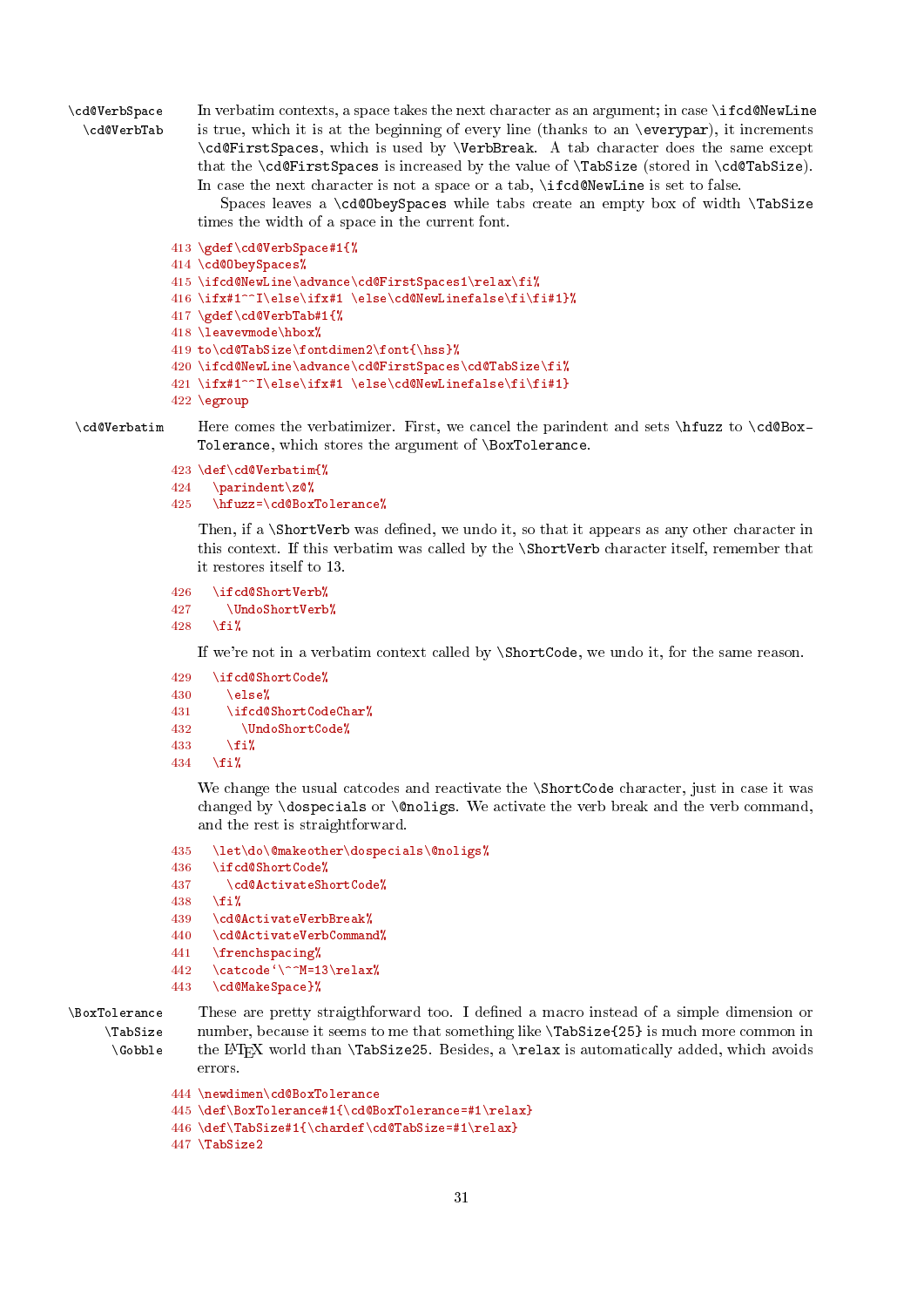<span id="page-31-1"></span>448 \def\Gobble#1{\chardef\cd@GobbleNum=#1\relax}  $449 \text{ VG}$ obble $0$ 

# <span id="page-31-0"></span>5.4 The default code environment

\CodeFont The basic code environment is quite simple. First, we define \CodeFont, which simply stores its argument in \cd@CodeFont, to be released later. The following macros are explained more properly in the definition of \NewExample below.

```
450 \def\CodeFont#1{\def\cd@CodeFont{#1}}
451 \CodeFont{\ttfamily}
452 \newcount\code@cd@LineNumber
```
453 \def\code@cd@boxwidth{0pt}

```
454 \def\code@cd@BoxStyle{\rmfamily\footnotesize}
```
455 \gdef\code@cd@LineNumberBox{%

```
456 \global\advance\code@cd@LineNumber1\relax%
```
- 457 \def\@currentlabel{\the\code@cd@LineNumber}%
- 458 \hbox to\code@cd@boxwidth{%
- $459$  \hss%
- 460 \code@cd@BoxStyle\relax%
- 461 \the\code@cd@LineNumber\enspace}}%
- 462 \let\code@cd@EOL\iffalse%

\code We create a paragraph and stores the name of the environment (used in \VerbBreak to check the width of the line number box).

```
463 \def\code{%
464 \endgraf%
465 \bgroup%
466 \def\cd@ExampleName{code}%
```
We launch the verbatim definitions and the complicated \cd@ObeyLines (see below) that makes ends of lines work properly (gobbling characters if needed).

```
467 \cd@Verbatim%
468 \cd@ObeyLines%
```
Every new paragraph, i.e. every line in that context, typeset the line number and switches some values exlplained above. We also set the font.

```
469 \everypar{%
470 \code@cd@LineNumberBox
471 \cd@NewLinetrue%
472 \cd@FirstSpaces0\relax}%
473 \cd@CodeFont%
```
Finally, we call the proper macro, depending on whether \code was called by \begin{code}, \begin{code\*} or the \ShortCode character.

```
474 \ifcd@ShortCode%
475 \global\cd@ShortCodefalse%
476 \let\cd@next\cd@ShortCode%
477 \else\ifcd@Star%
478 \global\cd@Starfalse%
479 \let\cd@next\cd@StarCode%
480 \qquad \text{leles } \ell481 \let\cd@next\cd@Code%
482 \fi\fi\cd@next}
```
\invisible The starred variant of \code switches to true the conditional used just above. Let's also define the invisible environment, which takes an argument delimited by  $\end{invisible}$ and thus needs to turn some catcodes.

```
483 \expandafter\def\csname code*\endcsname{\cd@Startrue\code}
484 \def\invisible{%
485 \bgroup%
```

```
486 \catcode'\\=12 \catcode'\{=12 \catcode'\}=12 \catcode'\^^M=13 %
```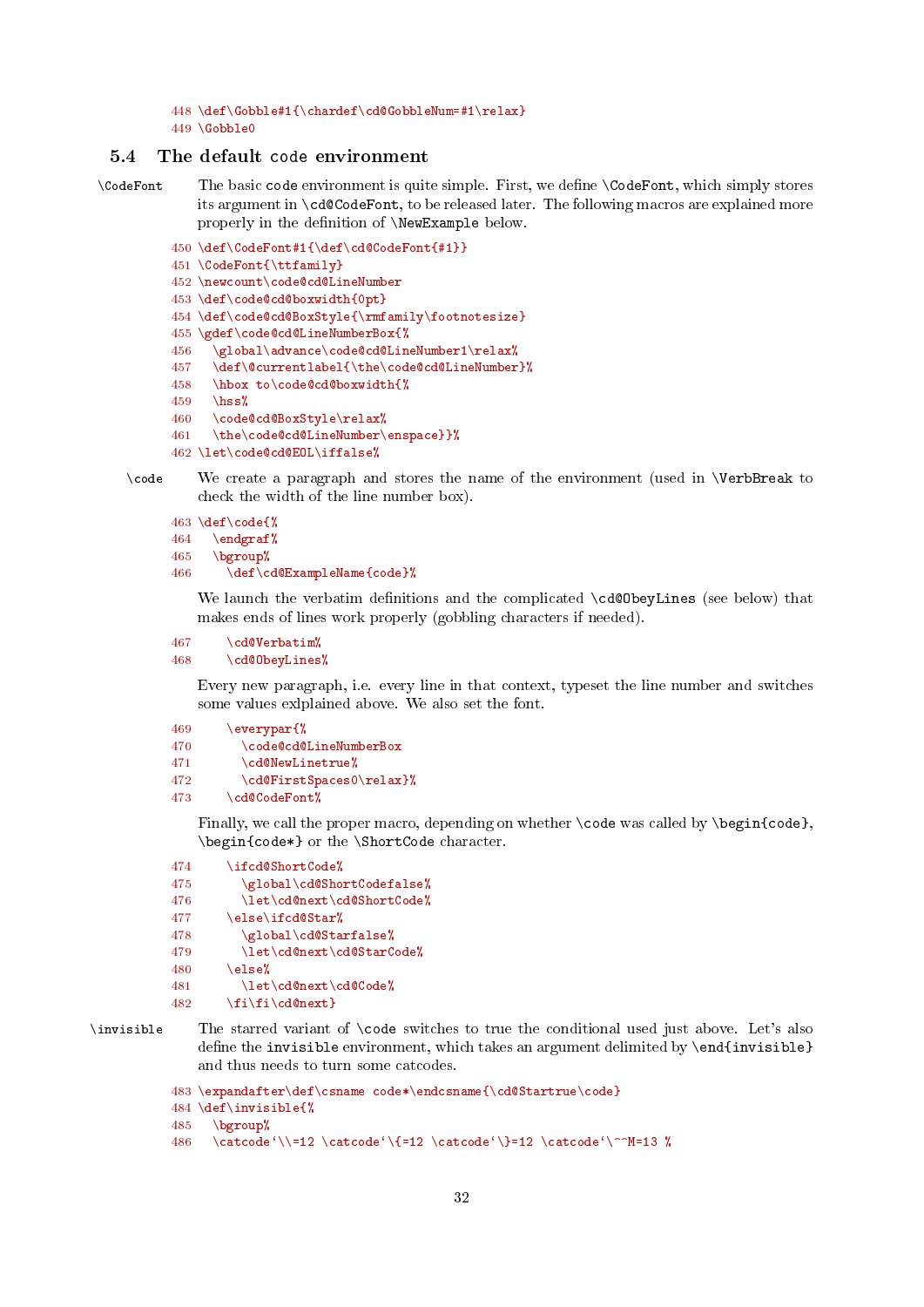# <span id="page-32-0"></span>487 \cd@Invisible}

The  $\sim$ ? character is used to delimit the end of the verbatim material (this is important because all ends of line scan ahead, see below). Since it is compared in an  $\iota$  if x conditional, I define it to do nothing but with a distinct definition.

```
488 \gdef^^?{\cd@UnlikelyCommand}
489 \gdef\cd@UnlikelyCommand{}
```
\cd@StarCode \cd@Invisible

\cd@Code \begin{code} expects \end{code} while \begin{code\*} expects \end{code\*}. That's the reason why we distinguish \cd@Code and \cd@StarCode. Apart from that, they do the same: they typeset their argument (the first one is the end of the line) and close the environment. \cd@StartGobble is, obviously, the character gobbler for the first line. \cd@Invisible also matches its end but prints nothing.

```
490 \begingroup
491 \catcode' =0
492 \text{ } \text{catcode}<sup>{</sup> <=1}
493 \text{ \textdegree}494 \text{ } \text{catcode'}{=12
495 \setminuscatcode?=12496 \catcode`\^^M=13 %
497 \catcode \sqrt{\} =12 %
498 |gdef|cd@Code#1^^M#2\end{code}<|cd@StartGobble#2^^?|egroup|end<code>>%
499 |gdef|cd@StarCode#1^^M#2\end{code*}<|cd@StartGobble#2^^?|egroup|end<code*>>%
500 |gdef|cd@Invisible#1^^M#2\end{invisible}<|egroup|end<invisible>|ignorespaces>%
501 |endgroup
```
Here comes a fastidious part. Because we want to gobble characters at the beginning of each line (according to  $\delta$ ), ends of lines do not simply create a new paragraph, they also give a look at the next line and gobble the adequate number of characters. Unfortunately, their definition changes slightly according to the context (default code and examples with or without  $\varepsilon$ -T<sub>E</sub>X). Let's set the stage.

```
502 \newcount\cd@GobbleCount%
```

```
503 \begingroup
```

```
504 \catcode'\^^M13\relax%
```
\cd@StartGobble This is the gobbler called at the beginning of the material enclosed in a default code environment. If we meet  $\sim$ ?, i.e. if the environment is empty, we do nothing.

```
505 \gdef\cd@StartGobble#1{%
506 \ifx#1^^?%
507 \cd@GobbleCount=0 %
508 \let\cd@next\relax%
```
Else, if we have reached the value set by  $\Gobble$  (stored in  $\cdots$ ), we replace the token we were considering in the stream.

```
509 \else\ifnum\cd@GobbleCount=\cd@GobbleNum%
510 \cd@GobbleCount=0 %
```

```
511 \det\cdots\det\{\#1\}
```
If we meet an end of line character, that is, if the environment begins with a blank line, we put it back too (it will create a paragraph, among other things).

```
512 \else\ifx#1^^M%
```

```
513 \qquad \qquad \qquad \qquad \qquad \qquad \qquad \qquad \qquad \qquad \qquad \qquad \qquad \qquad \qquad \qquad \qquad \qquad \qquad \qquad \qquad \qquad \qquad \qquad \qquad \qquad \qquad \qquad \qquad \qquad \qquad \qquad \qquad \qquad \qquad \qquad \qquad \qquad
```

```
514 \det\cdots \det\cdots
```
Finally, if none of the above apply, we keep gobbling.

```
515 \text{ \else%
```

```
516 \advance\cd@GobbleCount1 %
```

```
517 \let\cd@next\cd@StartGobble%
```

```
518 \fi\fi\fi\cd@next}%
```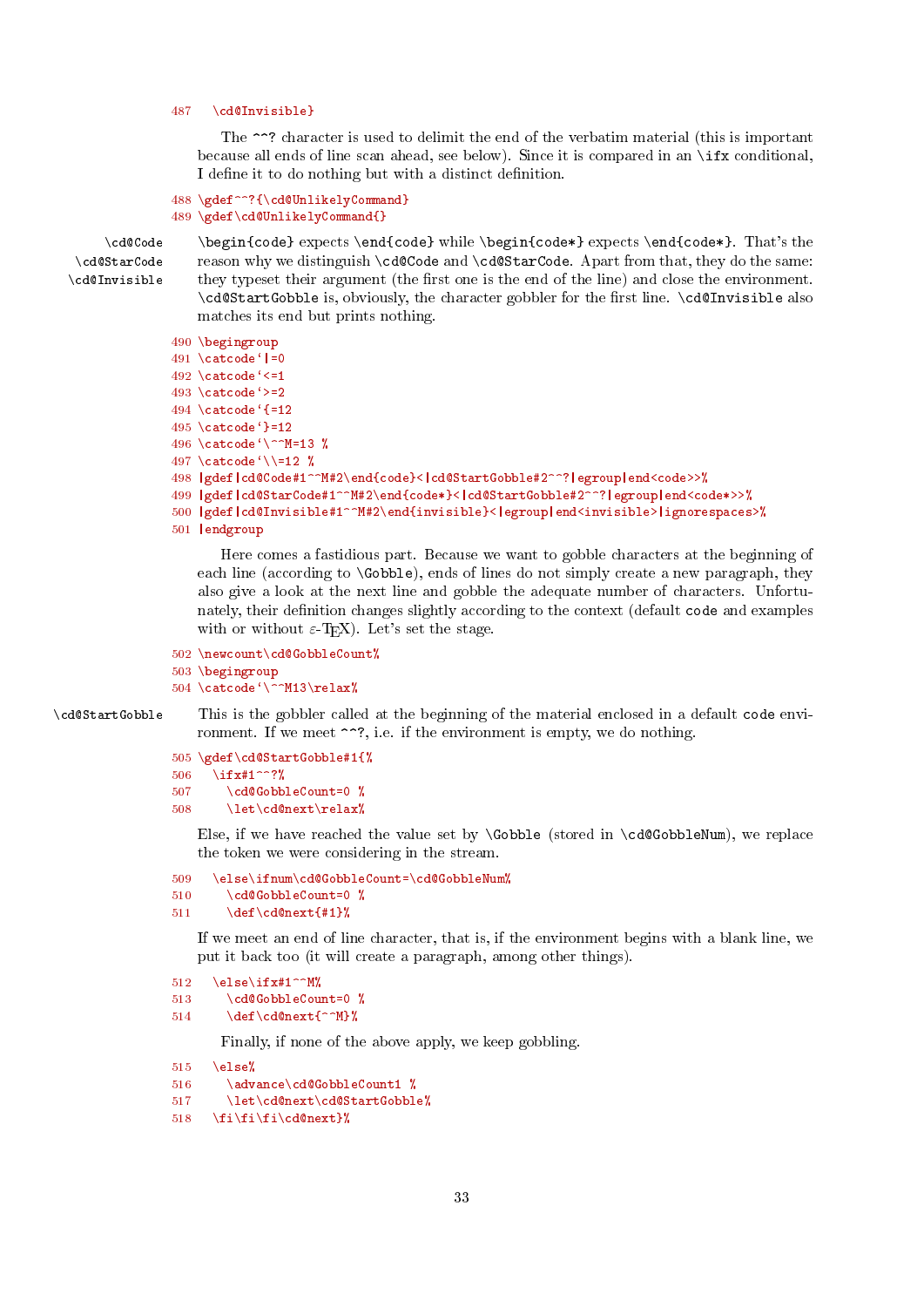<span id="page-33-1"></span>\cd@ObeyLines In the code environment, ends of lines act exactly like \cd@StartGobble except that they create a paragraph in the first three cases.

```
519 \gdef\cd@ObeyLines{%
520 \def^^M##1{%
521 \ifx##1^^?%
522 \cd@GobbleCount=0 %
523 \def\cd@next{\leavevmode\endgraf}%
524 \else\ifnum\cd@GobbleCount=\cd@GobbleNum%
525 \cd@GobbleCount=0 %
526 \def\cd@next{\leavevmode\endgraf##1}%
527 \else\ifx##1^^M%
528 \cd@GobbleCount=0 %
529 \def\cd@next{\leavevmode\endgraf^^M}%
530 \else%
531 \advance\cd@GobbleCount1 %
532 \let\cd@next^^M%
533 \fi\fi\fi\cd@next}}%
534 \endgroup
```
# <span id="page-33-0"></span>5.5 Example environments

Examples are quite different from the default code environment, since they provide both the input and the output of a code. Besides, if available, they make use of  $\varepsilon$ -T<sub>E</sub>X. \eTeXOn Here's the command to switch from  $\varepsilon$ -TEX to external file.<br>\eTeXOff  $\cos \lambda$  and  $\sin \lambda$ 

```
535 \def\eTeXOn{%
```

```
536 \@ifundefined{eTeXversion}%
537 {\cd@Error{%
538 You're not running on eTeX.\MessageBreak%
539 Command \string\eTeXOn\space ignored}}%
540 {\cd@eTeXtrue}}
541 \def\eTeXOff{\cd@eTeXfalse}
```
\cd@NewExample \RenewExample \cd@RenewExample

\NewExample \NewExample and \RenewExample work similarly but in an inverted way. Both test for options and launch \cd@@NewExample on the options and example name if nothing is wrong. Beforehand, they turn # into an active character, which will be \let later to the code material with additional macros.

```
\cd@GobbleThree
```

```
542 \def\NewExample{%
543 \@ifnextchar[%
544 {\cd@NewExample}%
545 {\cd@NewExample[]}}
546 \def\cd@NewExample[#1]#2{%
547 \expandafter\ifx\csname #2\endcsname\relax
548 \def\cd@next{\catcode'\#=13 \cd@@NewExample{#1}{#2}}%
549 \else%
550 \let\cd@next\relax%
551 \cd@Error{%
552 Style `#2' already defined or the name\MessageBreak%
553 is already in use.\MessageBreak%
554 Use \protect\RenewExample\space if you want to redefine it}%
555 \let\cd@next\cd@GobbleThree%
556 \fi\cd@next}
557
558 \def\RenewExample{%
559 \@ifnextchar[%
560 {\cd@RenewExample}%
561 {\cd@RenewExample[]}}
562 \def\cd@RenewExample[#1]#2{%
563 \expandafter\ifx\csname #2\endcsname\relax
564 \let\cd@next\relax%
565 \cd@Error{%
566 Style '#2' is undefined.\MessageBreak%
```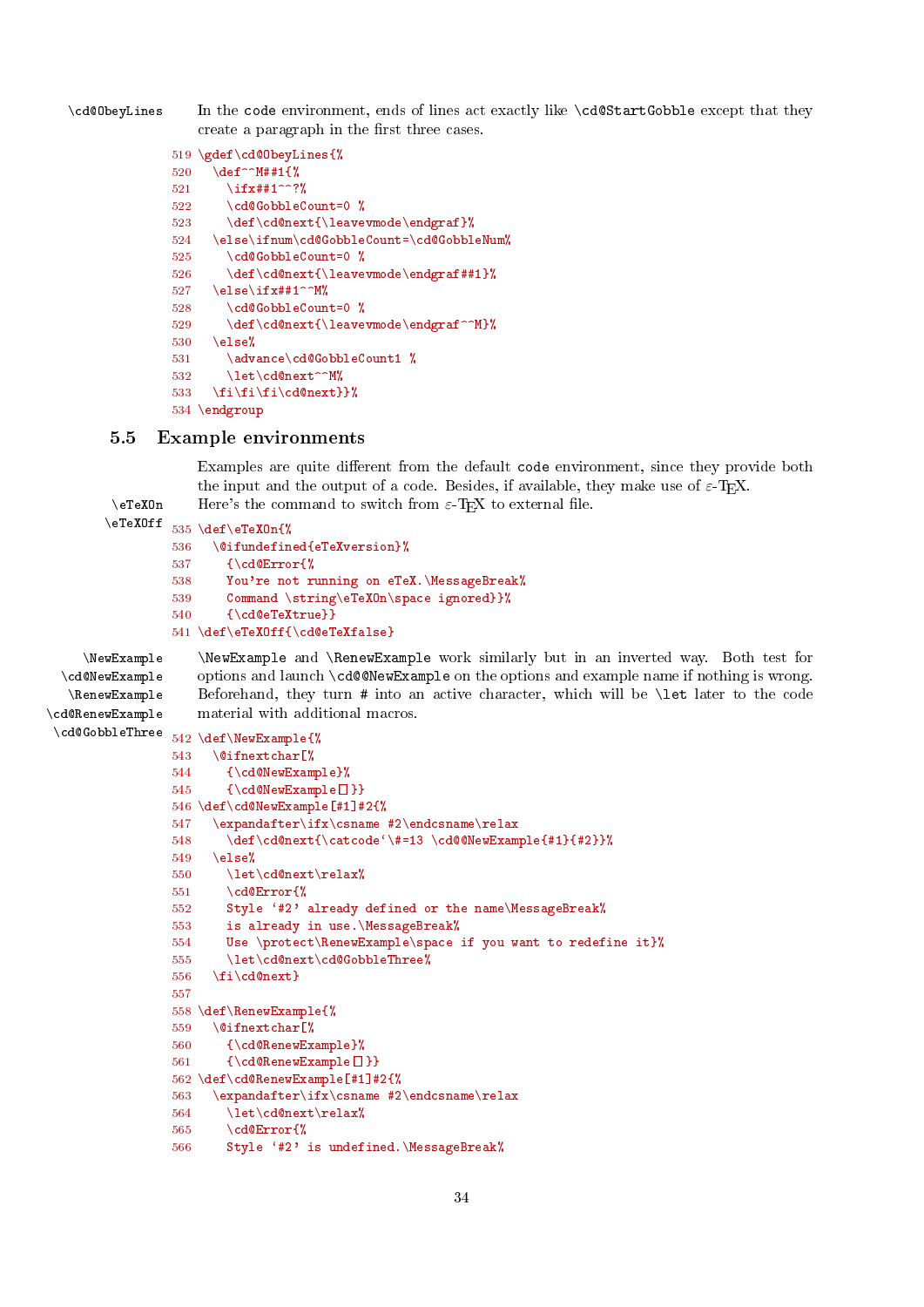```
567 Use \protect\NewExample\space to redefine it}%
                 568 \let\cd@next\cd@GobbleThree%
                 569 \else\expandafter\ifx\csname #2\endcsname\code%
                570 \def\{CodeFont{\%}\n571 \}cd@Error{\%}\cd@Error{%
                 572 You have redefined the 'code' environment.\MessageBreak%
                 573 \string\CodeFont\space is no longer operative}}
                 574 \fi%
                 575 \def\cd@next{\catcode'\#=13 \cd@@NewExample{#1}{#2}}%
                 576 \fi\cd@next}
                 577
                 578 \def\cd@GobbleThree#1#2#3{}
\cd@@NewExample Here is the working mechanism behind both \NewExample and \RenewExample. Since # will
                    have a special function, we do some catcode changing. The definition is \longleftarrow of course.
                 579 \begingroup
                 580 \catcode`\"=6 %
                 581 \catcode<sup>\{\ \}\#=13 %</sup>
                 582 \long\gdef\cd@@NewExample"1"2"3"4"5{%
                    We define some default values: \langle Example \rangle \Cd@EOL is a switch used when the example is
                    processed with \varepsilon-T<sub>E</sub>X, indicating whether ends of lines are visible or not. By default, they
                    aren't, but options may change it. \langle Example \rangle@cd@LineNumberBox is the command used in
                    examples to typeset the line number. By default, it is set to \relax because examples have
                    no line number.
\cd@ExampleName We store the name of the example to be retrieved when the environment is processed, but
                    actually it is stored here for the options. Finally, we analyze options with a terminator.
                 583 \expandafter\gdef\csname"2@cd@EOL\endcsname{\iffalse}%
                 584 \expandafter\let\csname"2@cd@LineNumberBox\endcsname\relax%
                 585 \def\cd@ExampleName{"2}%
                 586 \cd@ExampleOptions"1,cd@end,%
     \text{CodeInput} Now we define \{Example\}, which will be called by \begin{cases} \{Example\}, as usual in LATEX.
    \CodeOutput
\cd@MakeExample
                    Each time, it redefines \CodeInput and \CodeOutput. Both store the name of the example,
                     \let # to \cd@Input and \cd@Output respectively, whose denitions depends on the way
                    the example is processed (\varepsilon-T<sub>E</sub>X or not), and finally execute the definition given by the
                    user. \cd@MakeExample simply executes the last argument; it will be called at the end of
                    the environment. Note the extra pairs of braces in all cases.
                 587 \expandafter\def\csname"2\endcsname{%
                 588 \gdef\CodeInput{{%
                 589 \def\cd@ExampleName{"2}%
                 590 \let#\cd@Input%
                 591 "3}}%
                 592 \gdef\CodeOutput{%
                 593 \def\cd@ExampleName{"2}%
                 594 \left\{\right\} \let#\cd@Output{"4}}%
                 595 \gdef\cd@MakeExample{{"5}}%
                    Finally, we launch the example maker with the name of the environment (to match its proper
```
596 \cd@Example{"2}}%

We also define the starred version of  $\setminus \langle Example \rangle$ , whose only difference is to switch the star conditional. Finally, we restore the category code of # and close.

```
597 \expandafter\def\csname"2*\endcsname{%
```

```
598 \global\cd@Startrue%
```

```
599 \gdef\CodeInput{{%
```

```
600 \def\cd@ExampleName{"2}%
```

```
601 \cd@Startrue%
```
end).

```
602 \let#\cd@Input%
```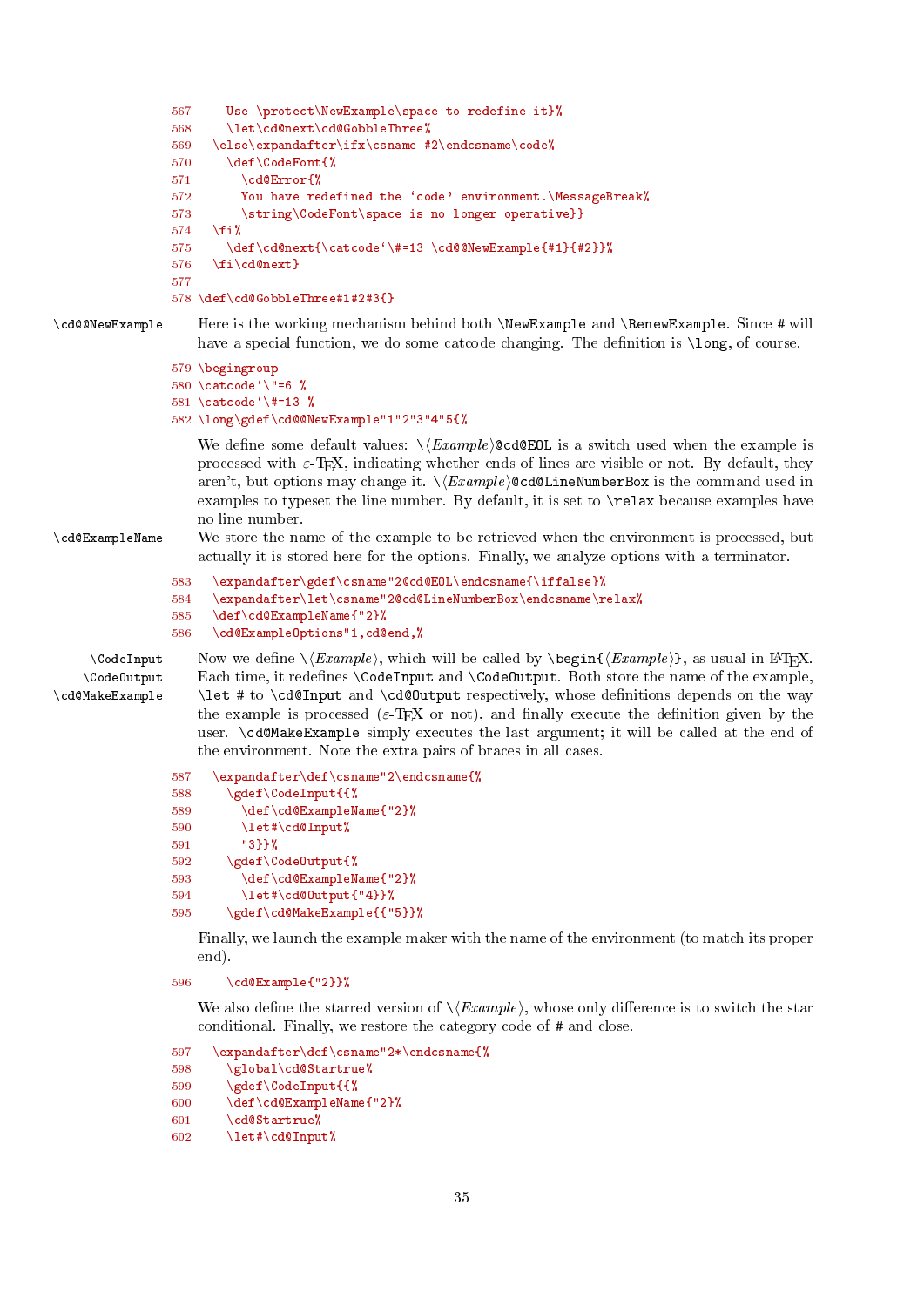```
603 "3}}%
604 \gdef\CodeOutput{%
605 \def\cd@ExampleName{"2}%<br>606 \let#\cd@0utput{"4}}%
          \let#\cd@Output{"4}}%
607 \gdef\cd@MakeExample{{"5}}%
608 \cd@Example{"2*}}%
609 \catcode\{\#=6\relax} %
```

```
610 \endgroup
```
\cd@numbered Now we process options. First we define some keywords.

```
\cd@continuous
\cd@visibleEOL
     \cd@empty 613 \def\cd@visibleEOL{visibleEOL}
               611 \def\cd@numbered{numbered}
               612 \def\cd@continuous{continuous}
               614 \def\cd@empty{}
```
\cd@ExampleOptions This is the option processor. It is recursive and stops when it meets the terminator. It simply stores the name of the option and acts accordingly.

```
615 \def\cd@ExampleOptions#1,{%
```

```
616 \def\cd@TempOption{#1}%
```

```
617 \let\cd@next\cd@ExampleOptions%
```

```
618 \ifx\cd@TempOption\cd@end%
```

```
619 \let\cd@next\relax%
```
If the option is numbered, we create a new count register, set the width of the box containing the number to  $0pt$  by default, and define the style of this number to be  $\relax$  by default too. They will be modified by \LineNumber.

```
620 \else\ifx\cd@TempOption\cd@numbered%
621 \global\expandafter\newcount\csname\cd@ExampleName @cd@LineNumber\endcsname%
622 \expandafter\gdef\csname\cd@ExampleName @cd@boxwidth\endcsname{0pt}%
623 \expandafter\let\csname\cd@ExampleName @cd@BoxStyle\endcsname\relax%
```
We then define the macro executed by the environment for the line number; it increments the count, stores its value as the current label for \label and \ref, create a box of the desired width, flushes everything to the right, executes the style and typeset the value of the counter.

| 624 | \expandafter\gdef\csname\cd@ExampleName    @cd@LineNumberBox\endcsname{%}            |
|-----|--------------------------------------------------------------------------------------|
| 625 | \expandafter\advance\csname\cd@ExampleName @cd@LineNumber\endcsname1\relax%          |
| 626 | \def\@currentlabel{\expandafter\the\csname\cd@ExampleName @cd@LineNumber\endcsname}% |
| 627 | \hbox to\csname\cd@ExampleName @cd@boxwidth\endcsname{%                              |
| 628 | $\hbox{\rm\thinspace\,ss\,}$                                                         |
| 629 | \csname\cd@ExampleName                              @cd@BoxStyle\endcsname\relax%    |
| 630 | \expandafter\the\csname\cd@ExampleName @cd@LineNumber\endcsname\enspace}}%           |

If the option is continuous, we do the same thing, except that the count register is created if and only if it does not already exists (so that a modified continuous example environment will continue where it stopped; the user may use \LineNumber to start back from 0), and the \advance of the count is \global, so that the last value is always retained from one environment to the other.

```
631 \else\ifx\cd@TempOption\cd@continuous%
632 \expandafter\ifx\csname\cd@ExampleName @cd@LineNumber\endcsname\relax%
633 \global\expandafter\newcount\csname\cd@ExampleName @cd@LineNumber\endcsname%
634 \fi%
635 \expandafter\gdef\csname\cd@ExampleName @cd@boxwidth\endcsname{0pt}%
636 \expandafter\let\csname\cd@ExampleName @cd@BoxStyle\endcsname\relax%
637 \expandafter\gdef\csname\cd@ExampleName @cd@LineNumberBox\endcsname{%
638 \global\expandafter\advance\csname\cd@ExampleName @cd@LineNumber\endcsname1\relax%
639 \def\@currentlabel{\expandafter\the\csname\cd@ExampleName @cd@LineNumber\endcsname}%
640 \hbox to\csname\cd@ExampleName @cd@boxwidth\endcsname{%
641 \hss
642 \csname\cd@ExampleName @cd@BoxStyle\endcsname\relax%
643 \expandafter\the\csname\cd@ExampleName @cd@LineNumber\endcsname\enspace}}%
```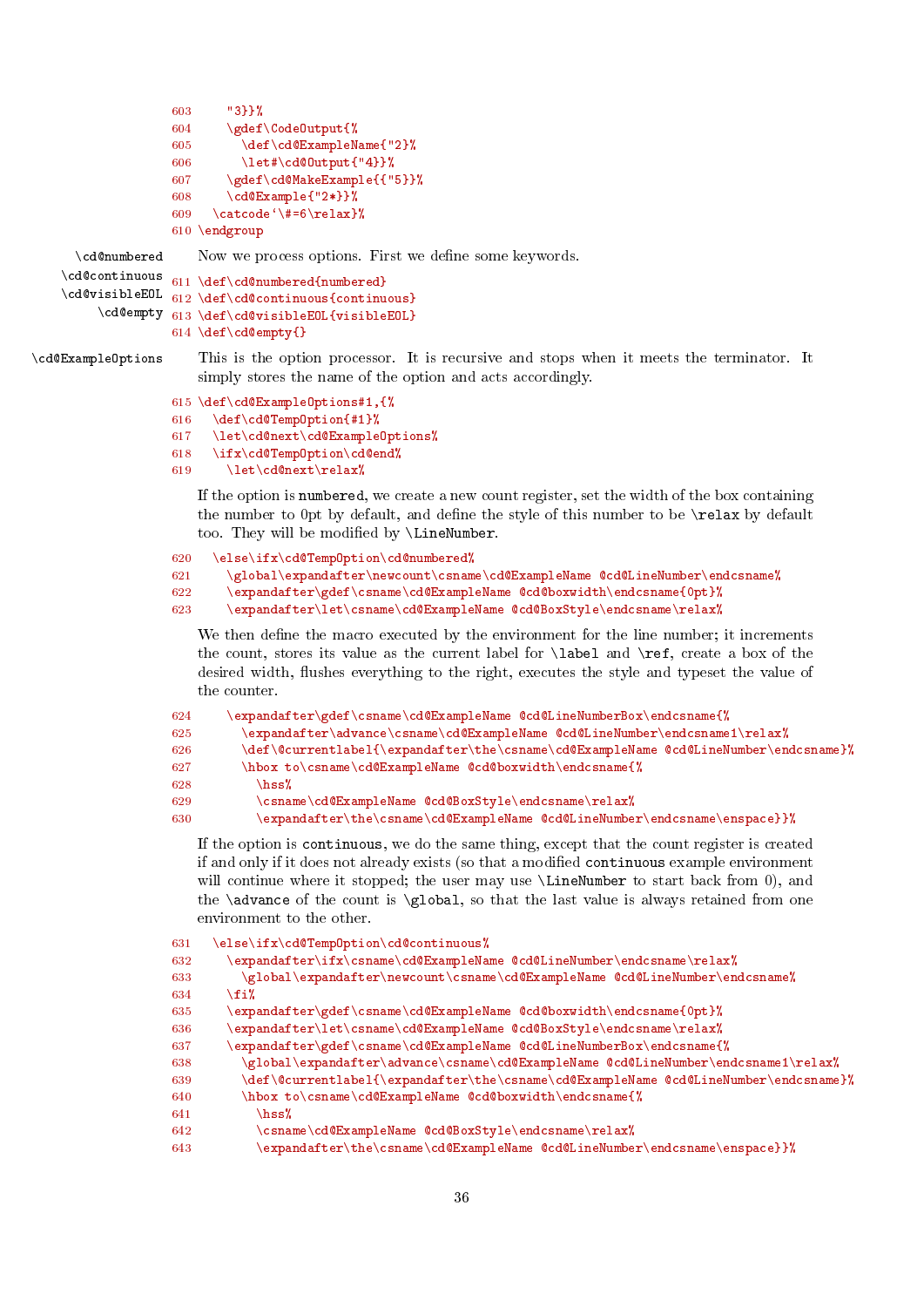<span id="page-36-0"></span>The visibleEOL option simply sets the relevant conditional to true.

```
644 \else\ifx\cd@TempOption\cd@visibleEOL%
```
- 645 \expandafter\gdef\csname\cd@ExampleName @cd@EOL\endcsname{\csname iftrue\endcsname}% 646 \else\ifx\cd@TempOption\cd@empty%
- $647$  \else%

648 \cd@Error{`#1' is not a valid option}%

649 \fi\fi\fi\fi\fi\cd@next}%

\LineNumber \LineNumber is straightforward. After some testing, it sets the macro created above to the \cd@SetLineNumber values specified. If a a square bracket follows, it executes \cd@SetLineNumber.

```
650 \def\LineNumber#1#2#3{%
              651 \expandafter\ifx\csname#1@cd@EOL\endcsname\relax%
              652 \cd@Error{`#1' is not an example environment'}%
              653 \else\expandafter\ifx\csname #1@cd@LineNumber\endcsname\relax%
              654 \cd@Warning{%
              655 '#1' is not 'numbered' nor 'continuous'.\MessageBreak%
              656 \string\LineNumber\space on line \the\inputlineno\space is useless}{}%
              657 \else%
              658 \expandafter\gdef\csname #1@cd@BoxStyle\endcsname{#2}%
              659 \expandafter\gdef\csname #1@cd@boxwidth\endcsname{#3}%
              660 \fi\fi%
              661 \@ifnextchar[{\cd@SetLineNumber#1}\relax}
              662 \def\cd@SetLineNumber#1[#2]{%
              663 \expandafter\ifx\csname#1@cd@LineNumber\endcsname\relax%
              664 \text{ kg/s}665 \csname#1@cd@LineNumber\endcsname=#2\relax%
              666 \expandafter\advance\csname#1@cd@LineNumber\endcsname\m@ne%
              667 \fi}
    example The default example environment is thus easily created.
              668 \NewExample{example}{\ttfamily#}{#}{}
 \CodeInput If no example has been created, these two macros yields error messages.
\CodeOutput 669 \text{ def}\text{CodeInput} \\cdotE\codeInput{\\ 670 \text{ def}\text{Error} \\cdotE\cdotE\cdotE\cdotE\cdotE\cdotE\cdotE\cdotE\cdotE\cdotE\cdotE\cdotE\cdotE\cdotE\cdotE\cdotE\cdotE\cdotE\cdotE\cdotE\cdotE\cdotE\cdotE\cdotE\cdotE\cdotE
                    670 \cd@Error{%
```

```
671 No example environment has been created.\MessageBreak%
672 \string\CodeInput\space is void}}
673 \def\CodeOutput{%
674 \cd@Error{%
675 No example environment has been created.\MessageBreak%
676 \string\CodeOutput\space is void}}
```
And here comes the core example environment. First, some catcode changing.

```
677 \begingroup
678 \catcode<sup>\lceil</sup> =0 \lceil679 \catcode<sup>\zeta</sup> <=1 %
680 \catcode<sup>\zeta</sup> =2 %
681 \catcode '{=12 %
682 \catcode<sup>{</sup>}=12 %
683 \catcode '\\=12 %
```

```
\cd@Example This prepares the conditions for the processing of the material. Let's start with the usual
                stuff:
```

```
684 |gdef|cd@Example#1<%
```

```
685 |bgroup%
```

```
686 |let|do|@makeother%
```

```
687 |dospecials%
```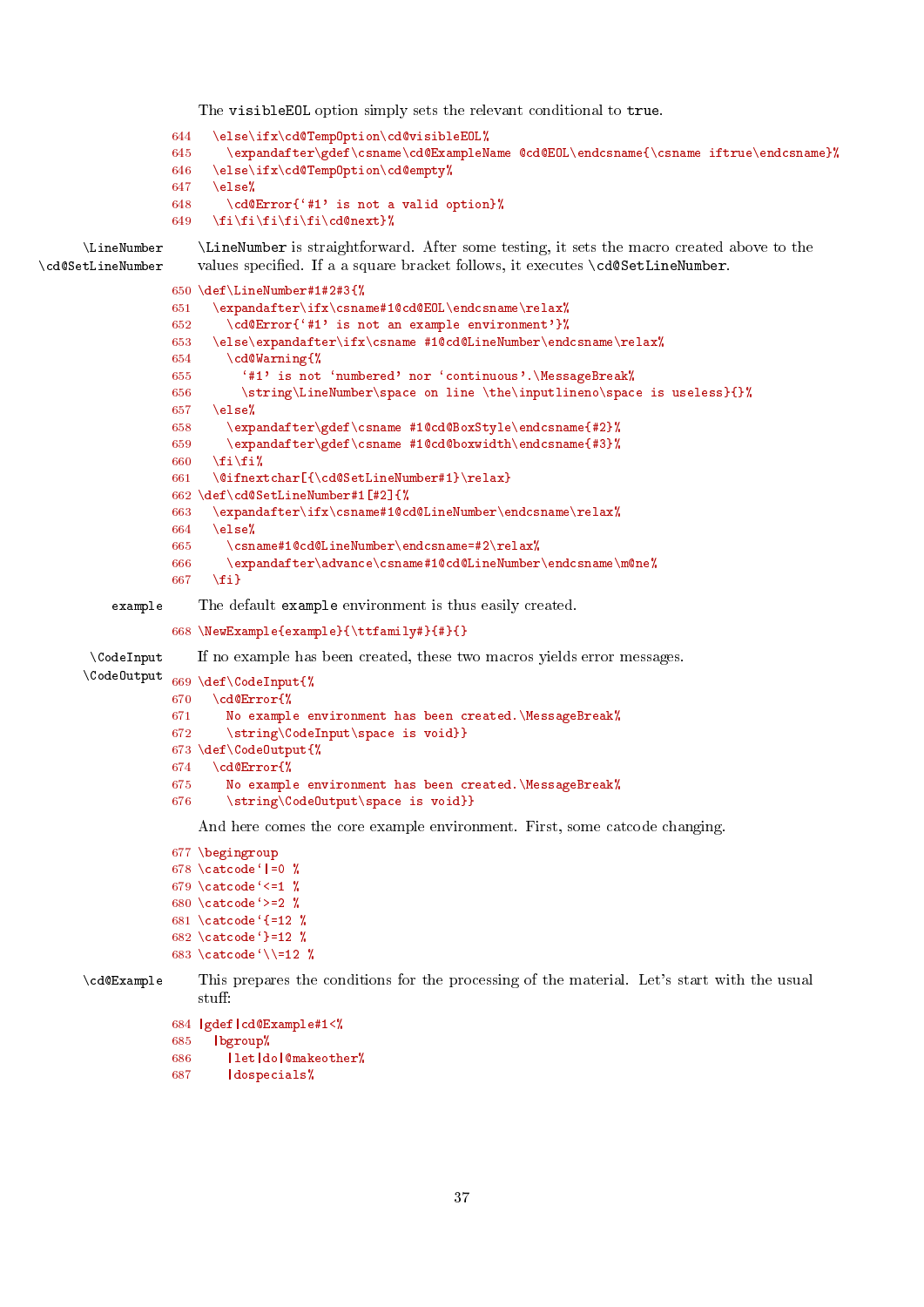<span id="page-37-0"></span>Now, if the environment was called by a \ShortCode character, there is no environment to close (\cd@EndEnv executes \end{ $\{Emironment\}$ ). We call \cd@MakeExampleEnd, defined below, on the character, and we reactivate this character just in case it was one of the special.

```
688 |ifcd@ShortCode%
689 |global|let|cd@EndEnv|relax
690 |expandafter|cd@MakeExampleEnd|expandafter<|cd@ShortEnd>%
691 |global|cd@ShortCodefalse%
692 |cd@ActivateShortCode%
```
If the environment was called by a regular  $\begin{cases} \frac{Environment}{} \ statement, \text{ we define the} \end{cases}$ proper end (the argument comes from  $\Epsilon$ ), see the definition in  $\cdots$ Example above). If there exists a  $\ShortCode character$ , we undefine it.

```
693 |else%
694 |gdef|cd@EndEnv<|end<#1>>%
695 | cd@MakeExampleEnd<\end{#1}>%
696 | ifcd@ShortCodeChar%<br>697 | UndoShortCode%
           |UndoShortCode%
698 |fi%
699 |f_i
```
If there's a short verb, we turn it off, we set tabs to  $12$  so they are written to the file as any other character, we activate ends of lines and in case  $\varepsilon$ -T<sub>E</sub>X is to process the example, we also activate comment characters ( $\varepsilon$ -T<sub>E</sub>X's scanning mechanism is peculiar and commented parts of the code wouldn't be taken into account otherwise).

```
700 |ifcd@ShortVerb%
701 | UndoShortVerb%
702 \text{If } i !
703 \left| \text{catcode}^{(1)} \right| \sim I=12 %
704 | catcode<sup>\text{C}</sup>|^^M=13 %
705 |ifcd@eTeX%
706 |catcode`|%=13 %
707 |fi%
708 | cd@ExampleEnd>%
709 |endgroup
```
\cd@MakeExampleEnd \cd@MakeExampleEnd defines \cd@ExampleEnd so that the environment meets its proper  $\c{c}$ d@ExampleEnd end. It also launches the real processing, depending on the use of  $\varepsilon$ -TEX or not.

> The argument has been passed in \cd@Example above, and is either \end{ $\langle Environment\rangle$ } (with the proper catcodes) or the \ShortCode character.

> In case we're using  $\varepsilon$ -T<sub>E</sub>X, we close some groups and environments, empty \everypar and assign the input. We switch the star conditional after that, because it is needed when the input is assigned and \cd@Verbatim is called.

```
710 \begingroup
711 \catcode`\^^M=13 %
712 %
713 \gdef\cd@MakeExampleEnd#1{%
714 \ifcd@eTeX%
715 \gdef\cd@ExampleEnd##1^^M##2#1{%
716 \egroup%
717 \cd@EndEnv%
718 \bgroup%
719 \everypar{}%
720 \cd@AssigneTeXInput{##2}%
721 \global\cd@Starfalse}%
```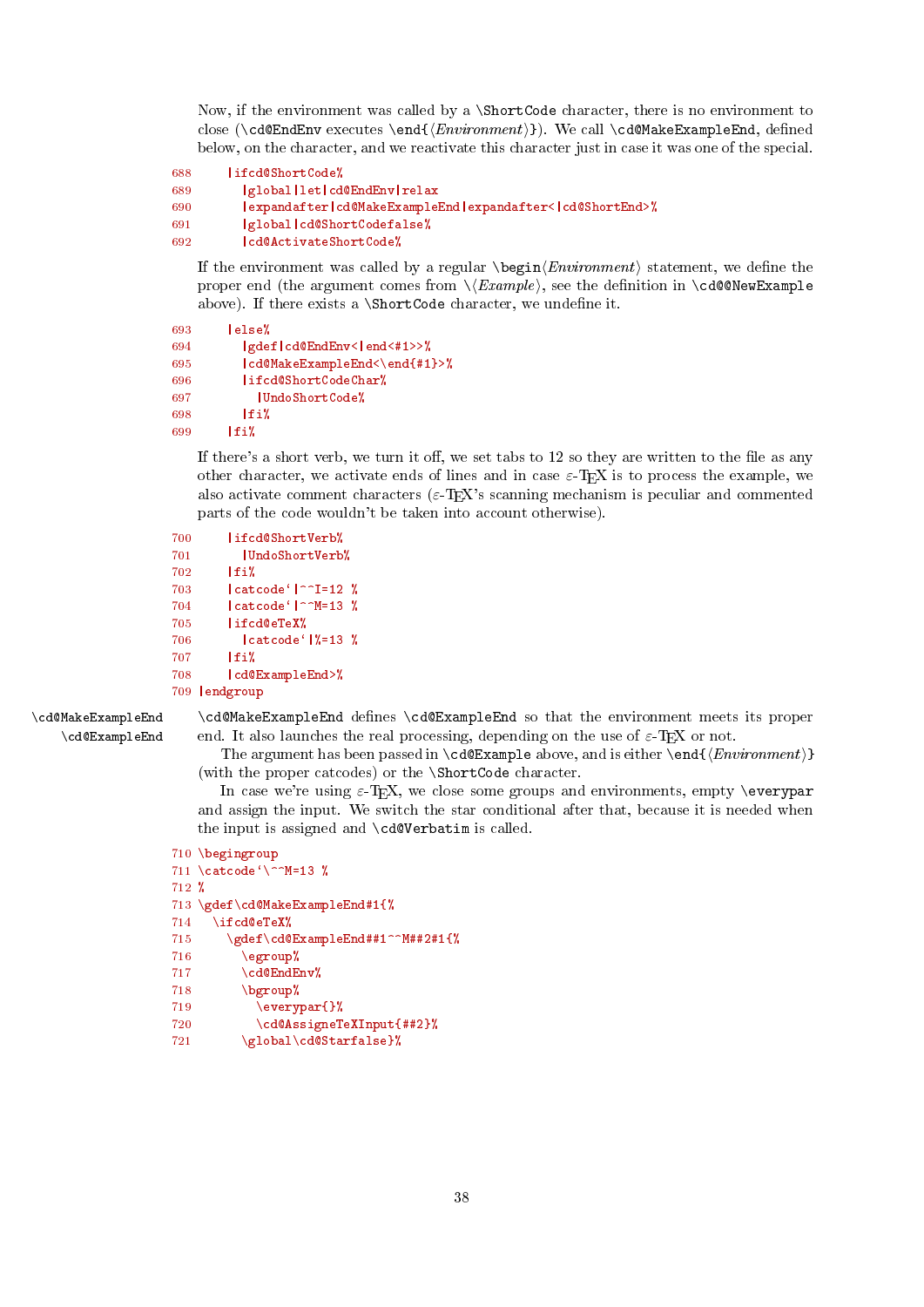<span id="page-38-1"></span>If we're not using  $\varepsilon$ -T<sub>E</sub>X, we do some testing beforehand. We just want to inform the user that we're opening an external file. If it already exists, we keep silent.

```
722 \else%
723 \def\cd@ExampleEnd##1^^M##2#1{%
724 \expandafter\ifx\csname cd@TestRead\endcsname\relax%
725 \newread\cd@TestRead%
726 \forallfi%
727 \openin\cd@TestRead=\jobname.exp %
728 \ifeof\cd@TestRead\relax%
729 \cd@Warning{%
730 You're not running on eTeX or you've said \string\eTeXOff.\MessageBreak%
731 I create the file \jobname.exp to produce\MessageBreak%
732 the example environment on line \the\inputlineno.\MessageBreak%
733 You can delete it whenever you want, but\MessageBreak%
734 keeping it prevents this message from reappearing.}%
735 \fi%
736 \closein\cd@TestRead %
```
\cd@expFile If it does not already exists, we create the output stream \cd@expFile, which opens an external scratch file for example processing.

```
737 \expandafter\ifx\csname cd@expFile\endcsname\relax%
738 \newwrite\cd@expFile%
739 \quad \text{if } i\text{?}740 \immediate\openout\cd@expFile=\jobname.exp %
```
We **\let** ends of lines to a macro equivalent to the one described above for the default code environment, except that each line is written to the external file. We launch it on the material suffixed with a complicated tail to match all cases.

741 \let^^M\cd@noeTeXEOL%  $742$  ^^M##2^^?^^M^^?%

Finally, we close everything and assign input once again.

```
743 \qquad \qquad \qquad \qquad744 \cd@EndEnv%
745 \immediate\closeout\cd@expFile%
746 \bgroup%
747 \everypar{}%
748 \cd@AssignInput%
749 \egroup\global\cd@Starfalse}%
750 \{f_i\}751 \endgroup
```
# <span id="page-38-0"></span>5.5.1 Examples without  $\varepsilon$ -TEX

\cd@noeTeXEOL Here's how ends of lines are processed when writing the code material to an external file. If we find  $\hat{\ }$ ?, which marks the end of the material, we stop.

```
752 \begingroup
753 \catcode`\^^M\active%
754 \gdef\cd@noeTeXEOL#1{%
755 \ifx#1^^?%
756 \cd@GobbleCount=0 %
757 \let^^M\relax%
758 \let\cd@next\relax%
```
If we find an end of line, that means there's a blank line, and we write it to the jobname.exp.

```
759 \else\ifx#1^^M%
```

```
760 \cd@GobbleCount=0 %
```
761 \def\cd@next{\immediate\write\cd@expFile{}\cd@noeTeXEOL}%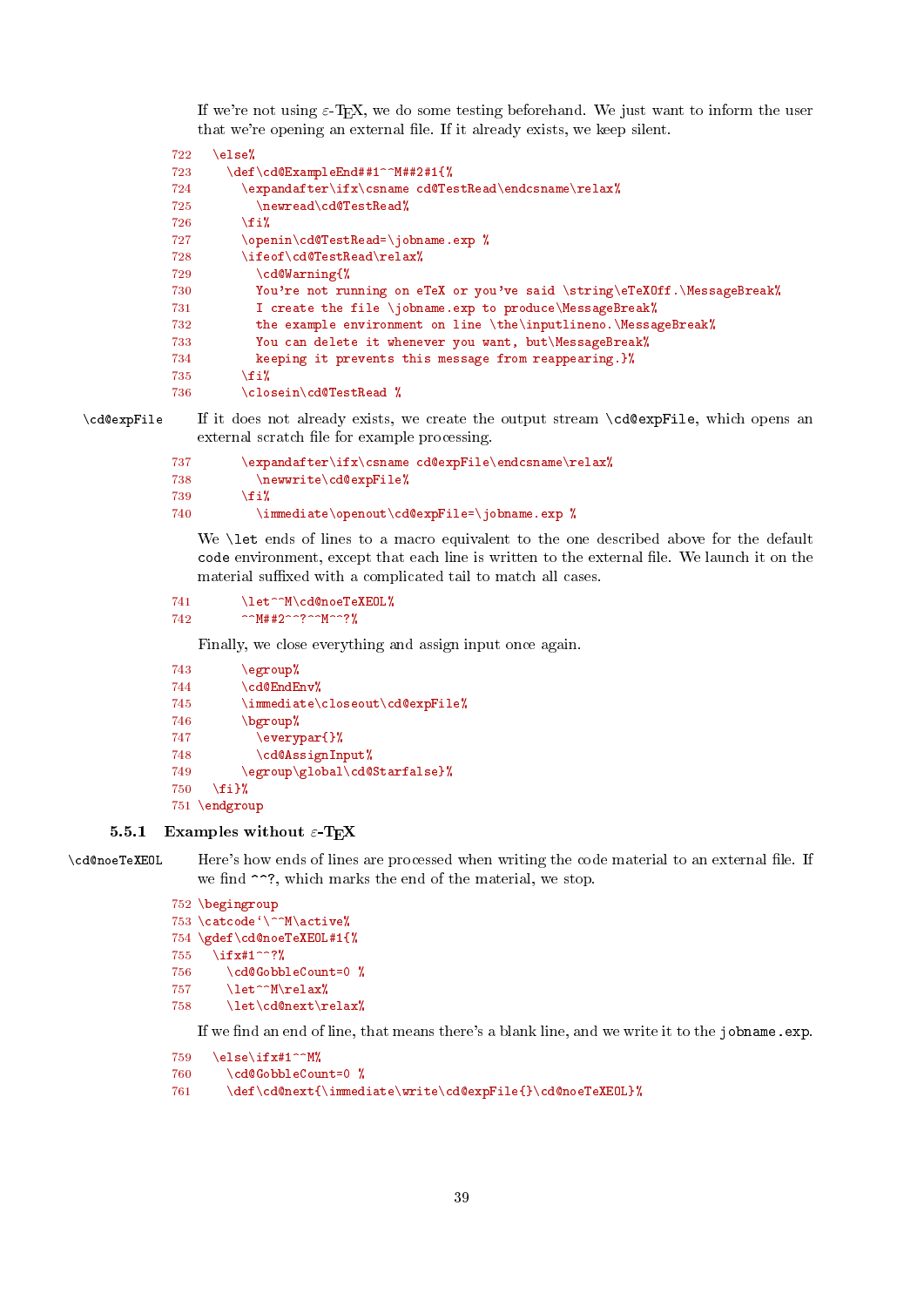<span id="page-39-1"></span>If we have gobbled enough characters, we write the line to the external file. Otherwise, we repeat.

```
762 \else\ifnum\cd@GobbleCount=\cd@GobbleNum%
763 \cd@GobbleCount=0 %
764 \def\cd@next{\cd@LineWrite#1}%
```
 $765$  \else%

```
766 \advance\cd@GobbleCount1 %
```

```
767 \let\cd@next\cd@noeTeXEOL%
```

```
768 \fi\fi\fi\cd@next}%
```
\cd@LineWrite The line written is delimited by its end. This explains the ^^?^^M^^? suffix at the end of the material on line [742.](#page-33-0) In case \end{ $\{Example\}$  occurs on its own line, we need a terminator, hence the first  $\gamma$ ?. If it occurs at the end of the last line, as in ... end of code\end{code}, we need  $\sim$ M so that the argument of  $\cdots$   $\cdots$  is properly delimited. The first ^^? is then written to the file, but it expands to nothing. Since \cd@LineWrite calls \cd@noeTeXEOL, we need another delimitator, hence the second ^^?.

# 769 \gdef\cd@LineWrite#1^^M{\immediate\write\cd@expFile{#1}\cd@noeTeXEOL}%

\cd@AssignInput Now we define the macro that will be used in \CodeInput (where # is \let to \cd@Input) and \CodeOutput (where it is \let to \cd@Output).

\cd@Input The input is quite similar to the default code environment. We define ends of lines as usual in verbatim contexts and we read from the scratch file.

```
770 \newtoks\cd@Everypar
```

```
771 %
772 \gdef\cd@AssignInput{%
773 \gdef\cd@Input{%
774 \bgroup%
775 \cd@Everypar\everypar%
776 \everypar{%
777 \leavevmode\csname\cd@ExampleName @cd@LineNumberBox\endcsname\relax%
778 \cd@NewLinetrue\cd@FirstSpaces0\relax\the\cd@Everypar\relax}%
779 \cd@Verbatim%
780 \def^^M{\leavevmode\endgraf}%
781 \input{\jobname.exp}%
782 \egroup}%
```
\cd@0utput The output also reads from the file and simply ignores verb breaks and commands.

```
783 \gdef\cd@Output{%
```

```
784 \bgroup%
```

```
785 \cd@IgnoreVerbBreak%
```

```
786 \cd@IgnoreVerbCommand%
```

```
787 \input{\jobname.exp}%
```

```
788 \egroup}%
```
Finally, we execute the last argument to  $\NewExample$ , i.e. what was dubbed here *Immediate*  $execution.$ 

# 789 \cd@MakeExample}%

# <span id="page-39-0"></span>5.5.2 Examples with  $\varepsilon$ -TEX

 $\c{c}$ d@AssigneTeXInput Examples with  $\varepsilon$ -TFX are much more complicated. We use the  $\sc$ scantokens command, whose function is to read its argument as if catcodes were not fixed. For instance,  $\label{thm:main} $$\def\scan#1^{\catcode'}\=12\scantokens{#1}}$ 

\scan\foo

yields \foo, although the backslash was an escape character when read. The problem is that \scantokens interprets ends of lines and comments characters with their current values. Ends of lines yields a \par token as usual; the problem is that this token is scanned anew, and if you have turned the backslash to a category 12 character, it will appear as such. Moreover, commented parts of a line are ignored. For instance, \scan{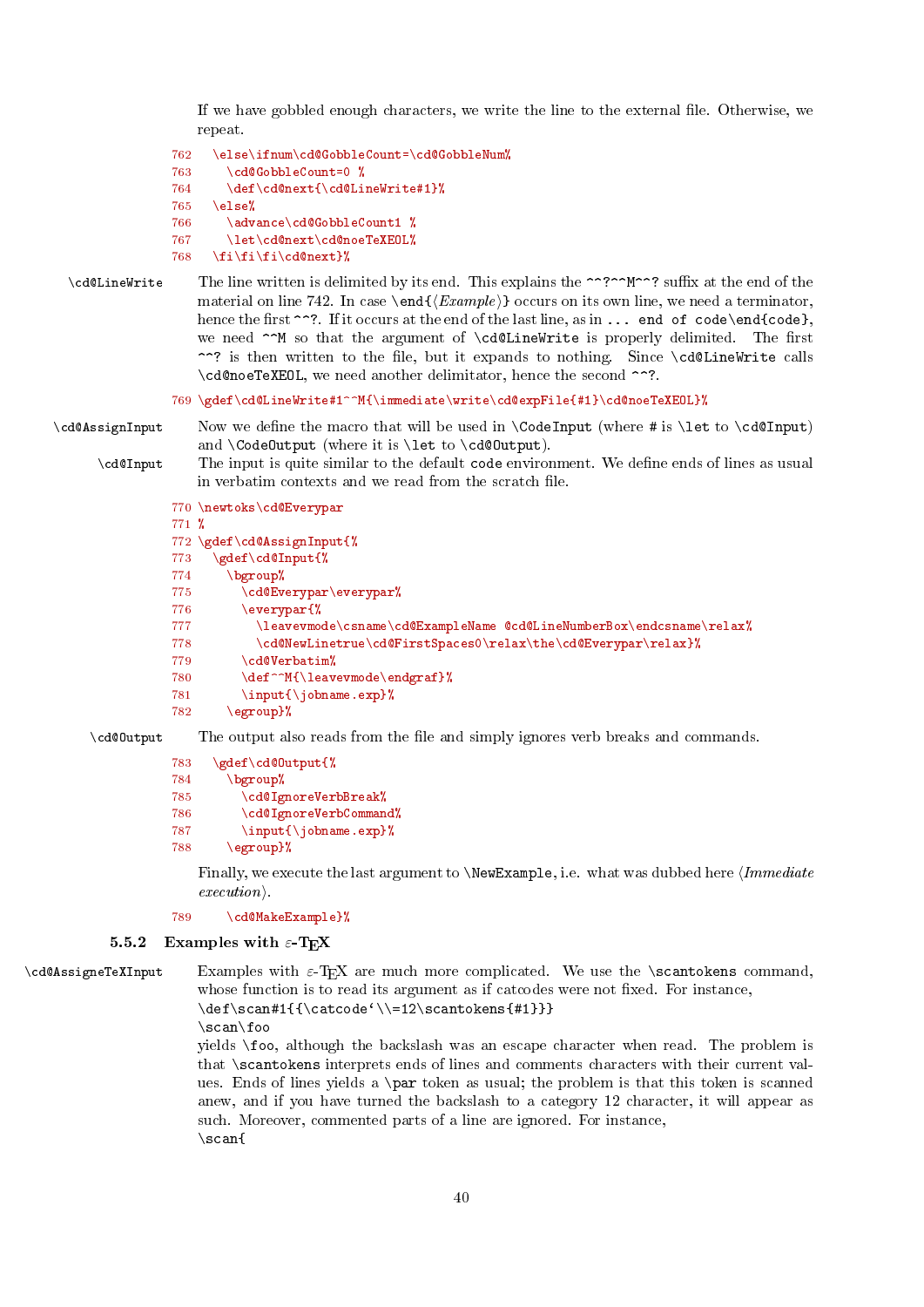<span id="page-40-0"></span>a% mycomment

b}

yields a\par b. So \scantokens as it stands is not appropriate for verbatim material. <sup>•</sup>••••••••••• The solution is to turned ends of lines and comments to other catcodes beforehand. Thus the previous example yields  $a''_k$  mycomment<sup>oon</sup>M. (The final end of line is added by \scantokens.) Now we need some hacking to produce the desired result. \cd@Input The input begins with the usual verbatim preparation.

```
790 \long\gdef\cd@AssigneTeXInput#1{%
791 \gdef\cd@Input{%
792 \bgroup%
793 \cd@Everypar\everypar%
794 \everypar{%
795 \leavevmode\csname\cd@ExampleName @cd@LineNumberBox\endcsname\relax%
796 \cd@NewLinetrue\cd@FirstSpaces0\relax\the\cd@Everypar\relax}%
797 \cd@Verbatim%
```
We define ends of lines as yet another gobbling mechanism. We use  $\gamma$ ? once again to delimit material, and define it to make ends of lines ignored in case it is read, so that the additional  $\cap M$  at the end of \scantokens will be ineffective.

```
798 \catcode' \^M=13 %799 \let^^M\cd@eTeXStartGobble%
800 \catcode<sup>{</sup>\^^?13 %
801 \def^^?{\catcode'\^^M=9\relax}%
802 \scantokens{^^M#1^^?}%
803 \egroup}%
```
\cd@Output Output is still worse. Even comments are active.

```
804 \gdef\cd@Output{%
805 \bgroup%
806 \cd@IgnoreVerbBreak%
807 \catcode<sup>{</sup>\^^?13 %
808 \catcode\%=13 %
809 \operatorname{Catcode}(\text{mod}^{\text{-}13} %
```
The next step depends on the user's choice about ends of lines. If they are visible, we process the material as is, with special definitions of  $\%$  and  $\sim$ M to mimick TEX's normal behavior.

```
810 \csname\cd@ExampleName @cd@EOL\endcsname%
811 \cd@VisibleComment%
812 \let^^M\cd@eTeXOutVisibleEOL%
813 \def^{\lceil}(\leftarrow{\text{Nrelax}})814 \cd@IgnoreVerbCommand%
815 \simeq \scantokens{#1^^?}%
```
If ends of lines are not visible, we execute the material beforehand with only  $\chi$ ,  $\sim$ M and  $\sim$ ? effective, to remove unwanted code. Macros are not executed because the backslash is still of category 12. Once ends of lines are thus processed, we scan everything anew, ignoring the last  $\hat{\ }$  and  $\hat{\ }$   $\hat{\ }$ , which has a special function (see below).

```
816 \else%
817 \cd@ActiveComment%
818 \let^^M\cd@eTeXOutEOL%
819 \def^{\prime}(\catch{\cdot}\deftrightarrow\dif{\cdot}820 \xdef\cdots \xdef\cd@exinput{#1^^?} %
821 \cd@IgnoreVerbCommand%
822 \catcode\degree\^^M=9 %
823 \catcode\degree\^^@=9 %
824 \expandafter\scantokens\expandafter{\cd@exinput}%
825 \overline{\forall}826 \egroup}%
827 \cd@MakeExample\egroup}%
```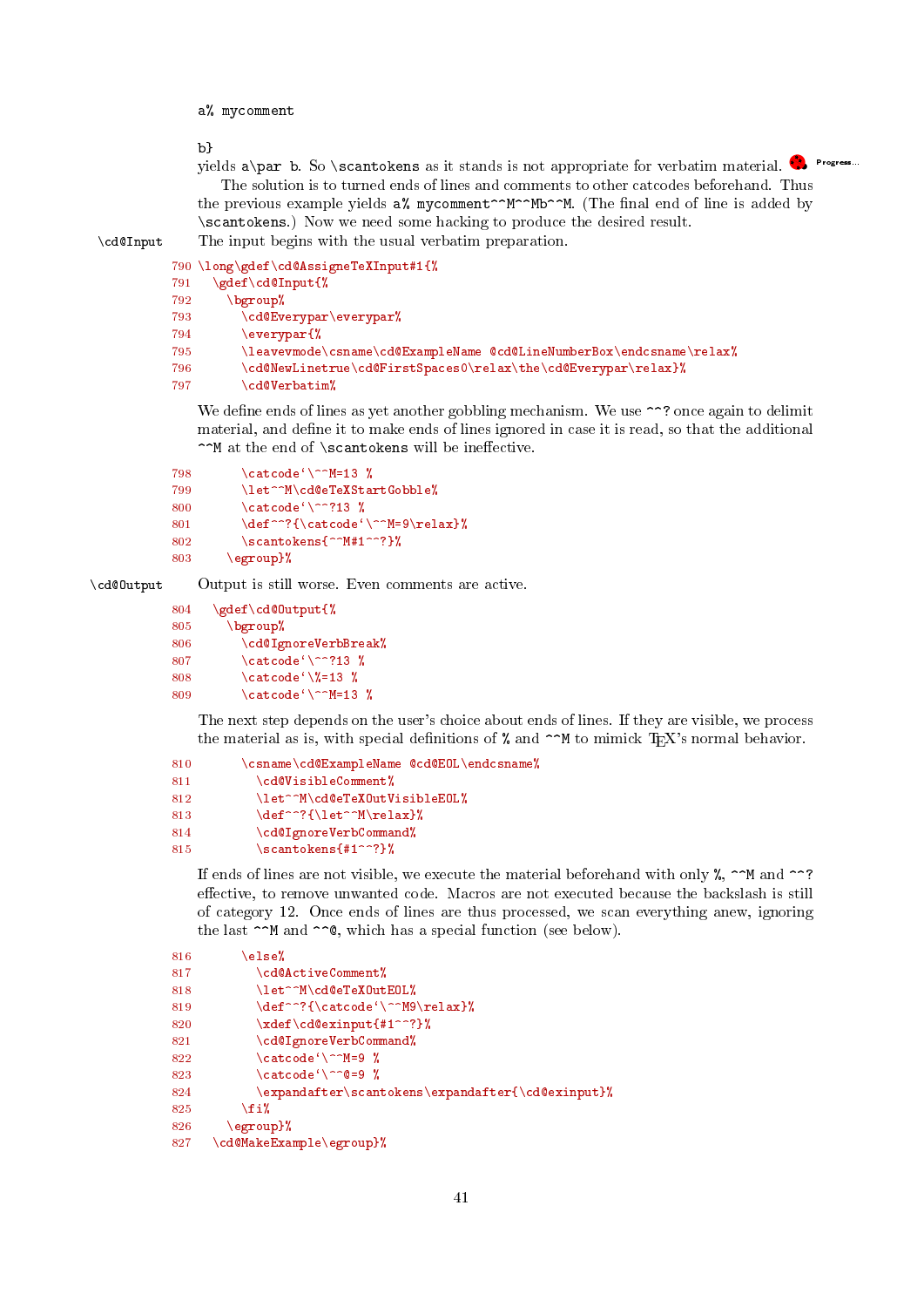<span id="page-41-0"></span>\cd@eTeXStartGobble Once again, macros to gobble the right number of characters at the beginning of each line. \cd@eTeXEOL These are for the input. It is not possible to put \cd@eTeXStartGobble directly at the beginning of \scantokens, because the backslash would not be understood as an escape character. Thus we have to  $\let \cap M$  to it, and once it has done its job, make it change the meaning of  $\sim$ M to \cd@eTeXEOL. (That's also the reason why we couldn't reuse the gobble macro of the default code environment, although they are quite similar.)

```
828 \gdef\cd@eTeXStartGobble#1{%
```

```
829 \ifx#1^^?%
830 \cd@GobbleCount=0 %
831 \let\cd@next\relax%
832 \else\ifnum\cd@GobbleCount=\cd@GobbleNum%
833 \cd@GobbleCount=0 %
834 \let^^M\cd@eTeXEOL%
835 \det\cdots\det\{\#1\}836 \else\ifx#1^^M%
837 \cd@GobbleCount=0 %
838 \let^^M\cd@eTeXEOL%
839 \let\cd@next^^M%
840 \else%
841 \advance\cd@GobbleCount1 %
842 \let\cd@next\cd@eTeXStartGobble%
843 \fi\fi\fi\cd@next}%
844 %
845 \gdef\cd@eTeXEOL#1{%
846 \ifx#1^^?%
847 \cd@GobbleCount=0 %
848 \def\cd@next{\let^^M\relax\leavevmode\endgraf}%
849 \else\ifx#1^^M%
850 \cd@GobbleCount=0 %
851 \def\cd@next{\leavevmode\endgraf^^M}%
852 \else\ifnum\cd@GobbleCount=\cd@GobbleNum%
853 \cd@GobbleCount=0 %
854 \def\cd@next{\leavevmode\endgraf#1}%
855 \else%
856 \advance\cd@GobbleCount1 %
857 \let\cd@next^^M%
858 \fi\fi\fi\cd@next}%
```
\cd@eTeXOutVisibleEOL And now, the output. If ends of lines are visible, we set them to create a \par if the next character is another end of line (i.e. if we find a blank line) or to put it back into the stream otherwise, with a space before.

```
859 \gdef\cd@eTeXOutVisibleEOL#1{%<br>860 \ifx#1^^?%
     \ifx#1^^?%
861 \let^^M\relax%
862 \let\cd@next\relax%
863 \else\ifx#1^^M%
864 \par%
865 \let\cd@next^^M%
866 \text{ kg}867 \def\cd@next{ #1}%
868 \fi\fi\cd@next}%
```
\cd@eTeXOutEOL If ends of lines are not visible, i.e. if they are processed before anything else, we do something similar, except that we add a dummy character, which will be ignored when the material is scanned, but will nonetheless prevent the formation of macro names across lines. Tail recursion is forbidden, since this will be used in a \edef, so we \expandafter instead.

```
869 \catcode'\^^@=12\relax%
870 \gdef\cd@eTeXOutEOL#1{%
871 \ifx#1^^?%
872 \else\ifx#1^^M%
```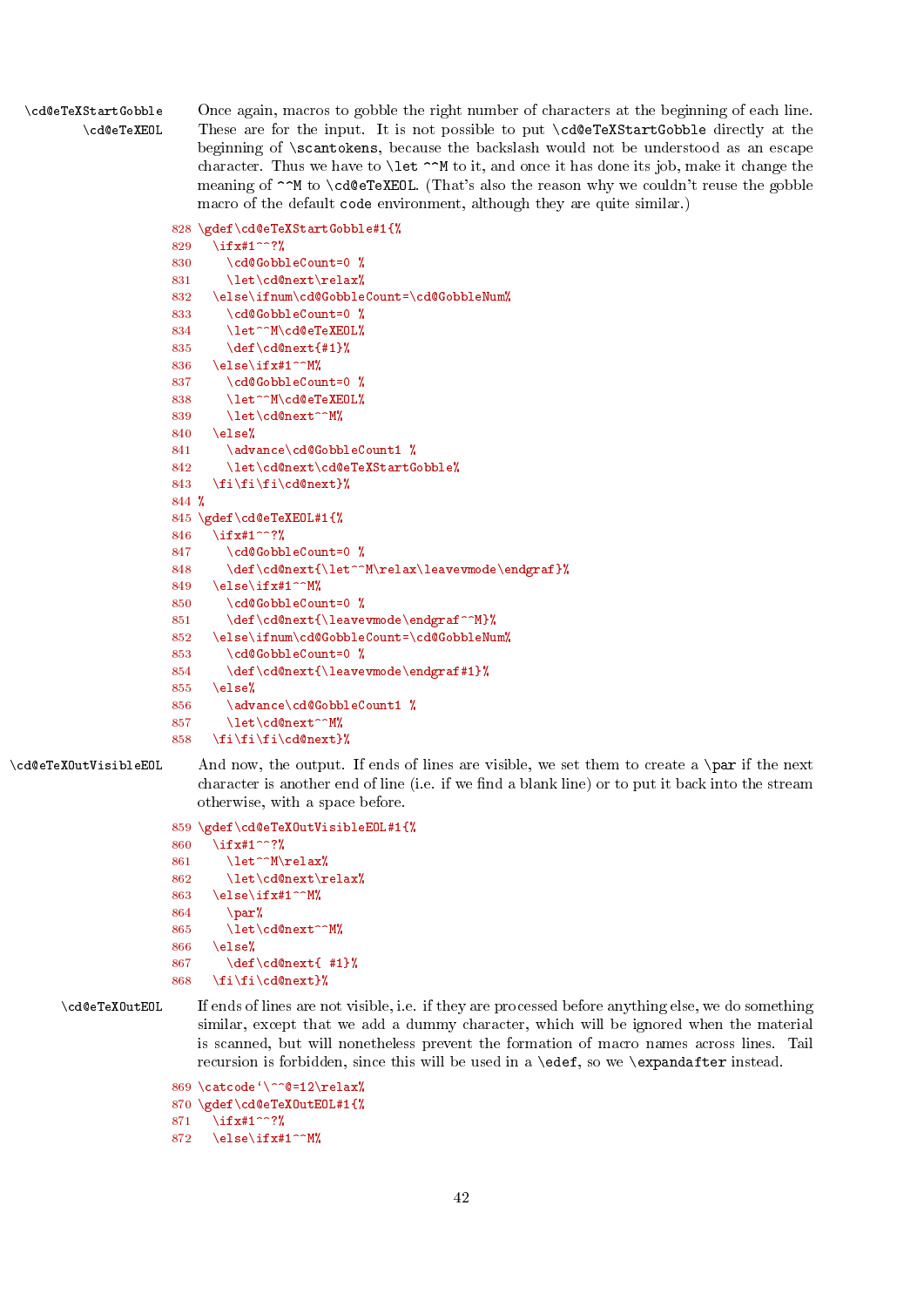```
873 \text{par\textit{%}}874 \expandafter^^M%
875 \else%<br>876 ^^@ \e
      ^^@ \expandafter\expandafter\expandafter#1%
877 \fi\fi}%
```
Now we deal with comments. First we do some catcode changing. (We need a comment character since we're currently in a group where ends of lines are active).

```
878 \catcode<sup>{</sup>\/=14\relax%
879 \catcode`\%=13\relax/
880 \catcode<sup>{</sup>\ =12\relax/
881 \catcode'\^^I=12\relax/
```
\cd@VisibleComment If ends of lines are visible we dene comments to eat everything until the end of the line and \cd@EatBOL then launch a macro whose sole purpose is to remove spaces at the beginning of the next line.

```
882 \gdef\cd@VisibleComment{/
883 \def%##1^^M{\cd@EatBOL}/
884 \def\cd@EatBOL##1{/
885 \let\cd@next\cd@EatBOL/
886 \ifx##1 /
887 \else\ifx##1^^I/
888 \else\ifx##1^^M/
889 \let\cd@next\par/
890 \else/
891 \text{def}\cdots892 \fi\fi\fi\cd@next}}/
```
\cd@ActiveComment If ends of line are not visible, we do the same in the \expandafter way.

```
\cd@EatBOL 893 \gdef\cd@ActiveComment{/
           894 \def%##1^^M{\cd@EatBOL}/
           895 \def\cd@EatBOL##1{/
           896 \ifx##1 /
           897 \expandafter\cd@EatBOL/
           898 \else\ifx##1^^I/
           899 \ \texttt{\texttt{expr}} \900 \else\ifx##1^^M/
           901 \par/
           902 \else/
           903 \expandafter\expandafter\expandafter\expandafter\expandafter\expandafter\expandafter##1/
           904 \left\{ \if{\text{if}}\if{\text{if}}\right\}905 \endgroup
```
# <span id="page-42-0"></span>5.6 File management

Here are some simple macro for the reader's relief.

\CloseFile Closing a file in normal mode simply makes all file identification macros unavailable.

```
906 \def\CloseFile#1{%
907 \def\FileSource{%
908 \cd@Error{%
909 No file in production. \string\FileSource\space is empty}}%
910 \def\FileName{%
911 \cd@Error{%
912 No file in production. \string\FileName\space is empty}}%
913 \def\FileVersion{%
914 \qquad \text{cd@Error}\915 No file in production. \string\FileVersion\space is empty}}%
916 \def\FileDate{%
917 \cd@Error{%
918 No file in production. \string\FileDate\space is empty}}}
```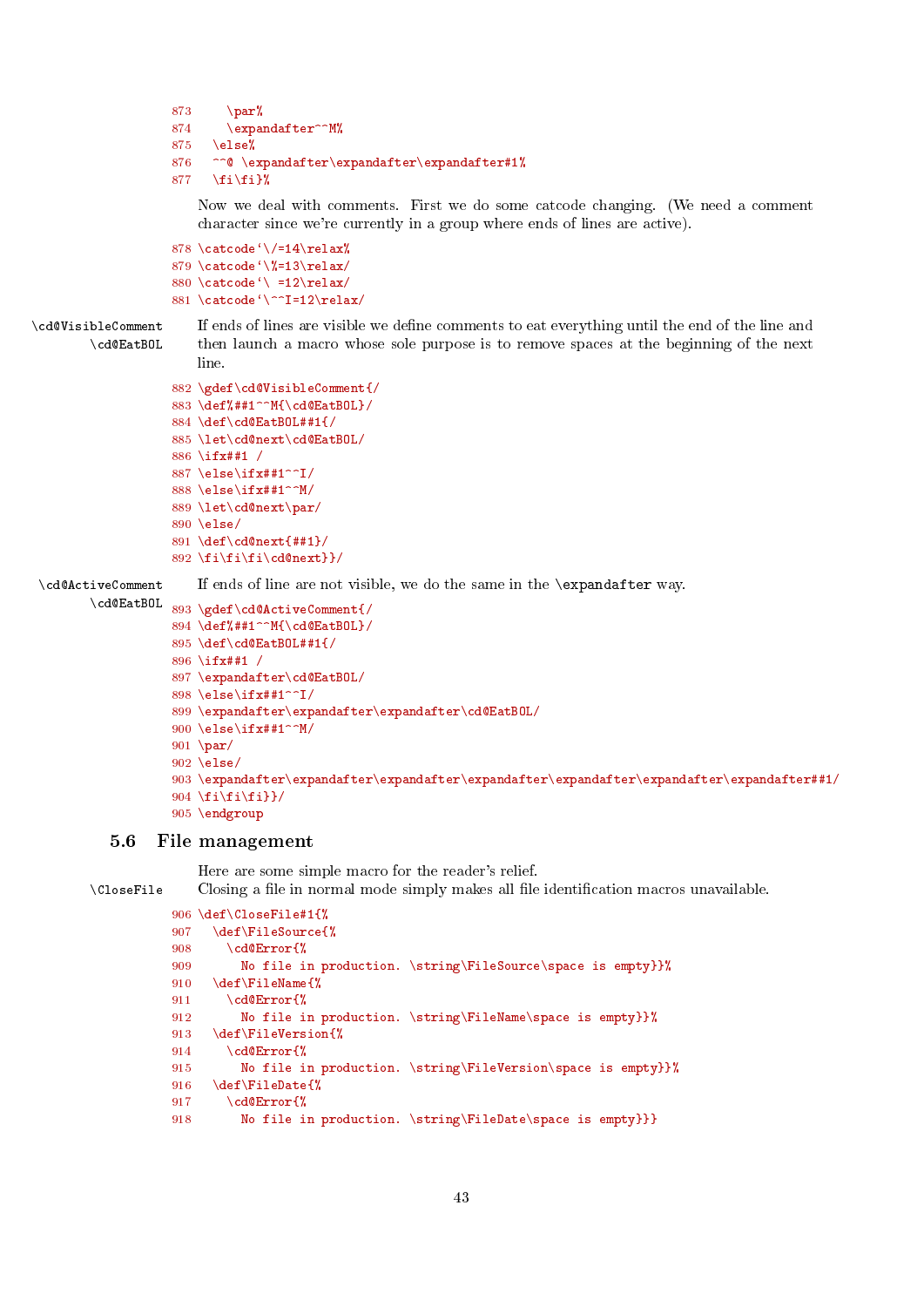<span id="page-43-0"></span>\@cd@LineCount That's why, in normal mode, we close a file right now. We nonetheless create a dummy file name for the sake of \ProduceFile below.

```
919 \ifcd@produce%
920 \def\FileName{}
921 \def\FileVersion{}
922 \def\FileDate{}
923 \else
924 \CloseFile{}
925 \def\FileSource{}
926 \newcount\@cd@LineCount%
927 \fi
```
\ProduceFile In normal mode, the main job of \ProduceFile is to reset some line number counts. In autoclose mode, there's only one counter, since files are closed when a new one is opened.

```
928 \def\ProduceFile#1{%
929 \ifcd@autoclose%
930 \code@cd@LineNumber0\relax%
```
If autoclose is off, we allocate a count for each file, so lines are numbered according to the file they belong to. We store the last value for the file we're going to close (stored in \FileSource), and set the line number of the code to the number for the le we're going to (re)open. That's why we needed a dummy \FileSource above, when \ProduceFile is executed for the first time.

```
931 \else%
932 \expandafter\csname\FileSource @cd@LineCount\endcsname=\code@cd@LineNumber%
933 \expandafter\ifx\csname #1@cd@LineCount\endcsname\relax%
934 \expandafter\newcount\csname #1@cd@LineCount\endcsname%
935 \code@cd@LineNumber0\relax%
936 \else%
937 \expandafter\code@cd@LineNumber\csname #1@cd@LineCount\endcsname%
938 \{f_i\}939 \fi%
```
\FileSource We reset \FileName and others, because their denition is optional. \FileSource is mandatory and is the actual argument of \ProduceFile. We launch the appropriate macro if a left bracket follows.

comment?

```
940 \def\FileName{%
941 \cd@Error{%
942 No \string\FileName\space has been given to \FileSource}}%
943 \def\FileVersion{%
944 \cd@Error{%
945 No \string\FileVersion\space has been given to \FileSource}}%
946 \def\FileDate{%
947 \cd@Error{%
948 No \string\FileDate\space has been given to \FileSource}}%
949 \edef\FileSource{#1}%
950 \@ifnextchar[%
951 {\cd@GetFileName}%
952 \text{ Vrelax}These are straightforward and don't need any comment.
                                                          \bullet.What if I want
```

```
\FileName
953 \def\cd@GetFileName[#1]{%
\cd@GetFileVersion 954\FileVersion 955
        \FileDate
```
\cd@GetFileName

```
\cd@GetFileDate
956 \def\cd@GetFileVersion[#1]{%
                      954 \edef\FileName{#1}%
                      \@ifnextchar[\cd@GetFileVersion\relax}
                      957 \edef\FileVersion{#1}%
                958 \@ifnextchar[\cd@GetFileDate\relax}
                959 \def\cd@GetFileDate[#1]{%
                960 \edef\FileDate{#1}}
```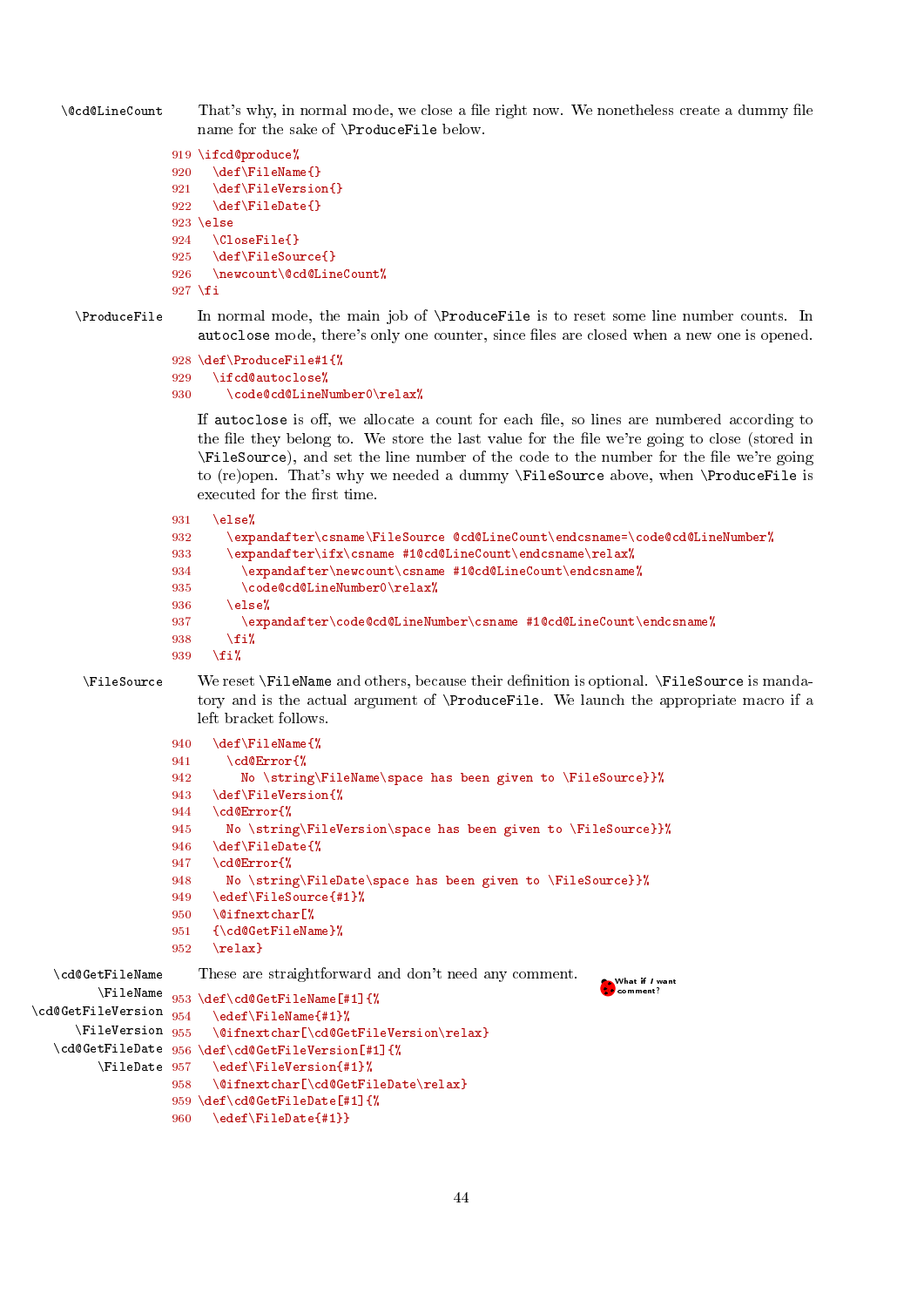<span id="page-44-3"></span>\Header Finally, we define those macros that have no effect in normal mode to have, well, no effect. \cd@HeaderGobble \AddBlankLine \StartIgnore Since comment signs are 'other' characters in produce mode, we change their catcode here too, so that the user may close the argument to \Header after a comment sign. 961 \def\Header{\bgroup\catcode'\%=12 \cd@HeaderGobble}

```
\StopIgnore
\DangerousEnvironment
                      962 \long\def\cd@HeaderGobble#1{\egroup}
                      963 \let\AddBlankLine\relax
                      964 \let\StartIgnore\relax
                      965 \let\StopIgnore\relax
                      966 \def\DangerousEnvironment#1{}
```
# <span id="page-44-0"></span>6 Produce mode

We now turn to produce mode, where codedoc becomes CodeDoc and strange things happen.

...<br>Woooo, scary...

# <span id="page-44-1"></span>6.1 Messages

\cd@Tracing CodeDoc may be quite talkative. According to the tracing option, we define some messages.

```
\cd@TChar
\cd@TUChar 968
\cd@TCode 969
          967 \ifcase\cd@tracingmode
               968 \def\cd@Tracing#1{}
                \def\cd@TChar#1#2{}
          970 \def\cd@TUChar#1{}
          971 \let\cd@TCode\relax
          972 \or
          973 \def\cd@Tracing#1{}
          974 \def\cd@TChar#1#2{}
          975 \def\cd@TUChar#1{}
          976 \def\cd@TCode{\immediate\write17{%
          977 *** Code written from line \the\cd@ProduceLine\space to
                  \the\inputlineno\space to \cd@CurrentFile. ***}}
          978 \or
          979 \def\cd@Tracing#1{\immediate\write17{On line \the\cd@ProduceLine: #1.}}
          980 \def\cd@TChar#1#2{
          981 \bgroup
          982 \escapechar\m@ne\cd@Tracing{'\string#1' defined as \string\\#2}
          983 \egroup}
          984 \def\cd@TUChar#1{
          985 \bgroup
          986 \escapechar\m@ne\cd@Tracing{\string\\#1 undone}
          987 \egroup}
          988 \def\cd@TCode{\immediate\write17{%
          989 *** Code written from line \the\cd@ProduceLine\space to
                  \the\inputlineno\space to \cd@CurrentFile. ***}}
          990 \fi
\cd@Error We also define errors and warnings; there's no need to follow LATEX's ordinary syntax here.
```

```
\setminuscd@NoFileWarning 992
```

```
\cd@CDWarning 991 \text{ def}\cdots#1\
```

```
\immediate\write17{%
993 ^^J! CodeDoc Error:^^J#1^^Jl.\the\cd@ProduceLine^^J }}
994 \def\cd@CDWarning#1{%
995 \immediate\write17{%
996 ^^J? CodeDoc Warning: ^^J#1^^Jl.\the\cd@ProduceLine^^J }}
997 \def\cd@NoFileWarning{\cd@CDWarning{No file in production. This code will be lost.}}
```
# <span id="page-44-2"></span>6.2 Testing strings

In produce mode, CodeDoc is a string tester; more precisely it imitates  $T_{F}X$ 's normal mechanism: the escape character is turned into an active character that gathers letters following it and executes the name they form (in a modied fashion, however, to execute only relevant macros).

\@documentclasshook First, we redene what happens at the end of the class to alter the behavior of special characters. However, we maintain comments and turn \ into an active character.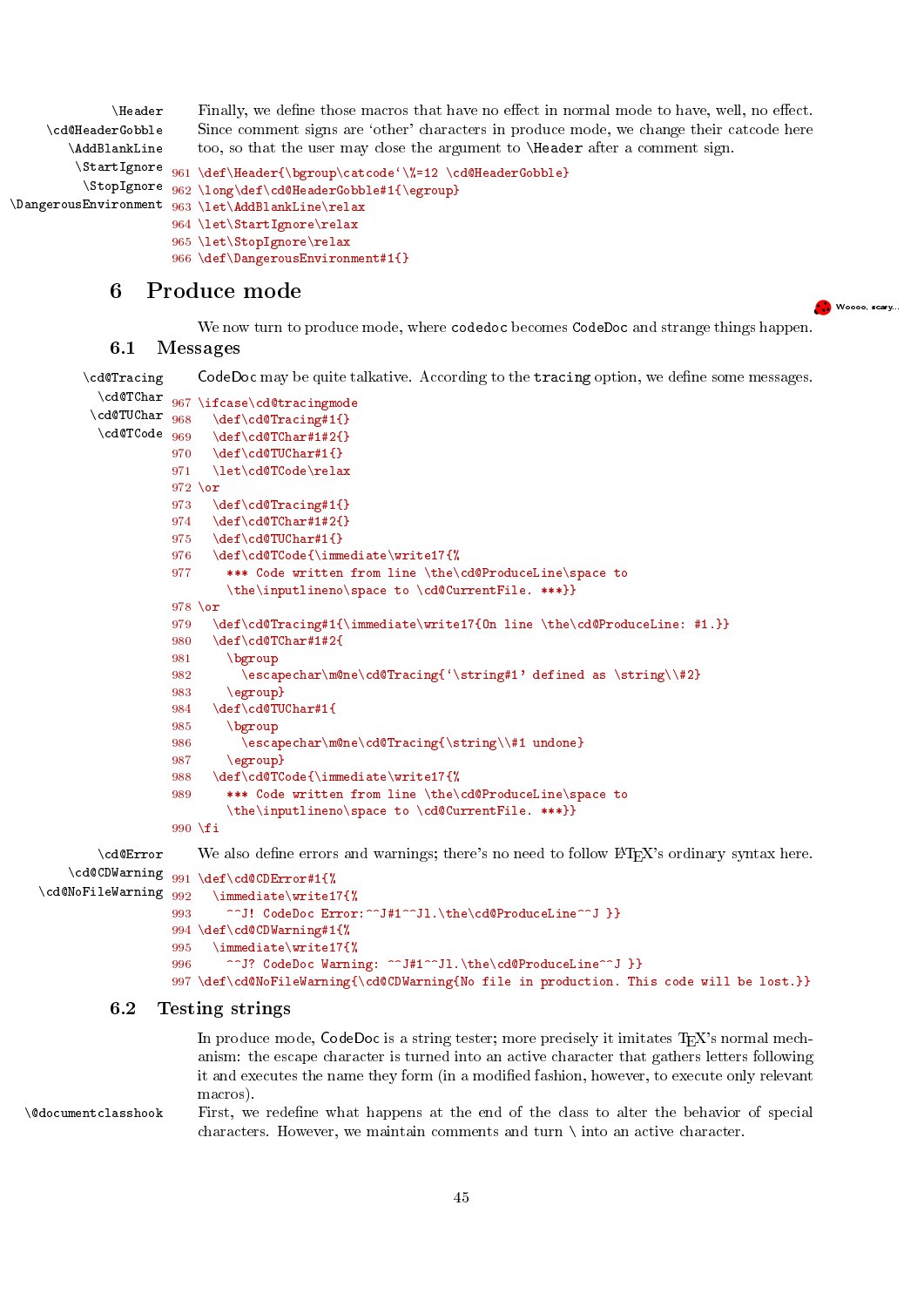```
998 \ifcd@produce
999 \def\@documentclasshook{
1000 \let\do\@makeother<br>1001 \do\sp{ə}\logpecials
1002 \catcode\degree\^^I=12\relax
1003 \catcode'\%=14\relax
1004 \catcode'\\\active
```
By default, *\normalsize* is an error message, so we redefine it. We start the report.

```
1005 \let\normalsize\relax
1006 \ifnum\cd@tracingmode>0
1007 \immediate\write17{^^J*** CODEDOC REPORT ***^^J}
1008 \fi
```
We don't load any font, so there's no need to bother with overfull boxes nor outputs. However, by pure superstition, I prefer some care. .<br>• Does he know<br>• what he's doing?

```
1009 \hfuzz=100cm%<br>1010 \output={\dea
         \output={\deadcycles0\setbox0\box255}
```
1011 \everypar{}

Most of the following are already 0. However, \tracingcommands2 would explode the log file, so we take some care once again.

```
1012 \tracingcommands\z@\tracingmacros\z@\tracingoutput\z@\tracingparagraphs\z@
1013 \tracingpages\z@\tracinglostchars\z@\tracingrestores\z@\tracingstats\z@}
1014 \fi
```
\cd@LeftBrace Some characters are special, to say the least. We need to be able to recognize them.

```
\cd@RightBrace
1015 \begingroup
\cd@LeftBracket 1016 \catcode'\{=12 %
        \hspace{1em}\label{cde} \hspace{1em}\label{cd} \hspace{1em}\label{cdot} \hspace{1em}\label{cdot} \hspace{1em}\hspace{1em}\hspace{1em}\hspace{1em}\hspace{1em}\hspace{1em}\label{cd}\label{thm:cd} \cd@EndOfLine 1019 \catcode'\>=2 %
     \cd@Comment 1020 \gdef\cd@LeftBrace<{>
                     1021 \gdef\cd@RightBrace<}>
                     1022 \gdef\cd@LeftBracket<[>
                     1023 \text{ } \text{ } \text{ } = 12\text{ } \text{ }relax
                     1024 \setminus \text{code'}^{\text{-12}\text{-}1025 \gdef\cd@Space< >
                     1026 \gdef\cd@Tab<^^I>
                     1027 \catcode'\^^M=12\relax%
                     1028 \gdef\cd@EndOfLine<^^M>%
                     1029 \catcode\sqrt{-14\relax}1030 \catcode'\%=12\relax/
                     1031 \gdef\cd@Comment<%>/
                     1032 \endgroup
```
\cd@Escape Here comes the denition of the escape character as itself... The backslash can't be allowed to have catcode 0, otherwise control sequences would form and fire. We don't want that, obviously. On the other hand, some control sequences should be executed, so they must be form beforehand. Here's how \ works. First, it stores the current line number for messages.

```
1033 \newcount\cd@ProduceLine
1034
1035 \begingroup
1036 \catcode<sup>\lceil</sup> =0 %
1037 \catcode '\\=13 \%1038 |gdef|cd@Escape{\}%
1039 |gdef\#1{%
1040 |cd@ProduceLine|inputlineno%
```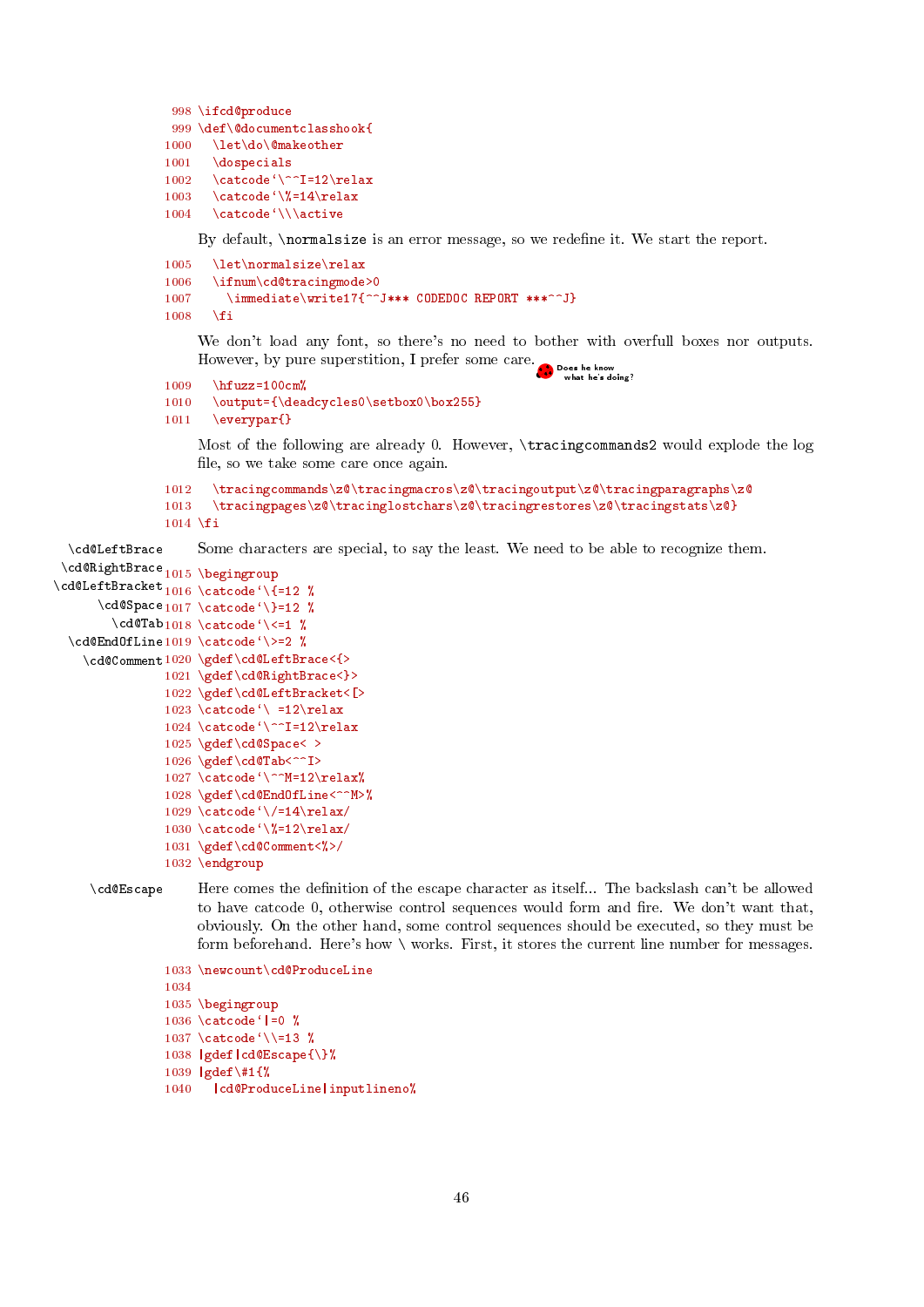<span id="page-46-0"></span>Then it turns ends of lines and comments to other characters, because we don't want to pass them unnoticed. If the next character is of category code 11, we start forming a control sequence. Otherwise, we gobble it and stop.

```
1041 |bgroup
1042 | catcode<sup>'</sup> | <sup>-</sup>M=12 %
1043 | catcode ' | %=12 %
1044 |gdef|cd@MacroName{}%
1045 |ifnum|catcode`#1=11 %
1046 |def|cd@next{|cd@Gather#1}%
1047 |else
1048 | def|cd@next{|egroup|relax}
1049 |fi
1050 |cd@next}
```
\cd@Gather Forming macro names is quite simple: if the next character is a letter, we add it to the \cd@MacroName \cd@NextChar temporary name. Otherwise, we store it in  $\cdots$  denotes and start doing what TFX does when it has formed a control sequence.

```
1051 |long|gdef|cd@Gather#1{%
1052 | ifnum | catcode<sup>4</sup>#1=11 %
1053 |xdef|cd@MacroName{|cd@MacroName#1}%
1054 |let|cd@next|cd@Gather%
1055 |else%
1056 |gdef|cd@NextChar{#1}%
1057 |let|cd@next|cd@GobbleSpace%
1058 |fi|cd@next}
1059 |endgroup
```
\cd@GobbleSpace That is, we skip spaces and ends of lines, so that the real next character will be put next to the formed control sequence, in case it is an argument.

> In case the next argument is none of the above, we call \cd@Evaluate, which will expand the macro, on the next character.

```
1060 \long\def\cd@GobbleSpace{%
                           1061 \let\cd@next\cd@TakeNextChar
                           1062 \ifx\cd@NextChar\cd@Space
                           1063 \else\ifx\cd@NextChar\cd@Tab
                           1064 \else\ifx\cd@NextChar\cd@EndOfLine
                           1065 \else\ifx\cd@NextChar\cd@Comment
                           1066 \let\cd@next\cd@GobbleEndOfLine
                           1067 \else
                           1068 \egroup
                           1069 \def\cdots\@P\n10691070 \fi\fi\fi\fi\cd@next}
    \cd@TakeNextChar These do what they say.
\label{thm:main} $$\cdspace\beledOfLine_{1071}\long\def\cdots\char'41{\gdef\cdots\char'41}\cdots\char'41\cdots\char'41\cdots\char'41\cdots\char'41\cdots\char'41\cdots\char'41\cdots\char'41\cdots\char'41\cdots\char'41\cdots\char'41\cdots\char'41\cdots\char'41\cdots\char'41\cdots\char'41\cdots\char'41\cdots\char'41\cdots\char'41\cdots\char'41\cdots\char'41\cdots\char'41\cdots\char'41\cdots\char'1072 \begingroup
                           1073 \catcode<sup>{</sup>\^^M=12%
                           1074 \gdef\cd@GobbleEndOfLine#1^^M#2{%
                           1075 \gdef\cd@NextChar{#2}%
                           1076 \cd@GobbleSpace}%
```
1077 \endgroup

# $\c{c}$ d@Evaluate Finally, we take the name thus formed, and execute  $\M{Name}$  (Produce. As you might imagine, the only macros containing the @Produce suffix are defined by CodeDoc. So, most of the time, this execution will be no more than a \relax. Which is exactly what we want.

<sup>1078 \</sup>def\cd@Evaluate{\csname\cd@MacroName @Produce\endcsname}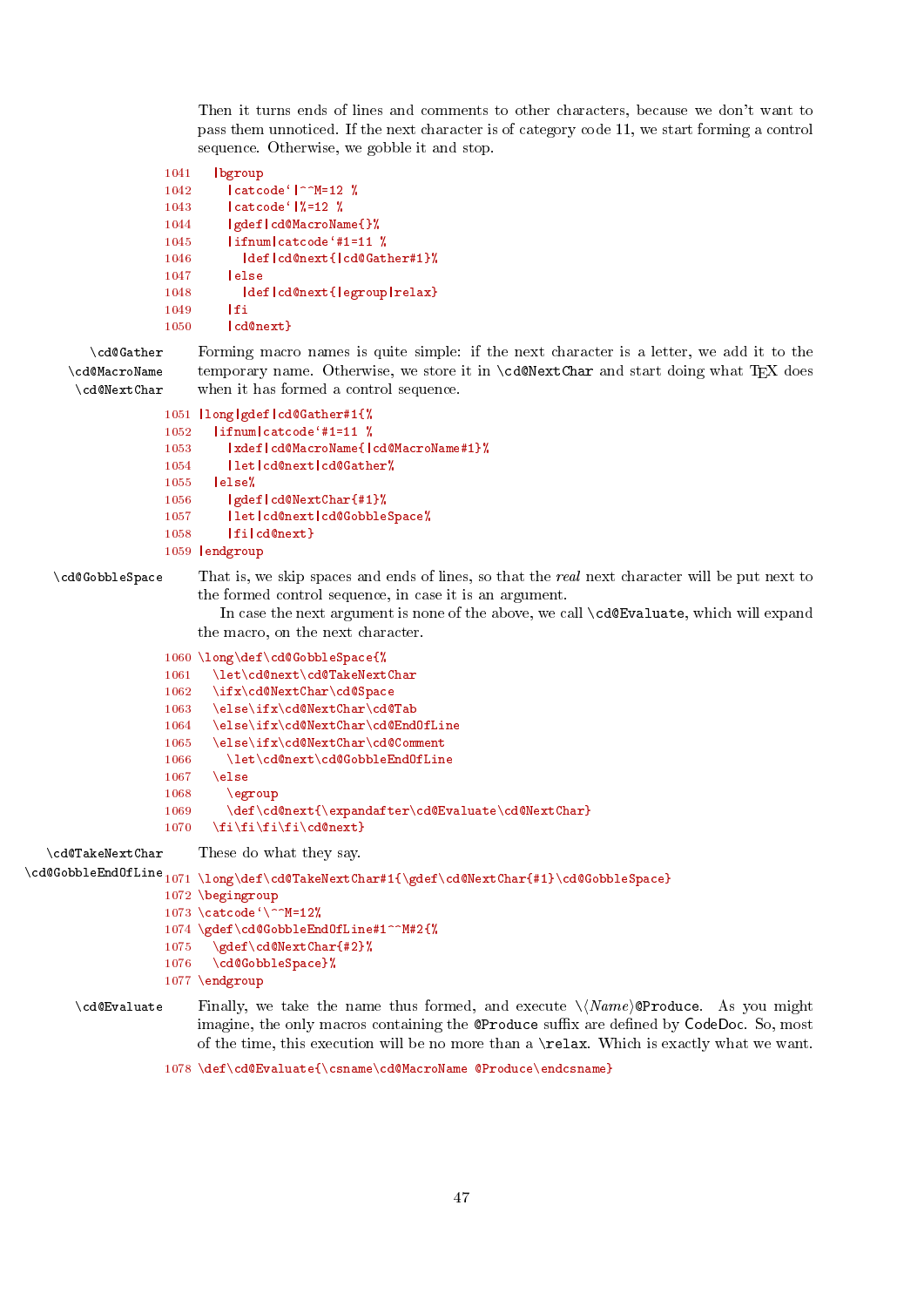# <span id="page-47-1"></span><span id="page-47-0"></span>6.3 Macros executed in produce mode

To understand what follows, simply remember that  $\langle \text{Macro} \rangle$  @Produce is executed when CodeDoc encounters  $\langle Macro \rangle$ . So, for instance,  $\S$ hortVerb@Produce is  $\S$ hortVerb in produce mode.

Macro names will become quite long, so we add some left margin.  $\bullet$  that some gobbler what before... The could have done could have done for the could have done for the could have done<br>\cd@Gobble First, some gobbler.

```
1079 \def\cd@Gobble#1{}
```
 $\ln\frac{1}{2}$ 

 $\ldots$ d@MakeShort

\cd@PrepareChar Macros like \ShortVerb can take four kinds of argument. If you want + to be a \ShortVerb, you can say \ShortVerb+, \ShortVerb\+, \ShortVerb{+} and \Short-Verb{\+}. Since CodeDoc has already considered the next character when executing \ShortVerb@Produce, its catcode can't be changed, and a left brace is of category 12 and a backslash of category 13. So we have to gobble the next character if it is one of them.

> \cd@PrepareChar takes a macro as an argument and replaces it in the stream with the next character gobbled or not. The backslash is turned into an escape character to handle the  $\ShortVerb{\+}$  case, where the left brace is gobbled; the backslash hasn't been read yet, so we can use it.

#### 1080 \def\cd@PrepareChar#1{%

| 1081               | $\text{categorical}$ $\setminus$ $=$ 0 $\%$                                                                                                                                                                                                                                                                                                                                                                                                                                                |
|--------------------|--------------------------------------------------------------------------------------------------------------------------------------------------------------------------------------------------------------------------------------------------------------------------------------------------------------------------------------------------------------------------------------------------------------------------------------------------------------------------------------------|
| 1082               | $\def\cdots\{ \expandafter\#1\cd$ Gobble}                                                                                                                                                                                                                                                                                                                                                                                                                                                  |
| 1083               | \ifx\cd@NextChar\cd@LeftBrace%                                                                                                                                                                                                                                                                                                                                                                                                                                                             |
| 1084               | \else\ifx\cd@NextChar\cd@Escape%                                                                                                                                                                                                                                                                                                                                                                                                                                                           |
| 1085               | else%\                                                                                                                                                                                                                                                                                                                                                                                                                                                                                     |
| 1086               |                                                                                                                                                                                                                                                                                                                                                                                                                                                                                            |
| 1087               | $\binom{f_i}{f_i}$                                                                                                                                                                                                                                                                                                                                                                                                                                                                         |
| \ShortVerb@Produce | Thus, \ShortVerb@Produce calls \cd@PrepareChar with \cd@MakeShortVerb@Produce.                                                                                                                                                                                                                                                                                                                                                                                                             |
| eShortVerb@Produce | which will do the real job to the character. We define fancyvrb's \DefineShortVerb to                                                                                                                                                                                                                                                                                                                                                                                                      |
| cd@VerbList)       | do the same thing. \cd@VerbList contains all such characters, since \DefineShortVerb<br>can define several of them. It will be used in writing environments to neutralize them.                                                                                                                                                                                                                                                                                                            |
|                    | 1088 \def\ShortVerb@Produce{\cd@PrepareChar\cd@MakeShortVerb@Produce\cd@next}                                                                                                                                                                                                                                                                                                                                                                                                              |
|                    | 1089 \let\DefineShortVerb@Produce\ShortVerb@Produce                                                                                                                                                                                                                                                                                                                                                                                                                                        |
|                    | $1090 \text{def}\cdots$                                                                                                                                                                                                                                                                                                                                                                                                                                                                    |
| eShortVerb@Produce | Now we inform the user that the character was <i>ShortVerb</i> 'ed.                                                                                                                                                                                                                                                                                                                                                                                                                        |
|                    | $1091 \text{ det} \cdot \text{d} \cdot \text{d} \cdot \text{shartVar} \cdot \text{d} \cdot \text{d} \cdot \text{d} \cdot \text{d} \cdot \text{d} \cdot \text{d} \cdot \text{d} \cdot \text{d} \cdot \text{d} \cdot \text{d} \cdot \text{d} \cdot \text{d} \cdot \text{d} \cdot \text{d} \cdot \text{d} \cdot \text{d} \cdot \text{d} \cdot \text{d} \cdot \text{d} \cdot \text{d} \cdot \text{d} \cdot \text{d} \cdot \text{d} \cdot \text{d} \cdot \text{d} \cdot \text{d} \cdot \text{d$ |

 $1@MakeShortVerb@Produce#1\{$ 1092 \cd@TChar{#1}{ShortVerb}

We add it to \cd@VerbList.

#### 1093 \expandafter\def\expandafter\cd@VerbList\expandafter{\cd@VerbList#1,}

\cd@ShortVerb@Produce And we simply define the character to gobble everything until its next occurrence. \UndoShortVerb@Produce We also define the \Undo... variant. 1094 \lccode<sup>{</sup>\<sup>~</sup>='#1 % 1095 \lowercase{% 1096 \def~{\bgroup\let\do\@makeother\dospecials\catcode'#1\active\cd@ShortVerb@Produce}% 1097 \def\cd@ShortVerb@Produce##1~{\egroup}}% 1098 \def\UndoShortVerb@Produce{\cd@TUChar{ShortVerb}\catcode`#1=12\relax}% 1099 \catcode<sup>'</sup>#1=13 % 1100 \catcode'\\=13\relax} 1101 \let\UndoShortVerb@Produce\relax \UndefineShortVerb@Produce We dene a variant for fancyvrb, because it takes an argument. \cd@UndefineShortVerb@Produce 1102 \def\UndefineShortVerb@Produce{\cd@PrepareChar\cd@UndefineShortVerb@Produce\cd@next}% 1103 \def\cd@UndefineShortVerb@Produce#1{ 1104 \cd@TUChar{ShortVerb (from fancyvrb)} 1105 \catcode'#1=12 \catcode'\\=13\relax}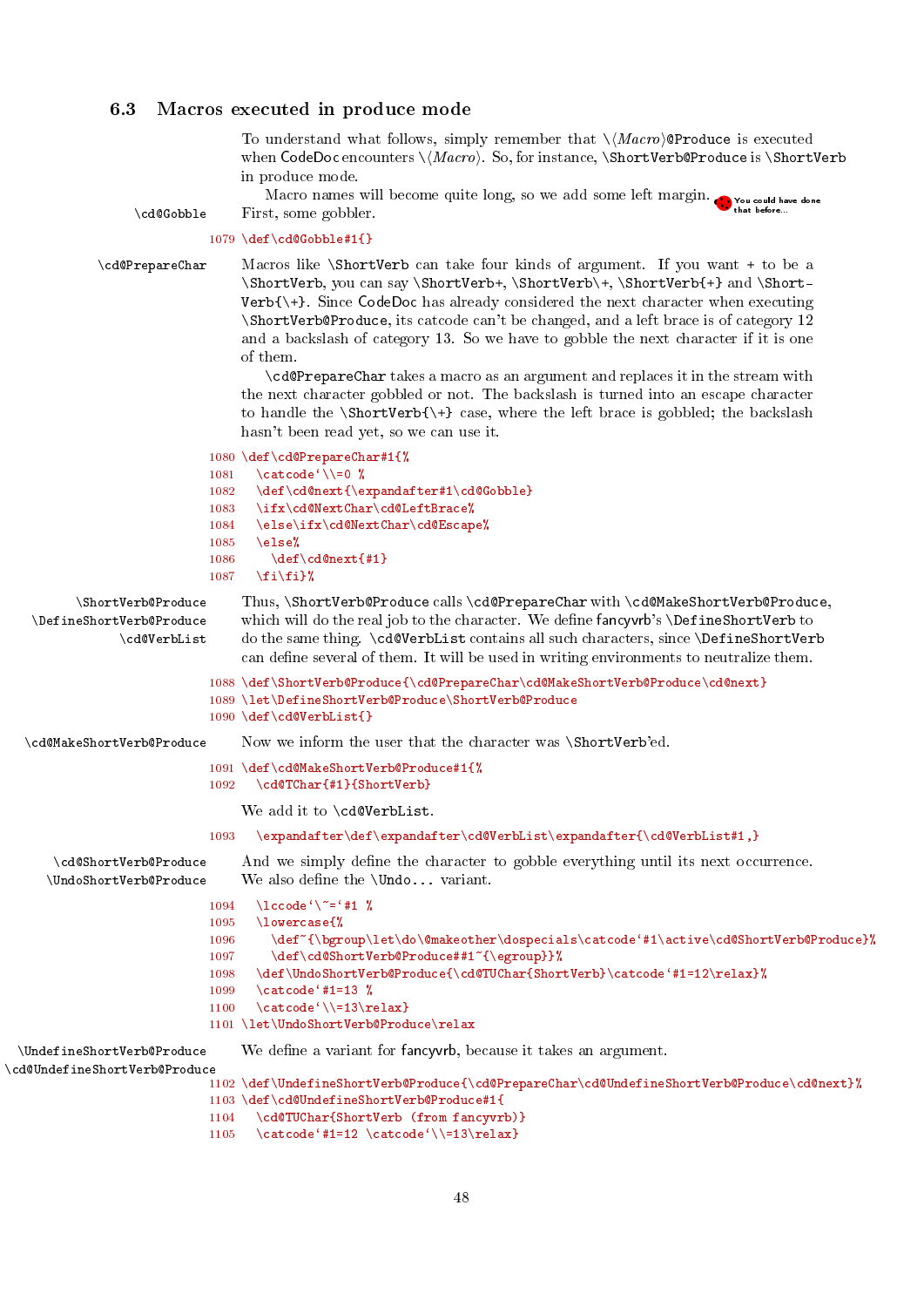```
\VerbBreak@Produce In produce mode, the \VerbBreak character is simply ignored.
\cd@MakeVerbBreak@Produce
       \cd@IgnoreVerbBreak
1106 \def\VerbBreak@Produce{\cd@PrepareChar\cd@MakeVerbBreak@Produce\cd@next}
    \UndoVerbBreak@Produce
1107 \def\cd@MakeVerbBreak@Produce#1{
                          1108 \cd@TChar{#1}{VerbBreak}
                          1109 \def\cd@IgnoreVerbBreak{\catcode'#1=9\relax}
                          1110 \def\UndoVerbBreak@Produce{\cd@TUChar{VerbBreak}\let\cd@IgnoreVerbBreak\relax}
                          1111 \catcode'\\=13\relax}
                          1112 \let\cd@IgnoreVerbBreak\relax
                          1113 \let\UndoVerbBreak@Produce\relax
         \cd@GobbleOptions This is useful for \ShortCode and also \NewExample
                          1114 \def\cd@GobbleOptions#1[#2]#3{\def\cd@NextChar{#3}\expandafter#1\cd@NextChar}
        \ShortCode@Produce We check for options.
                          1115 \def\ShortCode@Produce{%
                          1116 \ifx\cd@NextChar\cd@LeftBracket%
                          1117 \def\cd@next{\cd@GobbleOptions\ShortCode@Produce}%
                          1118 \else%
                          1119 \cd@PrepareChar\cd@MakeShortCode@Produce
                          1120 \fi\cd@next}
\cd@MakeShortcode@Produce The \ShortCode character in produce mode is similar to its counterpart in normal
        \cd@ShortWriteFile
\ActivateShortCode@Produce
 \cd@UndoShortCode@Produce
1121 \begingroup
                               mode, except that it follows what code does in this mode. So give a look at the
                               definition of the code environment to understand what is going on here.
                          1122 \catcode'\^^M13%
                          1123 \gdef\cd@MakeShortCode@Produce#1{%
                          1124 \cd@TChar{#1}{ShortCode}
                          1125 \lccode<sup>{</sup>\<sup>~</sup>='#1%
                          1126 \lowercase{%
                          1127 \def~{\cd@ProduceLine\inputlineno\cd@ShortCodetrue\cd@CodeWrite}%
                          1128 \def\ActivateShortCode@Produce{\catcode'#1\active}%
                          1129 \def\cd@ShortWriteFile##1^^M##2~{%
                          1130 ^^M##2^^?^^M^^?%
                          1131 \ifx\cd@NoFileWarning\relax%
                          1132 \cd@TCode%
                          1133 \else%
                          1134 \cd@NoFileWarning%
                          1135 \fi\egroup}}%
                          1136 \def\UndoShortCode@Produce{\cd@TUChar{ShortCode}\catcode'#1=12\relax}%
                          1137 \catcode<sup>\{\</sup> =13 %
                          1138 \text{ Catcode'+1=13\relax}1139 \endgroup
                          1140 \let\ActivateShortCode@Produce\relax
                          1141 \let\UndoShortCode@Produce\relax
      \VerbCommand@Produce \VerbCommand characters do what they do in \CodeOutput in normal mode. The
   \cd@VerbEscape@Produce
               \cd@TempEsc
                               escape gobble letters and the braces gobble what they contain.
                                  First, we store the escape character for the message.
                          1142 \def\VerbCommand@Produce{\cd@PrepareChar\cd@VerbEscape@Produce\cd@next}
                          1143 \def\cd@VerbEscape@Produce#1{
                          1144 \bgroup\escapechar\m@ne\xdef\cd@TempEsc{\string#1}\egroup
 \cd@IgnoreEscape@Produce Then we turn it into a letter gobbler.
                          1145 \def\cd@IgnoreEscape@Produce{
                          1146 \catcode<sup>'</sup>#1=13
                          1147 \operatorname{lccode} \left\{ \right\}^* = \{ \#1 \}1148 \lowercase{\def<sup>~{\cd@GobbleLetters}}}</sup>
```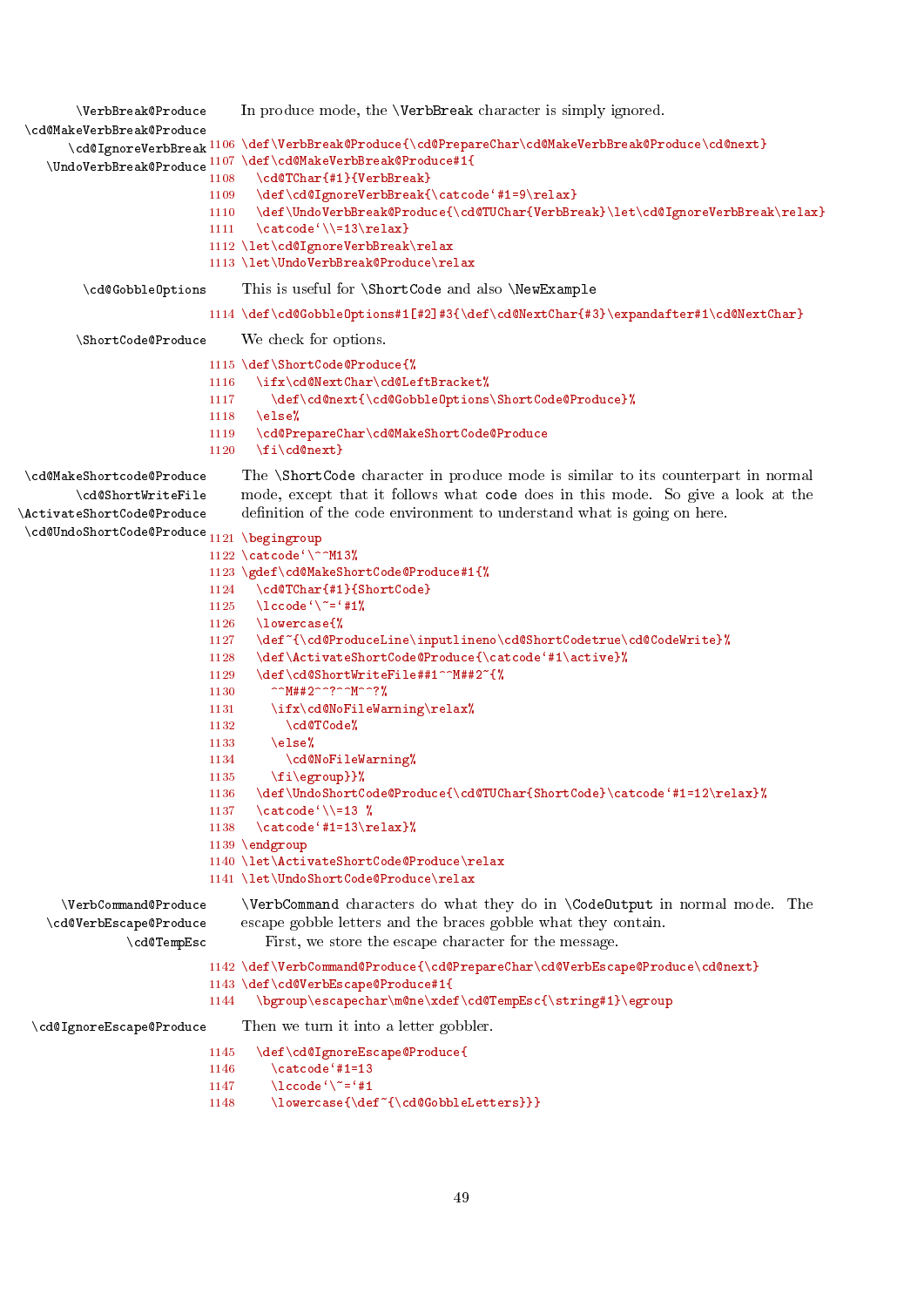<span id="page-49-0"></span>This is not what you think it is. We're not considering whether the character to come is a left brace, but whether \cd@NextChar, i.e. the character following \VerbCommand, was a left brace; this means that a right brace is to come, and we want to gobble it before processing what follows.

```
1149 \ifx\cd@NextChar\cd@LeftBrace
                           1150 \def\cd@next{\expandafter\cd@VerbBraces@Produce\cd@Gobble}
                           1151 \text{le}1152 \let\cd@next\cd@VerbBraces@Produce
                           1153 \qquad \text{if}\text{icd@next}\cd@VerbBraces@Produce The rest is pretty straightforward and similar to what we did in normal mode.
 \cd@@VerbBraces@Produce<sub>1154</sub> \def\cd@VerbBraces@Produce{\catcode'\{=1 \catcode'\}=2 \cd@@VerbBraces@Produce}
\backslashcd@IgnoreBraces@Produce_{1155}\backslashdef\backslashcd@@VerbBraces@Produce#1#2{%
\UndoVerbCommand@Produce<sub>1156</sub>
                                  \verb+\exp+ and after \cdots \exp+ and after \cdots \exp+ and after \cdots \exp+ and after \cdots).1157 \def\cd@IgnoreBraces@Produce{%
                           1158 \catcode<sup>'</sup>#1=13
                           1159 \operatorname{lccode} ' \tilde{\mathcal{I}} = '#11160 \lowercase{\def<sup>-*</sup>####1#2{}}}
                           1161 \catcode'\\=13 \catcode'\{=12 \catcode'\}=12\relax}
                           1162 \def\UndoVerbCommand@Produce{
                           1163 \cd@TUChar{VerbCommand}
                           1164 \let\cd@IgnoreEscape@Produce\relax
                           1165 \let\cd@IgnoreBraces@Produce\relax}
                           1166 \let\cd@IgnoreEscape@Produce\relax
                           1167 \let\cd@IgnoreBraces@Produce\relax
     \CodeEscape@Produce \CodeEscape is easy: we simply define a macro to turn the character into an escape
  \cd@CodeEscape@Produce
  \hspace{0.1cm}\displaystyle\hspace{0.1cm}\}cd@ActivateCodeEscape\hspace{0.1cm}1168\hspace{0.1cm}\displaystyle\hspace{0.1cm}\}CodeEscape@Produce\hspace{0.1cm}\displaystyle\hspace{0.1cm}\}Code\hspace{0.1cm}\displaystyle\hspace{0.1cm}\}Code\hspace{0.1cm}\displaystyle\hspace{0.1cm}\}Code\hspace{0.1cm}\displaystyle\hspace{0.1cm}\}Code\hspace{0.1cm}\displaystyle\\UndoCodeEscape@Produce
1169 \def\cd@CodeEscape@Produce#1{%
                                in code contexts.
                           1170 \cd@TChar{#1}{CodeEscape}
                           1171 \def\cd@ActivateCodeEscape{\catcode'#1=0\relax}\catcode'\\=13\relax}
                           1172 \let\cd@ActivateCodeEscape\relax
                           1173 \def\UndoCodeEscape@Produce{\cd@TUChar{CodeEscape}\let\cd@ActivateCodeEscape\relax}
     \NewExample@Produce These two macros launch the option gobbler if there are any. \cd@DangerousExample@Produce
   \RenewExample@Produce is dened later because it takes its argument between braces of category 12, like other
                                macros.
                           1174 \def\NewExample@Produce{%
                           1175 \ifx\cd@NextChar\cd@LeftBracket%
                           1176 \def\cd@next{\cd@GobbleOptions\NewExample@Produce}%
                           1177 \else%
                           1178 \let\cd@next\cd@DangerousExample@Produce%
                           1179 \fi\cd@next}
                           1180 \let\RenewExample@Produce\NewExample@Produce
            \cd@@Evaluate Ignoring the input boils down to modifying the denition of \cd@Evaluate until it
    \StartIgnore@Produce
           \cd@FindIgnore
1181 \let\cd@@Evaluate\cd@Evaluate
           \cd@StopIgnore
1182 \def\StartIgnore@Produce{
                                founds \StopIgnore. Meanwhile, it does nothing.
                           1183 \cd@Tracing{\string\StartIgnore\space found. I will ignore everything from now on}
                           1184 \let\cd@Evaluate\cd@FindIgnore}
                           1185 \def\cd@FindIgnore{
                           1186 \expandafter\ifx\csname cd@\cd@MacroName\endcsname\cd@StopIgnore
                           1187 \cd@Tracing{\string\StopIgnore\space found. I resume my normal behavior}
                           1188 \let\cd@Evaluate\cd@@Evaluate
                           1189 \fi}
                           1190 \def\cd@StopIgnore{\cd@StopIgnore}
```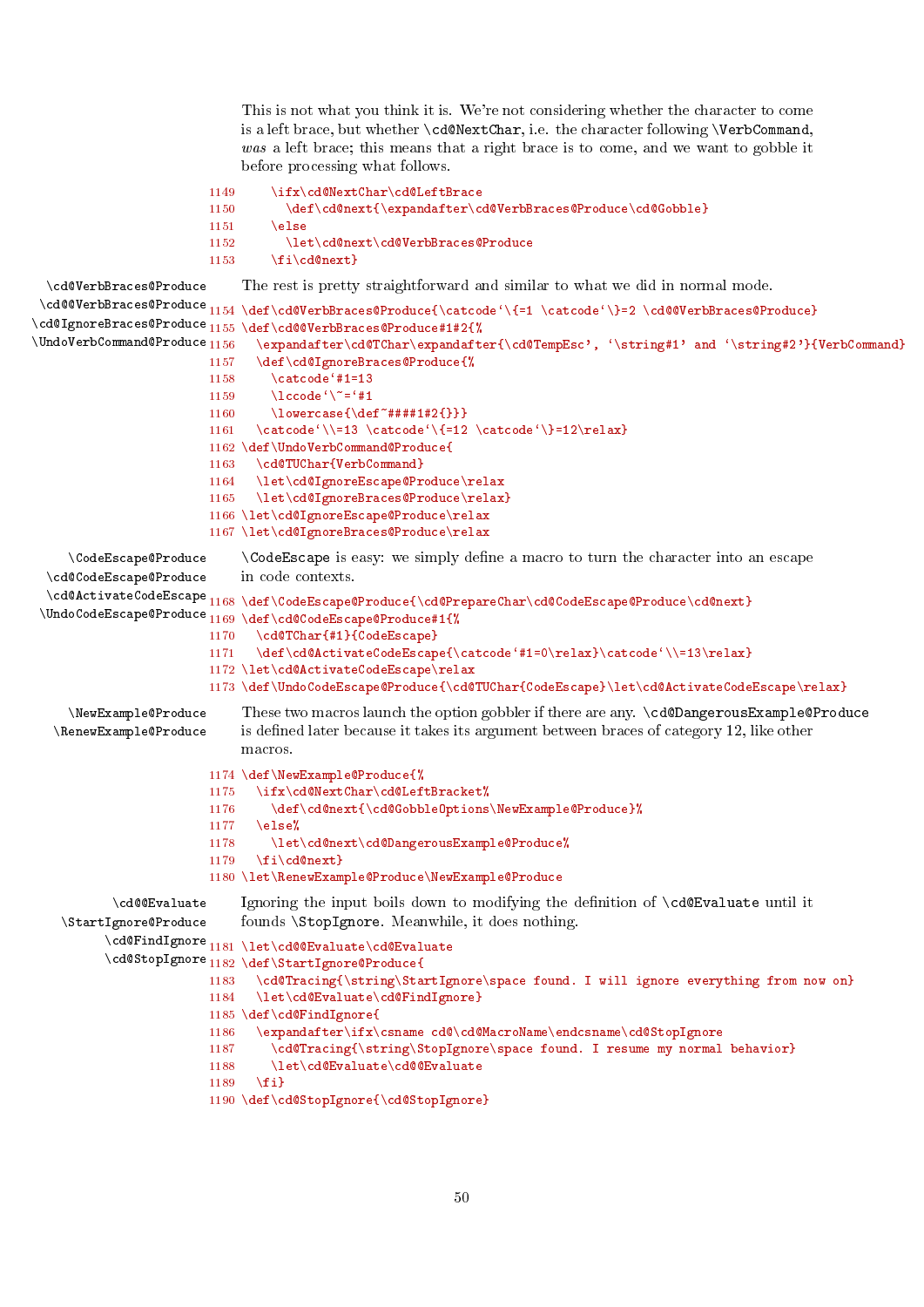```
\verbOProduce The produce version of LAT<sub>EX</sub>'s \verb gobbles its argument after it has checked for a
                \cd@VerbEater
               \cd@@VerbEater
1191 \def\verb@Produce{\count@=0 \cd@VerbEater}
                                   star.
                              1192 \def\cd@VerbEater#1{%
                              1193 \ifcase\count@ %
                              1194 \ifx#1*
                              1195 \count \epsilon = 1 %
                              1196 \let\cd@@VerbEater\cd@VerbEater
                              1197 \else
                              1198 \det\c{d@VerbEater#1#1{}}1199 \setminusfi
                              1200 \else
                              1201 \def\cd@@VerbEater##1#1{}
                              1202 \fi\cd@@VerbEater}
      \DescribeMacro@Produce The normal counterparts of these might take dangerous arguments, so we need to
        \DefineMacro@Produce
\DescribeEnvironment@Produce
  \DefineEnvironment@Produce
            \noexpand@Produce
1203 \def\DescribeMacro@Produce#1#2{}
              \string@Produce
1204 \def\DefineMacro@Produce#1#2{}
             \protect@Produce
1205 \def\DescribeEnvironment@Produce#1#2{}
                                   neutralize them. The first four gobble two tokens, i.e. a left brace and/or an escape
                                   character, so the following macro won't form. The last three just gobble the escape
                                   character.
                              1206 \def\DefineEnvironment@Produce#1#2{}
                              1207 \def\noexpand@Produce#1{}
                              1208 \def\string@Produce#1{}
                              1209 \def\protect@Produce#1{}
               \begin{bmatrix} \begin{array}{c} \begin{array}{c} \begin{array}{c} \end{array} \end{array} \end{bmatrix} if there follows a left brace. This
                                                                            Stop executing things!<br>They're innocent!
                 \end@Produce decreases the number of possible errors. The double-@ versions take their arguments
                                   in 'other' braces, so they are defined later.
                              1210 \def\begin@Produce{
                              1211 \ifx\cd@NextChar\cd@LeftBrace
                              1212 \expandafter\begin@@Produce
                              1213 \{f_i\}1214 \def\end@Produce{
                              1215 \ifx\cd@NextChar\cd@LeftBrace
                              1216 \expandafter\end@@Produce
                              1217 \fil
              \Gobble@Produce The produce version of \Gobble is similar to the normal version, except that it take
                                   cares of braces. \Gobble@@Produce is defined below.
                              1218 \def\Gobble@Produce#1{%
                              1219 \ifx\cd@NextChar\cd@LeftBrace%
                              1220 \def\cd@next{\expandafter\Gobble@@Produce\cd@NextChar}
                              1221 \else
                              1222 \def\cd@next{\chardef\cd@GobbleNum=#1\relax}%
                              1223 \quad \text{if}\text{d@next}\Header@Produce The header is an easy matter. The only thing not to forget is to change the catcode
                \cd@HeaderEOL of \back to 0.
                              1224 \newif\ifcd@HeaderFirstLine
                              1225 \begingroup
                              1226 \catcode`\^^M=13 %
                              1227 \catcode<sup>\sqrt{\frac{-14}{n}}</sup>
                              1228 \catcode`\%=12 /
                              1229 \gdef\Header@Produce{/
                              1230 \ \big\{\begin{array}{c}\end{array}1231 \catcode\degree\^^M=13 /
                              1232 \catcode\sqrt{2} = 12 /
                              1233 \catcode'\\=0 /
```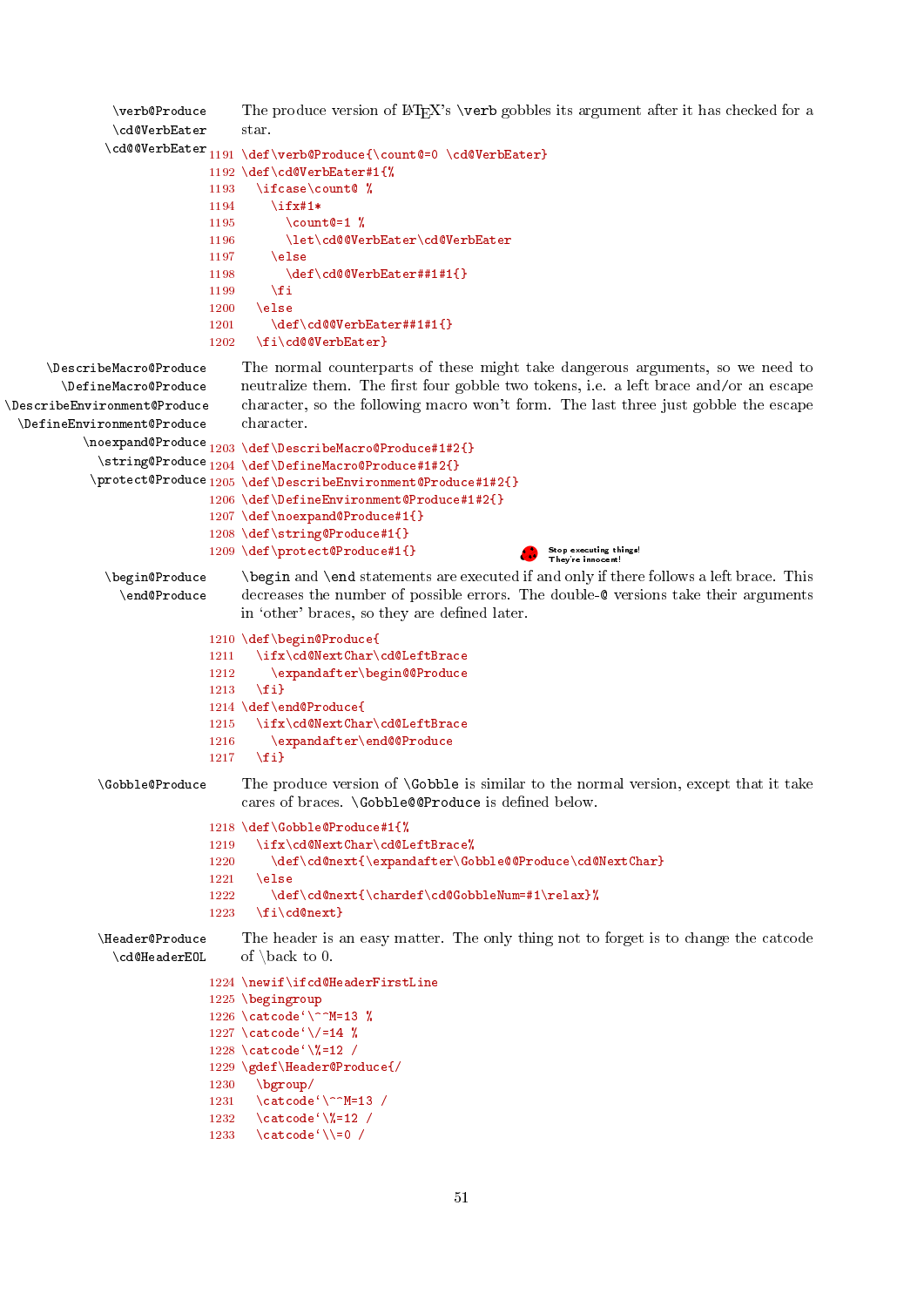```
1234 \Header@@Produce}/
                                 1235 \gdef\cd@HeaderEOL{\def^^M{^^J% }}
                                 1236 \endgroup
           \cd@DocumentString We'll need these presently.
                \cd@CodeString<sub>1237</sub> \def\cd@DocumentString{document}
            \hspace{1mm} \hspace{1mm} \begin{array}{l} \hspace{1mm} \hspace{1mm} \hspace{1mm} \hspace{1mm} \hspace{1mm} \hspace{1mm} \hspace{1mm} \hspace{1mm} \hspace{1mm} \hspace{1mm} \hspace{1mm} \hspace{1mm} \hspace{1mm} \hspace{1mm} \hspace{1mm} \hspace{1mm} \hspace{1mm} \hspace{1mm} \hspace{1mm} \hspace{1mm} \hspace{1mm} \hspace{1mm} \hspace{1mm} \hspace{1mm} \hspace{1mm} \hspace{1mm} \hspace{1mm} \hspace{1mm} \hspace\cd@InvisibleString<sub>1239</sub> \def\cd@StarCodeString{code*}
       \label{thm:logtore} \cd@StoredEnvironments 1240 \def\cd@InvisibleString{invisible}
                                 1241 \def\cd@StoredEnvironments{example,verbatim,Verbatim,BVerbatim,
                                      LVerbatim,SaveVerbatim,VerbatimOut,Example,CenterExample,
                                       SideBySideExample,PCenterExample,PSideBySideExample,}
                                          Here comes the macros that take their arguments bewteen braces of category 12.
                                      The \if... will be needed in \input@Produce.
                                 1242 \newif\ifcd@everyeof
                                 1243 \cd@everyeoftrue
                                 1244
                                 1245 \begingroup
                                 1246 \catcode<sup>\{\\12 %</sup>
                                 1247 \catcode<sup>\{\}=12 %</sup>
                                 1248 \catcode<sup>{</sup>\\leq 1 %
                                 1249 \catcode<sup>{</sup>\>=2 %
              \Header@@Produce This denes \cd@Header, which is executed in \ProduceFile, to write the text
                                      input by the user to the newly opened file. The group we close was opened in
                                       \Header@Produce.
                                 1250 \long\gdef\Header@@Produce{#1}<
                                 1251 \gdef\cd@Header<\bgroup\cd@HeaderEOL\cd@ProduceFile<\cd@Comment\space#1>\egroup>
                                 1252 \egroup>
              \Gobble@@Produce This is launched by \Gobble@Produce
                                 1253 \gdef\Gobble@@Produce{#1}<\chardef\cd@GobbleNum=#1\relax>
\DangerousEnvironment@Produce Here we add dangerous environments to the list above, to be checked below.
\cd@DangerousExample@Produce
  \DefineVerbatimEnvironment
                                           \cd@DangerousExample@Produce has such a cumbersome denition because it is
                                      meant to gobble the remaining three arguments of \NewExample and \RenewExample.
                                       They might be separated by spaces, and since spaces have category 12 in produce
                                       mode, they won't be skipped and \cd@DangerousExample@Produce wouldn't match
                                      its definition, as T<sub>E</sub>X likes to say.
                                 1254 \gdef\DangerousEnvironment@Produce{#1}<
                                 1255 \cd@Tracing<#1 added to dangerous environments>
                                 1256 \xdef\cd@StoredEnvironments<\cd@StoredEnvironments#1,>>
                                 1257 \gdef\cd@DangerousExample@Produce{#1}#2{#3}#4{#5}#6{#7}<<br>1258 \cd@Tracing<#1 added to dangerous environments (CodeDo)
                                         \cd@Tracing<#1 added to dangerous environments (CodeDoc examples)>
                                 1259 \xdef\cd@StoredEnvironments<\cd@StoredEnvironments#1,>>
                                 1260 \let\DefineVerbatimEnvironment@Produce\DangerousEnvironment@Produce
               \begin@@Produce \begin statements simply check their argument: if it is code, code* or invisible, it
                                       turns to writing mode. Otherwise, the name of the argument is checked against the
                                      list of dangerous environments. See below where normal braces are restored.
                                 1261 \gdef\begin@@Produce{#1}<
                                 1262 \def\cd@TempArg<#1>
                                 1263 \ifx\cd@TempArg\cd@CodeString
                                 1264 \let\cd@next\cd@CodeWrite
                                 1265 \else\ifx\cd@TempArg\cd@StarCodeString
                                 1266 \cd@Startrue
                                 1267 \let\cd@next\cd@CodeWrite
                                 1268 \else\ifx\cd@TempArg\cd@InvisibleString
                                 1269 \cd@Invisibletrue
                                 1270 \let\cd@next\cd@CodeWrite
```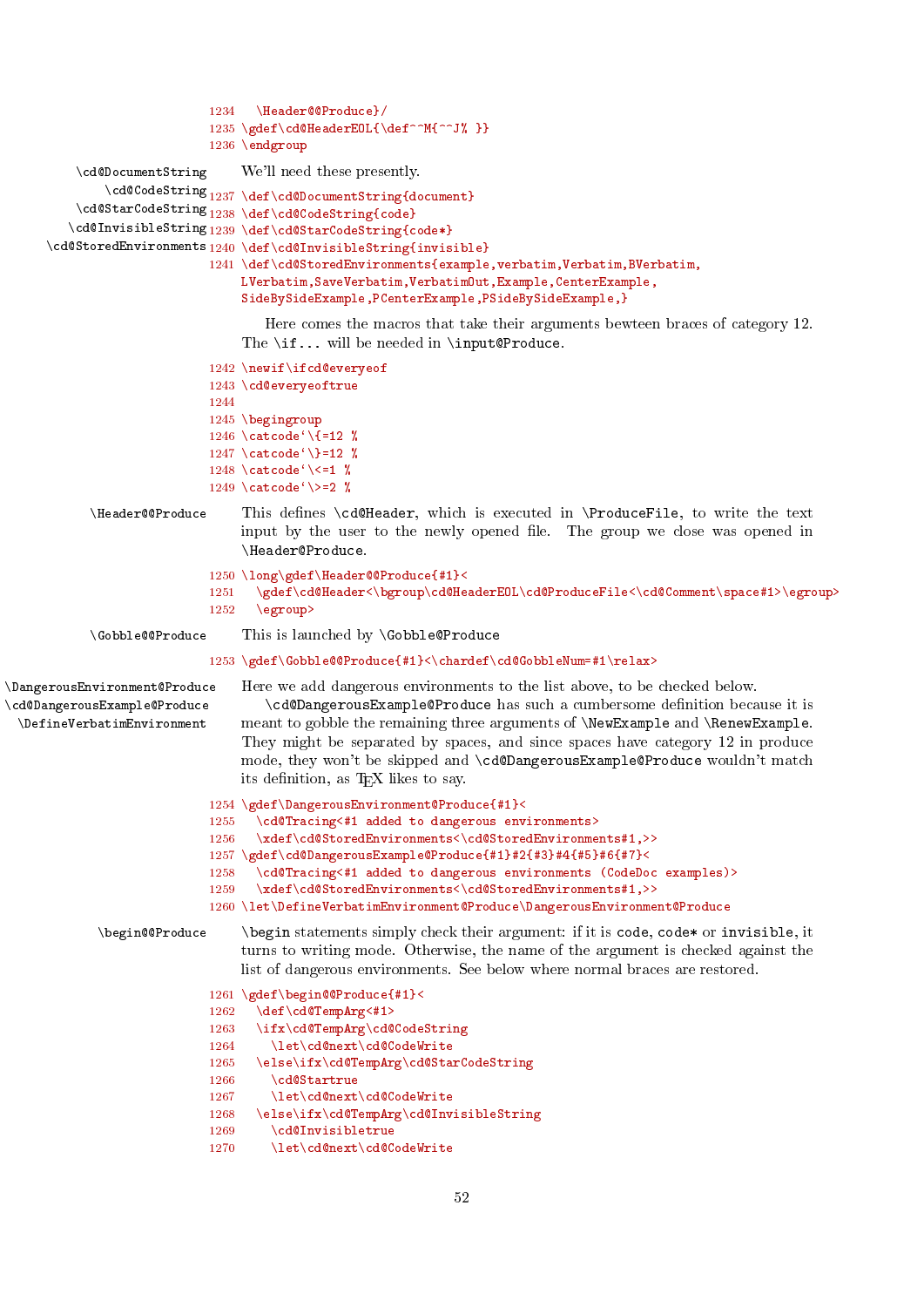```
1271 \quad \text{hs}1272 \def\cd@next<\cd@CheckEnvironment<#1>>
                     1273 \quad \{fi\}fi\fi\cd@next>
        \end@Produce There's only one thing that can wake an \end statement: document. If it finds
                         \end{document}, CodeDoc stops. Otherwise, \end statements are ignored.
                     1274 \gdef\end@@Produce{#1}<
                     1275 \def\cd@TempArg<#1>
                     1276 \ifx\cd@TempArg\cd@DocumentString
                     1277 \def\cd@next<\cd@Tracing<\string\end{document}>
                     1278 \ifnum\cd@tracingmode=0 %
                     1279 \else
                     1280 \immediate\write17<^^J*** END OF CODEDOC REPORT ***^^J>
                     1281 \fi\@@end>
                     1282 \else
                     1283 \let\cd@next\relax
                     1284 \fi\cd@next>
\ProduceFile@Produce We define these right now, to be used later.
 \CloseFile@Produce 1285 \gdef\ProduceFile@Produce{#1}<\ProduceFile@@Produce<#1>>
                     1286 \gdef\CloseFile@Produce{#1}<\CloseFile@@Produce<#1>>
      \input@Produce We need a terribly boring definition of \input for the default header, so that files
  \cd@CurrentSource are properly tracked back to their source. Besides, \input in TEX's way, i.e. without
                         braces, is not allowed anymore, if it is to be read by CodeDoc in produce mode. I feel
                         like removing the whole thing altogether.
                            Lines 1289 to 1298 were added in version 0.2. I had overlooked the fact that if an
                         \input le ended with a control sequence, then the rather complicated mechanism of
                         \cd@Gather and its friends would run into the end of the le and produce an error
                         message. With good ol' TEX, I don't know how to overcome this; hence the warning.
                         With \varepsilon-TeX, however, I use \everyeof to add a pair of braces just for the sake of
                         some harmless tokens. Anyway, who's using T<sub>E</sub>X anymore?
                     1287 \newcount\cd@InputDepth
                     1288 \gdef\input@Produce{#1}<
                     1289 \ifcd@everyeof
                     1290 \cd@everyeoffalse
                     1291 \ifx\everyeof\@undefined
                     1292 \cd@CDWarning<%
                     1293 You're not running on e-TeX; the \string\input\space of files might be problematic.%
                     1294 \qquad \qquad \qquad \qquad at the end of \string\input\space files if you ever get a 'File ended...'
                                 message>
                     1295 \else
                     1296 \everyeof<{}><br>1297 \fi
                     1297
                     1298 \fi
                     1299 \cd@Tracing<\string\input\space file #1>
                     1300 \expandafter\let\csname cd@MasterSource\the\cd@InputDepth\endcsname\cd@CurrentSource
                     1301 \edef\cd@CurrentSource<#1 (\string\input\space in \cd@CurrentSource)>
                     1302 \advance\cd@InputDepth1\relax
                     1303 \@@input #1\relax
                     1304 \advance\cd@InputDepth-1\relax<br>1305 \expandafter\let\expandafter\c
                           \expandafter\let\expandafter\cd@CurrentSource\csname cd@MasterSource
                           \the\cd@InputDepth\endcsname>
\cd@MakeSpecialEater If we find a dangerous environment, we launch this on its name, which eats everything
   \c{d@SpecialEater until \end{K}name}.
                     1306 \catcode<sup>\lceil</sup>
                     1307 \catcode<sup>\{\}\=13 %</sup>
                     1308 |gdef|cd@MakeSpecialEater#1<
                     1309 |long|def|cd@SpecialEater##1\end{#1}<>
                     1310 | cd@SpecialEater>
```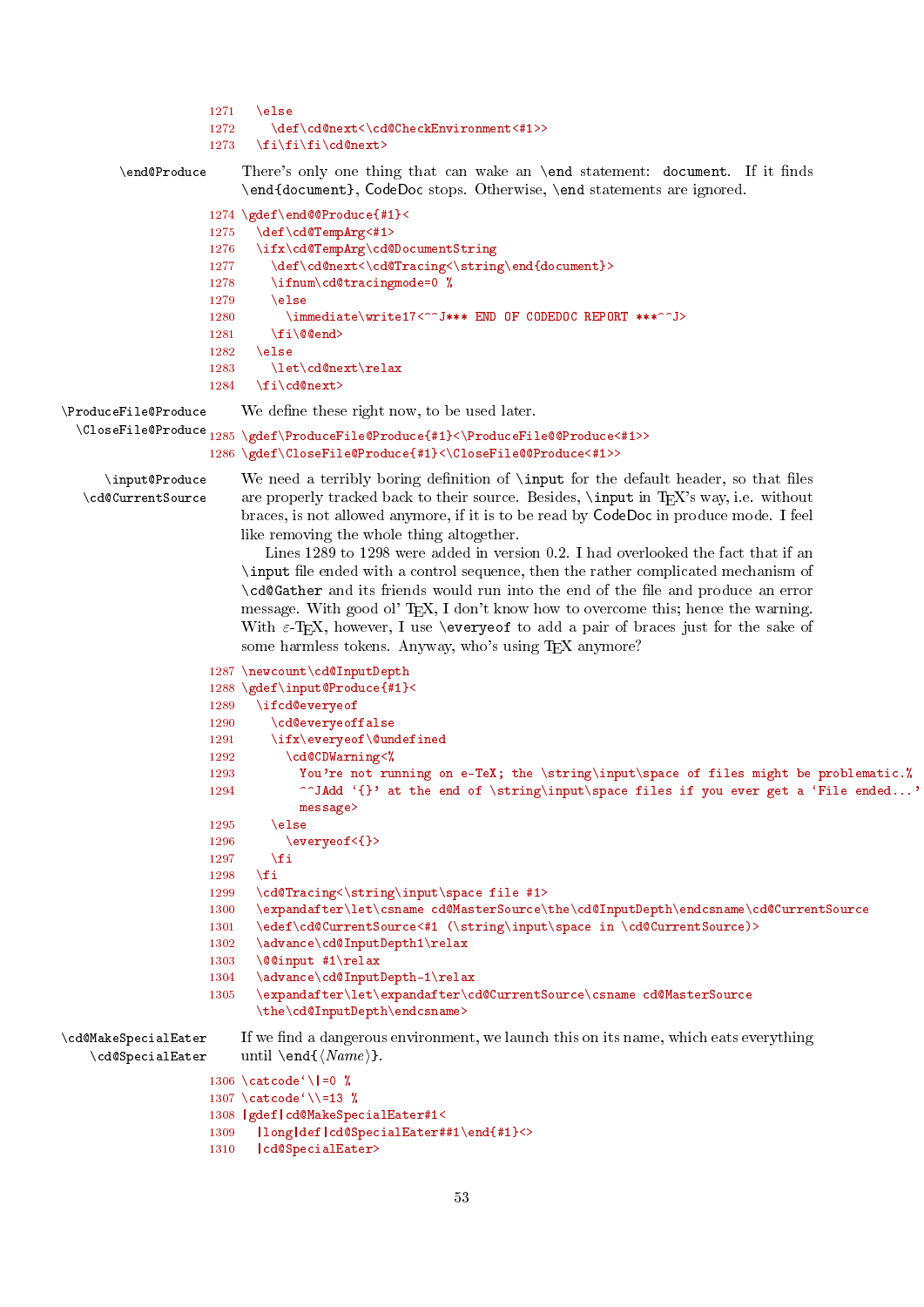# 1311 |endgroup

<span id="page-53-1"></span>\cd@CurrentSource Back to normal braces. This is a default value needed in \input@Produce. The extension is just a guess, of course.

```
1312 \edef\cd@CurrentSource{\iobname.tex}
```
\cd@CheckEnvironment This is the checking mechanism used in \begin statement to detect dangerous envi- \cd@@CheckEnvironment ronments. Note that we check all environments in their starred version too.

```
1313 \def\cd@CheckEnvironment#1{
1314 \def\cd@TempEnv{#1}
1315 \expandafter\cd@@CheckEnvironment\cd@StoredEnvironments cd@end,}
1316 \def\cd@@CheckEnvironment#1,{
1317 \def\cd@@TempEnv{#1}
1318 \def\cd@@StarTempEnv{#1*}
1319 \ifx\cd@@TempEnv\cd@end<br>1320 \let\cd@next\relax
        \let\cd@next\relax
1321 \else\ifx\cd@@TempEnv\cd@TempEnv
1322 \def\cd@next{\cd@MakeSpecialEater{#1}}
1323 \else\ifx\cd@@StarTempEnv\cd@TempEnv
1324 \def\cd@next{\cd@MakeSpecialEater{#1*}}
1325 \else
1326 \let\cd@next\cd@@CheckEnvironment
1327 \fi\fi\fi
1328 \cd@next}
```
# <span id="page-53-0"></span>6.4 Writing environments

CodeDoc looks for code, code\* and invisible environments and process them line by line.

\cd@MakeOther First, we need a recursive catcode changer.

```
1329 \def\cd@MakeOther#1,{%
1330 \def\cd@TempArg{#1}%
1331 \ifx\cd@TempArg\cd@end%
1332 \else%
1333 \setminus catcode '#1=12 %
1334 \expandafter\cd@MakeOther%
1335 \quad \text{If}i
```
\cd@CodeWrite This is the writing macro, called by \begin when the appropriate argument is found, or by the \ShortCode character. \dospecials is probably useless since all specials are already done, but at least it changes the category of the escape and the comment.

```
1336 \newif\ifcd@Invisible
1337 \begingroup
1338 \catcode'\^^M=13\relax%
1339 \gdef\cd@CodeWrite{%
1340 \ \ \ \ \ \1341 \let\do\@makeother%
1342 \dospecials%
1343 \catcode\degree\^^I=12 %
```
We turn all verb characters (defined by fancyvrb's \DefineShortVerb) into other characters, ignore the verb break, neutralize the short code if we're not in a short code environment (the redefinition of  $\c{deTUCHar}$  just prevents an unwanted message sent to the user if tracing is 2) an reactivate it otherwise, ignore \VerbCommand and activate \CodeEscape. We turn ends of lines into proper gobbler once again.

```
1344 \expandafter\cd@MakeOther\cd@VerbList cd@end,%<br>1345 \cd@IgnoreVerbBreak%
         \cd@IgnoreVerbBreak%
1346 \ifcd@ShortCode%
1347 \ActivateShortCode@Produce%
1348 \else%
1349 \let\cd@TempTUChar\cd@TUChar
```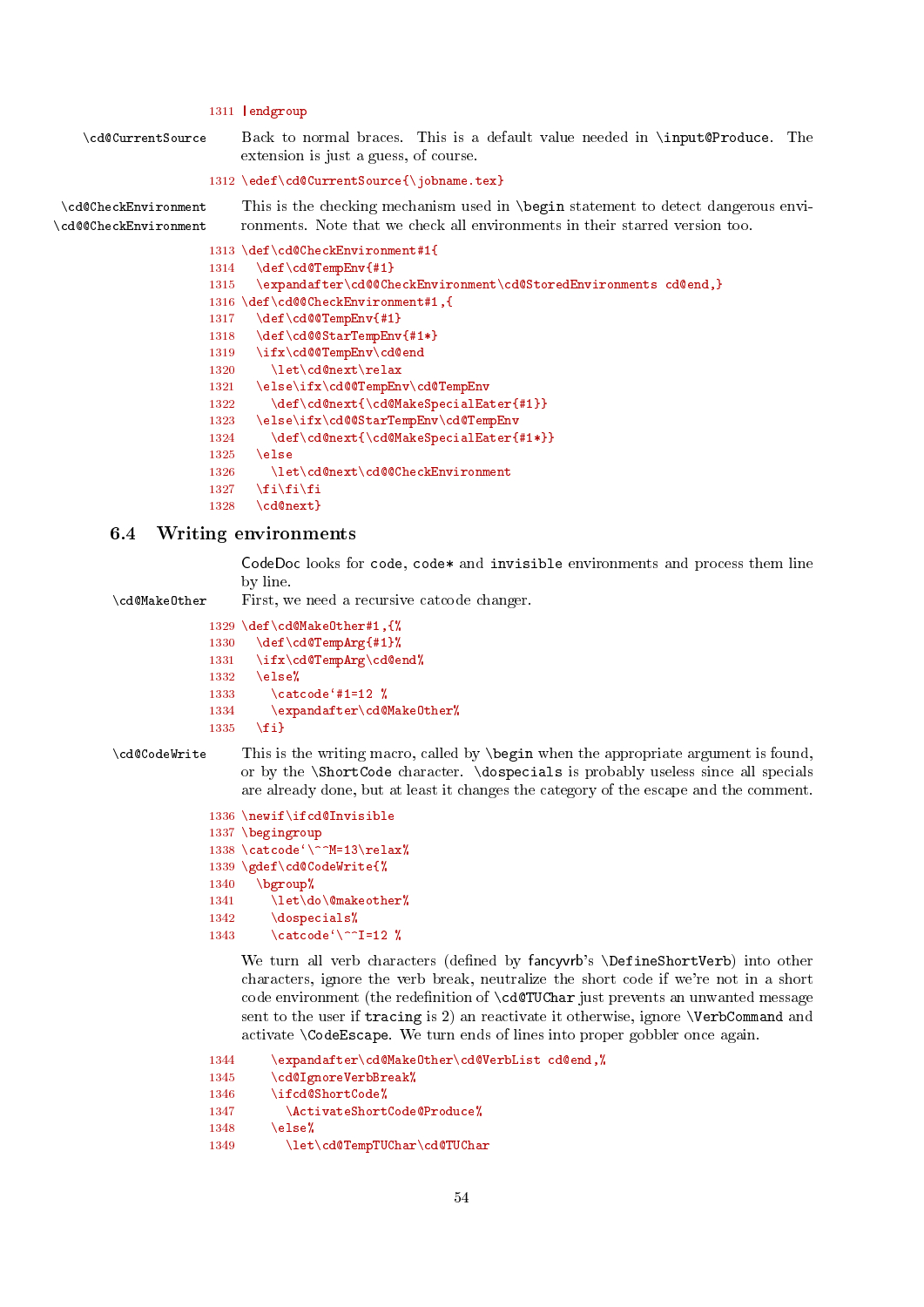```
1350 \qquad \qquad \text{def}\cdotp \text{cd@TUChar}#1{}
1351 \UndoShortCode@Produce%
1352 \let\cd@TUChar\cd@TempTUChar<br>1353 \fi%
         \ln 11354 \cd@IgnoreEscape@Produce%
1355 \cd@IgnoreBraces@Produce%
1356 \cd@ActivateCodeEscape%
1357 \catcode\degree\^^M=13\relax%
1358 \let^^M\cd@produceEOL%
```
Finally we launch the adequate macro. They all do the same thing, but they look for different \end statements.

```
1359 \ifcd@ShortCode%
1360 \global\cd@ShortCodefalse\let\cd@next\cd@ShortWriteFile%
1361 \else\ifcd@Star%
1362 \global\cd@Starfalse\let\cd@next\cd@StarWriteFile%
1363 \else\ifcd@Invisible%
1364 \global\cd@Invisiblefalse\let\cd@next\cd@InvisibleWriteFile%
1365 \text{le } \text{le }1366 \let\cd@next\cd@WriteFile%
1367 \{fi\}f\{fi\}cd@next}\
```
 $\c{d@ProductEOL}$  This is similar to the version for examples without  $\varepsilon$ -TEX in normal mode, i.e. it  $\c{d@LineWrite@Problem}$ writes to an external file, specified in \cd@ProduceFile.

```
1368 \gdef\cd@produceEOL#1{%
                      1369 \ifx#1^^?%
                      1370 \cd@GobbleCount=0 %
                      1371 \let^^M\relax%
                      1372 \let\cd@next\relax%
                      1373 \else\ifx#1^^M%
                      1374 \cd@GobbleCount=0 %
                      1375 \def\cd@next{\cd@ProduceFile{}\cd@produceEOL}%
                      1376 \else\ifnum\cd@GobbleCount=\cd@GobbleNum%
                      1377 \cd@GobbleCount=0 %
                      1378 \def\cd@next{\cd@LineWrite@Produce#1}%
                      1379 \else%
                      1380 \advance\cd@GobbleCount1 %
                      1381 \let\cd@next\cd@produceEOL%
                      1382 \fi\fi\fi\cd@next}%
                      1383 \gdef\cd@LineWrite@Produce#1^^M{\cd@ProduceFile{#1}\cd@produceEOL}%
         \cd@WriteFile And here is the end. It is the first ^^M, \let to \cd@ProduceEOL, which launches
    \cd@StarWriteFile
\cd@InvisibleWriteFile
                          everything. The conditional switches between an error message (no file in production)
                          and a report (code written).
                      1384 \catcode<sup>\ell</sup> =0 \%1385 \catcode ' <=1 \%1386 \catcode`>=2 %
                      1387 \catcode`{=12 %
                      1388 \catcode`}=12 %
                      1389 \catcode`\\=12 %
                      1390 |long|gdef|cd@WriteFile#1^^M#2\end{code}<%
                      1391 ^^M#2^^?^^M^^?%
                      1392 | ifx| cd@NoFileWarning| relax%
                      1393 | cd@TCode%
```

```
1394 |else%
```

```
1395 | cd@NoFileWarning%
1396 |fi|egroup>%
```

```
1397 |long|gdef|cd@StarWriteFile#1^^M#2\end{code*}<%
```

```
1398 ^^M#2^^?^^M^^?%
```

```
1399 | ifx| cd@NoFileWarning| relax%
```

```
1400 | cd@TCode%
```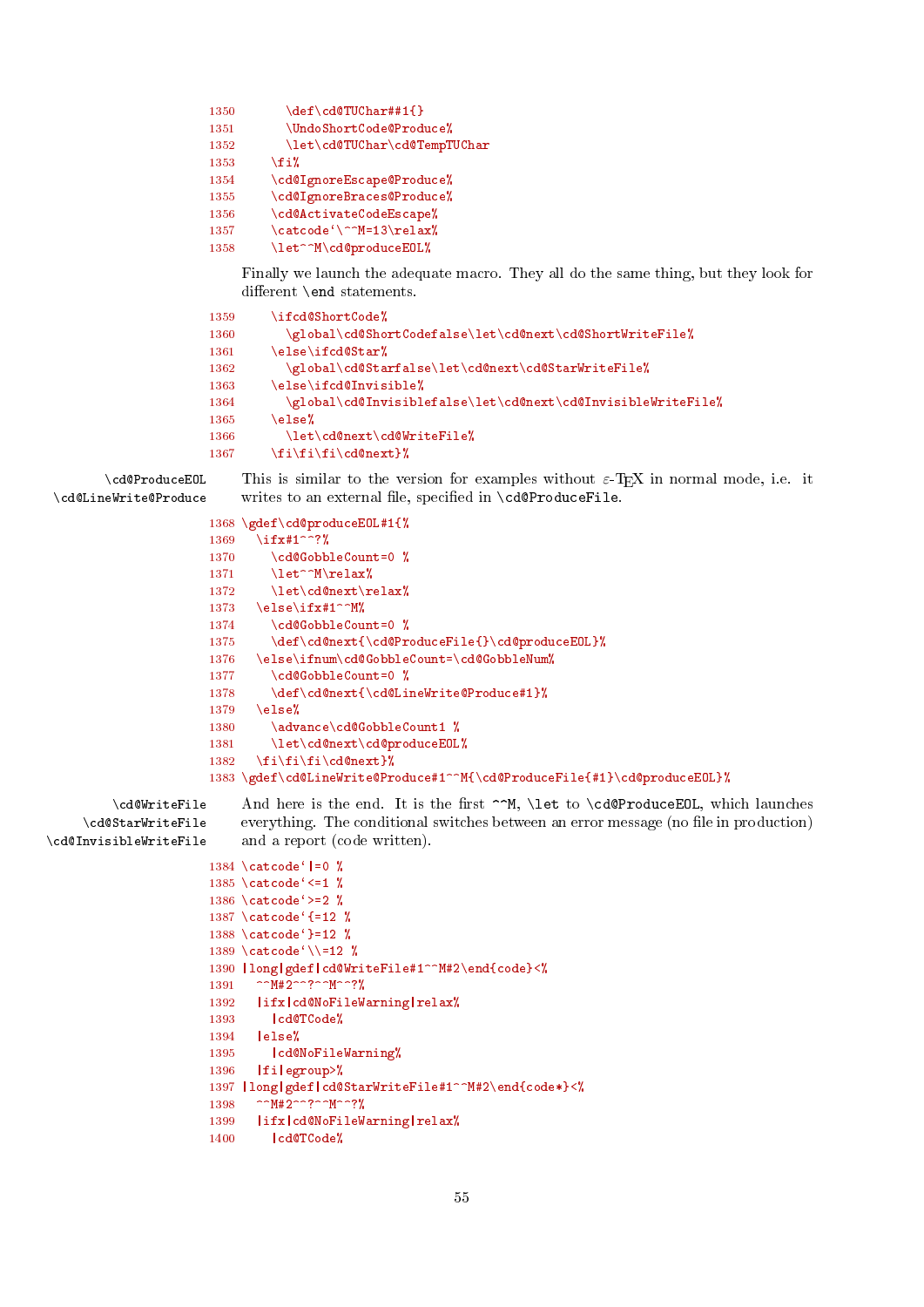```
1401 \text{le} \text{le} \text{le}1402 | cd@NoFileWarning%
1403 |fi|egroup>%
1404 |long|gdef|cd@InvisibleWriteFile#1^^M#2\end{invisible}<%
1405 ^^M#2^^?^^M^^?%
1406 | ifx| cd@NoFileWarning| relax%
1407 | cd@TCode%
1408 |else%
1409 | cd@NoFileWarning%
1410 | fi|egroup>%
1411 |endgroup
```
# <span id="page-55-0"></span>6.5 File management **&** This sounds strange

This the final step: handling files in produce mode.

```
\cd@Closed First, some keywords.
  \cd@Open<sub>1412</sub> \def\cd@Closed{closed}
  \cd@Wait<sub>1413</sub> \def\cd@Open{open}
            1414 \def\cd@Wait{wait}
```

```
\cd@ProduceFile
\AddBlankLine@Produce
```
\cd@CurrentFile Some basic definitions. \@unused is LATEX's unattributed stream for messages. We let it write to he log file.  $\c{ed}\$ ProduceFile is the writing macro (used in writing environments above); as long as no file is open, it does nothing.

```
1415 \newcount\cd@ProduceCount
1416
1417 \def\cd@CurrentFile{}
1418 \chardef\@unused=17
1419
1420 \def\cd@ProduceFile#1{}
1421 \def\AddBlankLine@Produce{\cd@ProduceFile{}}
```
\ProduceFile@@Produce This is called by \ProduceFile, via \ProduceFile@Produce above. If the le is closed ore already in production, we signal it to the user:

```
1422 \def\ProduceFile@@Produce#1{%
1423 \let\cd@next\relax
1424 \expandafter\ifx\csname #1@Status\endcsname\cd@Closed
1425 \cd@CDError{%
1426 File '#1' has already been closed.^^J%
1427 If I open it again, it will be erased.^^J%
1428 I can't do that. I quit. Sorry.}
1429 \let\cd@next\@@end
1430 \else\expandafter\ifx\csname #1@Status\endcsname\cd@Open
1431 \cd@CDWarning{%
1432 File '#1' is currently in production.^^J%
1433 Why do you try to open it again?}
```
The file is waiting if it has been opened previously and another one has been opened too afterward, provided autoclose is off. In which case, we set it to open:

```
1434 \else\expandafter\ifx\csname #1@Status\endcsname\cd@Wait
1435 \expandafter\let\csname #1@Status\endcsname\cd@Open
```
We disable the warning about the absence of a file in production and define  $\c{cdeProductFile}$ to write to this file.

```
1436 \let\cd@NoFileWarning\relax
1437 \def\cd@ProduceFile{\immediate\write\csname #1@Stream\endcsname}
```
We set the current file to wait and define the one we're dealing with to be the current file.

```
1438 \expandafter\let\csname \cd@CurrentFile @Status\endcsname\cd@Wait
1439 \def\cd@CurrentFile{#1}
```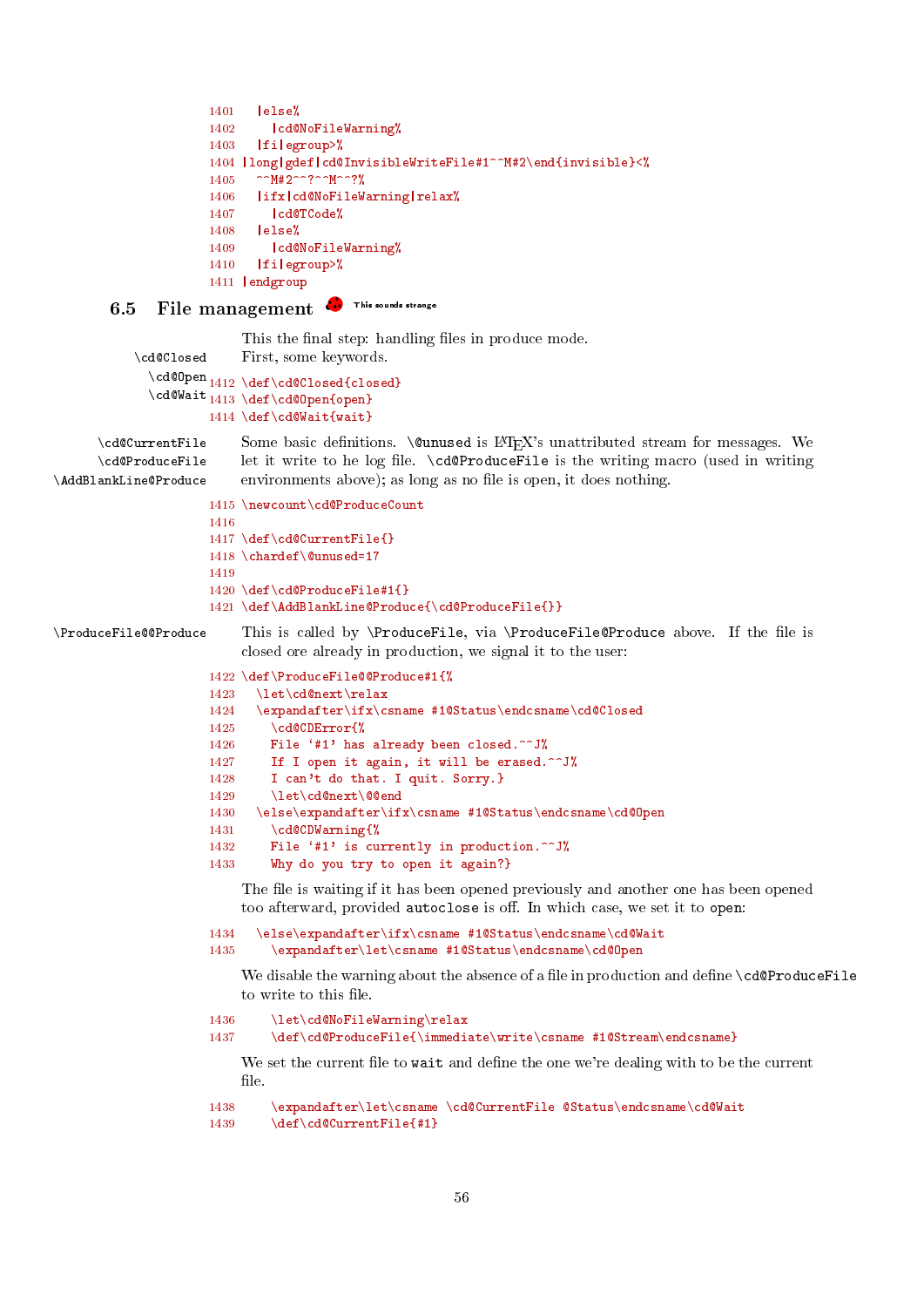Now, if the file has never been opened, we need an output stream. If they were all allocated, we look whether some were made available thanks to a \CloseFile.

```
1440 \else\ifnum\cd@ProduceCount>15
```

```
1441 \chardef\cd@ProduceStream=16
```
1442 \expandafter\cd@FindStream\cd@StreamList cd@end,

If no stream is found, CodeDoc feels so bad that it quits.

```
1443 \ifnum\cd@ProduceStream=16 %
1444 \cd@CDError{%
1445 No more stream for a new file. Close one with \string\CloseFile\space^^J%
1446 (or use the 'autoclose' option).^^J%
1447 This situation makes me feel bad. I quit.}
1448 \let\cd@next\@@end
```
Else, we're very happy, and if there is already a file in production, we close it or let it wait.

| 1449 | else                                                                |
|------|---------------------------------------------------------------------|
| 1450 | \cd@Tracing{I will now produce file #1}                             |
| 1451 | \ifx\cd@CurrentFile\cd@empty                                        |
| 1452 | \else                                                               |
| 1453 | <b>\ifcd@autoclose</b>                                              |
| 1454 | \cd@Tracing{I close file \cd@CurrentFile\space (autoclose mode)}    |
| 1455 | \expandafter\let\csname \cd@CurrentFile @Status\endcsname\cd@Closed |
| 1456 | <b>\else</b>                                                        |
| 1457 | \expandafter\let\csname \cd@CurrentFile @Status\endcsname\cd@Wait   |
| 1458 | ∖fi                                                                 |
| 1459 | .fi                                                                 |

Then we define our file as the current one, let the world know that it is open, allocate the stream to its name, open it, etc., and launch a macro to retrieve some information if any.

| 1460 | \def\cd@CurrentFile{#1}                                             |
|------|---------------------------------------------------------------------|
| 1461 | \expandafter\let\csname #1@Status\endcsname\cd@Open                 |
| 1462 | \expandafter\chardef\csname #1@Stream\endcsname\cd@ProduceStream    |
| 1463 | $\mathcal{L}$ immediate \openout \cd@ProduceStream=#1 $\mathcal{L}$ |
| 1464 | \let\cd@NoFileWarning\relax                                         |
| 1465 | \def\cd@ProduceFile{\immediate\write\cd@ProduceStream}              |
| 1466 | \let\cd@next\cd@GetFile@Produce                                     |
| 1467 | \fi                                                                 |

If there was an available stream in the first place, we do exactly the same.

```
1468 \else\chardef\cd@ProduceStream\cd@ProduceCount
1469 \cd@Tracing{I will now produce file #1}
1470 \ifx\cd@CurrentFile\cd@empty
1471 \else
1472 \ifcd@autoclose
1473 \cd@Tracing{I close file \cd@CurrentFile\space (autoclose mode)}
1474 \expandafter\let\csname \cd@CurrentFile @Status\endcsname\cd@Closed
1475 \else
1476 \expandafter\let\csname \cd@CurrentFile @Status\endcsname\cd@Wait<br>1477 \fi
1477
1478 \fi
1479 \def\cd@CurrentFile{#1}
1480 \expandafter\let\csname #1@Status\endcsname\cd@Open
1481 \expandafter\chardef\csname #1@Stream\endcsname\cd@ProduceStream
1482 \immediate\openout\cd@ProduceStream=#1 %
1483 \let\cd@NoFileWarning\relax
1484 \def\cd@ProduceFile{\immediate\write\cd@ProduceStream}
1485 \ifcd@autoclose
1486 \else
1487 \advance\cd@ProduceCount\@ne
```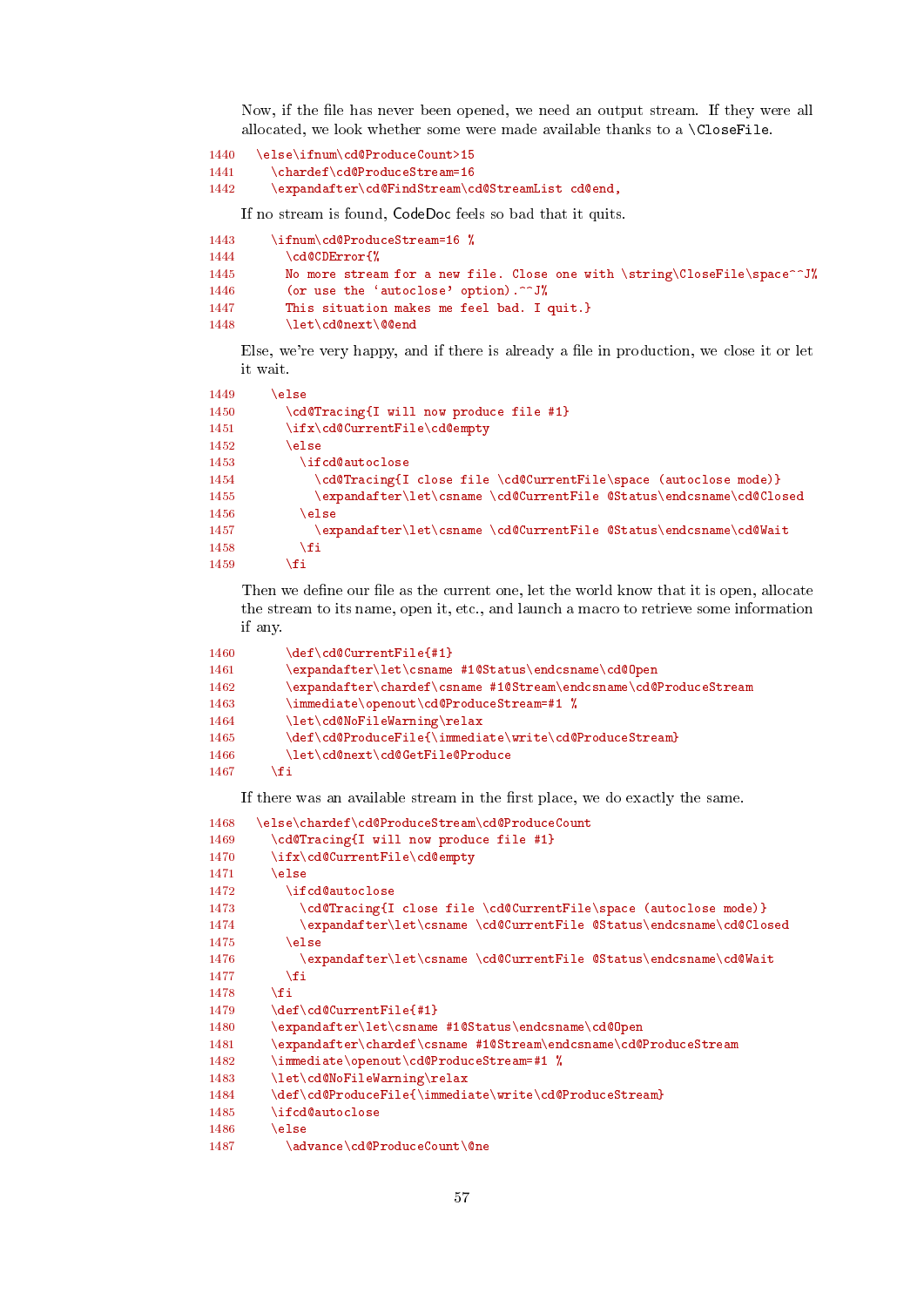```
1488 \fi
1489 \let\cd@next\cd@GetFile@Produce
1490 \fi\fi\fi\fi\cd@next}
```
\cd@GetFileName@Produce \cd@GetFileVersion@Produce \cd@GetFileDate@Produce

\cd@GetFile@Produce This is designed to retrieve optional information following \ProduceFile. We undo the \ShortVerb and \ShortCode because they might appear there. (My \ShortCode is a slash, which is used in date too.) We also set the backslash as an escape character, because control sequences might appear here.

> In all cases, if nothing follows, and if the noheader option is off, we write the header to the file.

```
1491 \def\cd@GetFile@Produce{
                      1492 \bgroup
                      1493 \UndoShortCode@Produce
                      1494 \UndoShortVerb@Produce
                      1495 \gdef\FileName{}
                      1496 \gdef\FileVersion{}
                      1497 \gdef\FileDate{}
                      1498 \@ifnextchar[
                      1499 {\catcode'}\zeta \cdots1500 {\ifcd@noheader\else\cd@Header\fi\egroup}}
                      1501 \def\cd@GetFileName@Produce[#1]{
                      1502 \xdef\FileName{#1}
                      1503 \catcode'\\\active<br>1504 \@ifnextchar[
                             \@ifnextchar[
                      1505 {\catcode`\\\z@ \cd@GetFileVersion@Produce}
                      1506 {\ifcd@noheader\else\cd@Header\fi\egroup}}
                      1507 \def\cd@GetFileVersion@Produce[#1]{%
                      1508 \xdef\FileVersion{#1}
                      1509 \catcode'\\\active
                      1510 \@ifnextchar[
                      1511 {\catcode'\\\z@ \cd@GetFileDate@Produce}
                      1512 {\ifcd@noheader\else\cd@Header\fi\egroup}}
                      1513 \def\cd@GetFileDate@Produce[#1]{%
                      1514 \xdef\FileDate{#1}
                      1515 \ifcd@noheader\else\cd@Header\fi\egroup}
\CloseFile@@Produce Closing a file is a lot of uninteresting testing...
                      1516 \def\CloseFile@@Produce#1{
                      1517 \ifcd@autoclose
                      1518 \expandafter\ifx\csname #1@Status\endcsname\relax
                      1519 \cd@CDWarning{%
                      1520 You haven't opened '#1'. Closing it does nothing. ^^ J%
                      1521 Besides, you're in autoclose mode. \string\CloseFile\space is redundant.}
                      1522 \else\expandafter\ifx\csname #1@Status\endcsname\cd@Closed
                      1523 \cd@CDWarning{%
                      1524 '#1' was already closed. Closing it again does nothing.^^J%
                      1525 Besides, you're in autoclose mode. \string\CloseFile\space is redundant.}
                      1526 \else
                      1527 \cd@CDWarning{%
                      1528 You're in autoclose mode. \string\CloseFile\space is redundant.}
                      1529 \ifmmode \text{if} \text{if } x \in \mathbb{Z} \text{ if } x \in \mathbb{Z} \text{ if } x \neq 0 \text{ if } x \neq 0 \text{ if } x \neq 0 \text{ if } x \neq 0 \text{ if } x \neq 0 \text{ if } x \neq 0 \text{ if } x \neq 0 \text{ if } x \neq 0 \text{ if } x \neq 0 \text{ if } x \neq 0 \text{ if } x \neq 0 \text{ if } x \neq 0 \text{ if } x \neq 0 \text{ if } x \neq 0 \text{ if } x \neq 0 \text{ if } x \neq 0 \text1530 \else
                      1531 \expandafter\ifx\csname #1@Status\endcsname\relax
                      1532 \cd@CDWarning{%
                      1533 You haven't opened '#1'. Closing it does nothing.}
                      1534 \else\expandafter\ifx\csname #1@Status\endcsname\cd@Closed
                      1535 \cd@CDWarning{%
                      1536 '#1' was already closed. Closing it again does nothing.}
```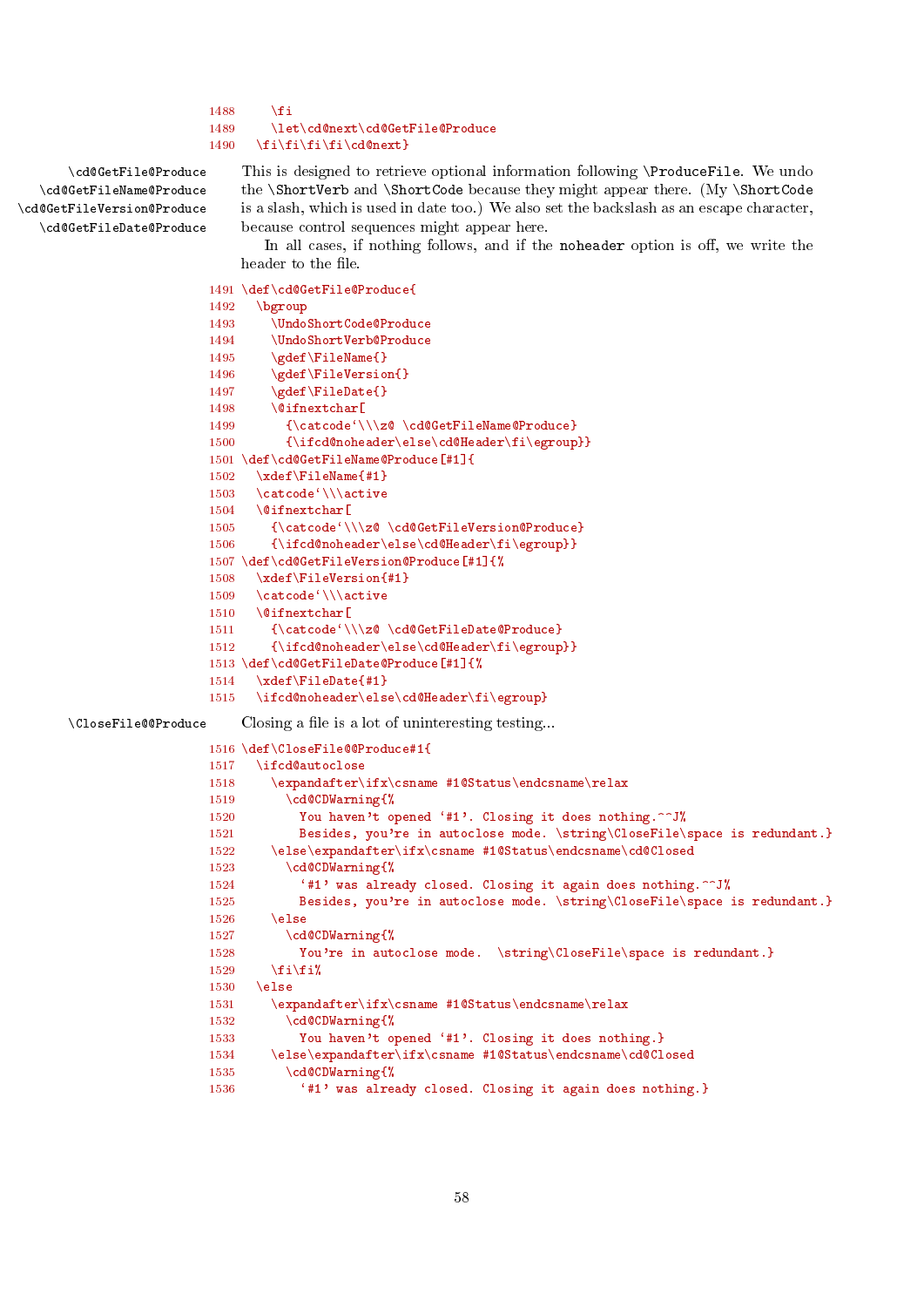<span id="page-58-0"></span>If everything is okay, beside closing the file, we also define the no-file warning and neutralize the writing macro. We also add the stream allocated to that file to \cd@StreamList, so that it may be retrieved if all other streams are unavailable.

```
1537 \else
1538 \cdots \cd@Tracing{I close file #1}
1539 \expandafter\let\csname #1@Status\endcsname\cd@Closed
1540 \def\cd@TempFile{#1}
1541 \ifx\cd@TempFile\cd@CurrentFile
1542 \def\cd@NoFileWarning{\cd@CDWarning{No file in production.
           This code will be lost.}}
1543 \def\cd@ProduceFile##1{}%
1544 \fi
1545 \edef\cd@StreamList{%
1546 \cd@StreamList\expandafter\the\csname #1@Stream\endcsname,}
1547 \fi\fi\fi}
```
\cd@StreamList The last thing to do is to build that list of streams made available by the closing of  $\c{c}$ d@BuildList a file.

### 1548 \def\cd@StreamList{} 1549 \def\cd@BuildList#1cd@end,{\def\cd@StreamList{#1}}

\cd@FindStream When we look for a stream, we simply check the content of \cd@BuildList, and if we find the terminator, this means that no stream has been made available. Otherwise, we define \cd@ProduceStream, which will be allocated to the file we're trying to open. as the first stream we find in the list, and we rebuild the latter with the remaining numbers.

```
1550 \newif\ifcd@stream
1551 \def\cd@FindStream#1,{%
1552 \def\cd@TempArg{#1}
1553 \ifx\cd@TempArg\cd@end
1554 \cd@streamfalse
1555 \let\cd@@next\relax
1556 \else
1557 \cd@streamtrue
1558 \chardef\cd@ProduceStream=#1 %
1559 \let\cd@@next\cd@BuildList
1560 \{fi\cdot\cdots\}
```
\cd@Header Finally, here's the default header.

```
1561 \catcode`\%=12\relax
1562 \edef\cd@Header{
1563 \noexpand\cd@ProduceFile{% This is \noexpand\FileName, produced by the CodeDoc class
1564 ^^J% with the 'produce' option on.
1565 ^^J%
1566 ^^ J% To create the documentation, compile \cd@CurrentSource
1567 ^^J% without the 'produce' option.
1568 ^^J%
1569 ^^J% SOURCE: \noexpand\cd@CurrentSource
1570 ^^J% DATE: \noexpand\FileDate
1571 ^^J% VERSION: \noexpand\FileVersion
1572 }}
1573 \catcode`\%=14\relax
     \catcode'\%=14\relax<br>... and we say goodbye. The end.<sup>••••</sup>
1574 \makeatother
```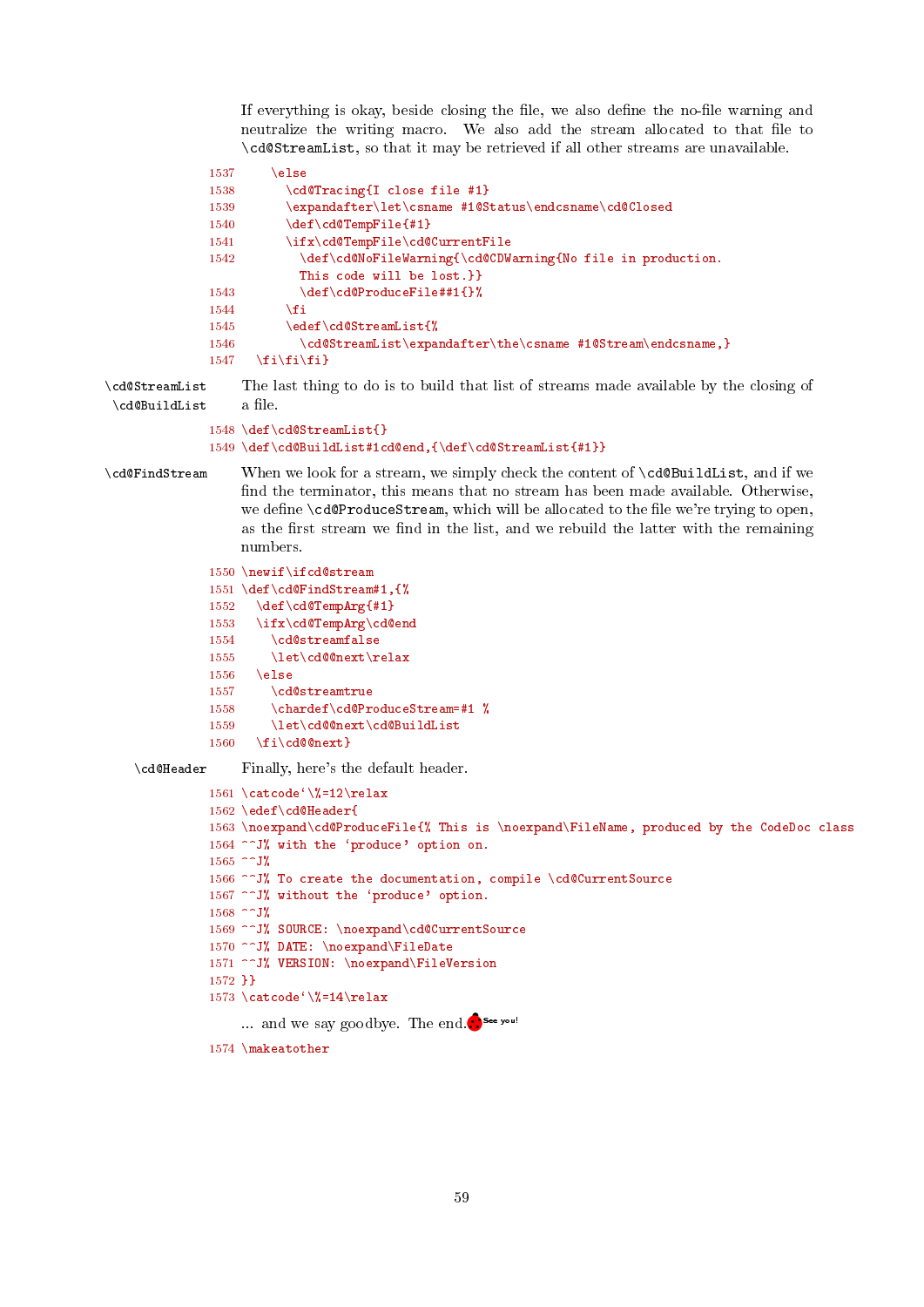# <span id="page-59-0"></span>Index

This index was generated by the  $\Delta$  bescribeMacro-like commands. It only reports where macros are described (page numbers in normal font) and defined (page numbers in italics). In the current version, CodeDoc does not index macros when used in the code.  $Entries$  are sorted ignoring the  $\texttt{c}d@$  and  $\texttt{c}d@@$  prefixes.

\@cd@LineCount, [44](#page-43-0) \@documentclasshook, [45](#page-44-3)

```
50
27
\lambda49
28
29
\cd@ActiveComment, 43
\lambda 6, 17,45
56
23
24
\cd@AssigneTeXInput, 40
\cd@AssignInput, 40
\AtChar, 23
\cd@BadChar, 25
52
\begin@Produce, 51
\Delta 6, 17,31
\cd@bslash, 25
\bslash, 8, 17, 25
\cd@BuildList, 59
\cd@CDWarning, 45
\cd@CharErr, 25
\cd@@CheckEnvironment, 54
\cd@CheckEnvironment, 54
\cd@Closed, 56
\setminus 5, 18,43
\CloseFile@@Produce, 58
\CloseFile@Produce, 53
\cd@Code, 33
\setminuscode, 32code (environment), 5, 17
\setminus 16, 18,30
\setminusCodeEscape@Produce, 50\cd@CodeEscape@Produce, 50
\CodeFont, 5, 18, 32
\CodeInput, 10, 18, 35, 37
\CodeOutput, 10, 18, 35, 37
\cd@CodeString, 52
\cd@CodeWrite, 54
\cd@Comment, 46
\cd@ComparePrefix, 24
```
\cd@continuous, [36](#page-35-0) \cd@CurrentFile, [56](#page-55-1) \cd@CurrentSource, [53,](#page-52-0) [54](#page-53-1)

\DangerousEnvironment, [9,](#page-8-3) [18,](#page-17-0) [45](#page-44-3) \DangerousEnvironment@Produce, [52](#page-51-0) \cd@DangerousExample@Produce, [52](#page-51-0) \cd@DefErr, [26](#page-25-0) \DefineEnvironment, [7,](#page-6-3) [18,](#page-17-0) [22](#page-21-2) \cd@DefineEnvironment, [22](#page-21-2) \DefineEnvironment@Produce, [51](#page-50-0) \DefineIndexFont, [7,](#page-6-3) [18,](#page-17-0) [22](#page-21-2) \DefineMacro, [7,](#page-6-3) [18,](#page-17-0) [22](#page-21-2) \cd@DefineMacro, [22](#page-21-2) \DefineMacro@Produce, [51](#page-50-0) \DefineShortVerb@Produce, [48](#page-47-1) \DefineVerbatimEnvironment, [52](#page-51-0) \cd@DefPrefix, [24](#page-23-0) \DescribeEnvironment, [7,](#page-6-3) [18,](#page-17-0) [22](#page-21-2) \cd@DescribeEnvironment, [22](#page-21-2) \DescribeEnvironment@Produce, [51](#page-50-0) \DescribeIndexFont, [7,](#page-6-3) [18,](#page-17-0) [22](#page-21-2) \DescribeMacro, [7,](#page-6-3) [18,](#page-17-0) [22](#page-21-2) \cd@DescribeMacro, [22](#page-21-2) \DescribeMacro@Produce, [51](#page-50-0) \DocStripMarginpar, [7,](#page-6-3) [18,](#page-17-0) [22](#page-21-2) \cd@DocumentString, [52](#page-51-0)

\cd@EatBOL, [43](#page-42-1) \cd@empty, [36](#page-35-0) \cd@end, [21](#page-20-2) \end@Produce, [51,](#page-50-0) [53](#page-52-0) \cd@EndOfLine, [46](#page-45-0) \cd@Error, [45](#page-44-3) \cd@Escape, [46](#page-45-0) \cd@eTeXEOL, [42](#page-41-0) \eTeXOff, [14,](#page-13-1) [18,](#page-17-0) [34](#page-33-1) \eTeXOn, [14,](#page-13-1) [18,](#page-17-0) [34](#page-33-1) \cd@eTeXOutEOL, [42](#page-41-0) \cd@eTeXOutVisibleEOL, [42](#page-41-0) \cd@eTeXStartGobble, [42](#page-41-0) \cd@@Evaluate, [50](#page-49-0) \cd@Evaluate, [47](#page-46-0) \cd@Example, [37](#page-36-0) example (environment), [10,](#page-9-2) [17,](#page-16-4) [37](#page-36-0) \cd@ExampleEnd, [38](#page-37-0)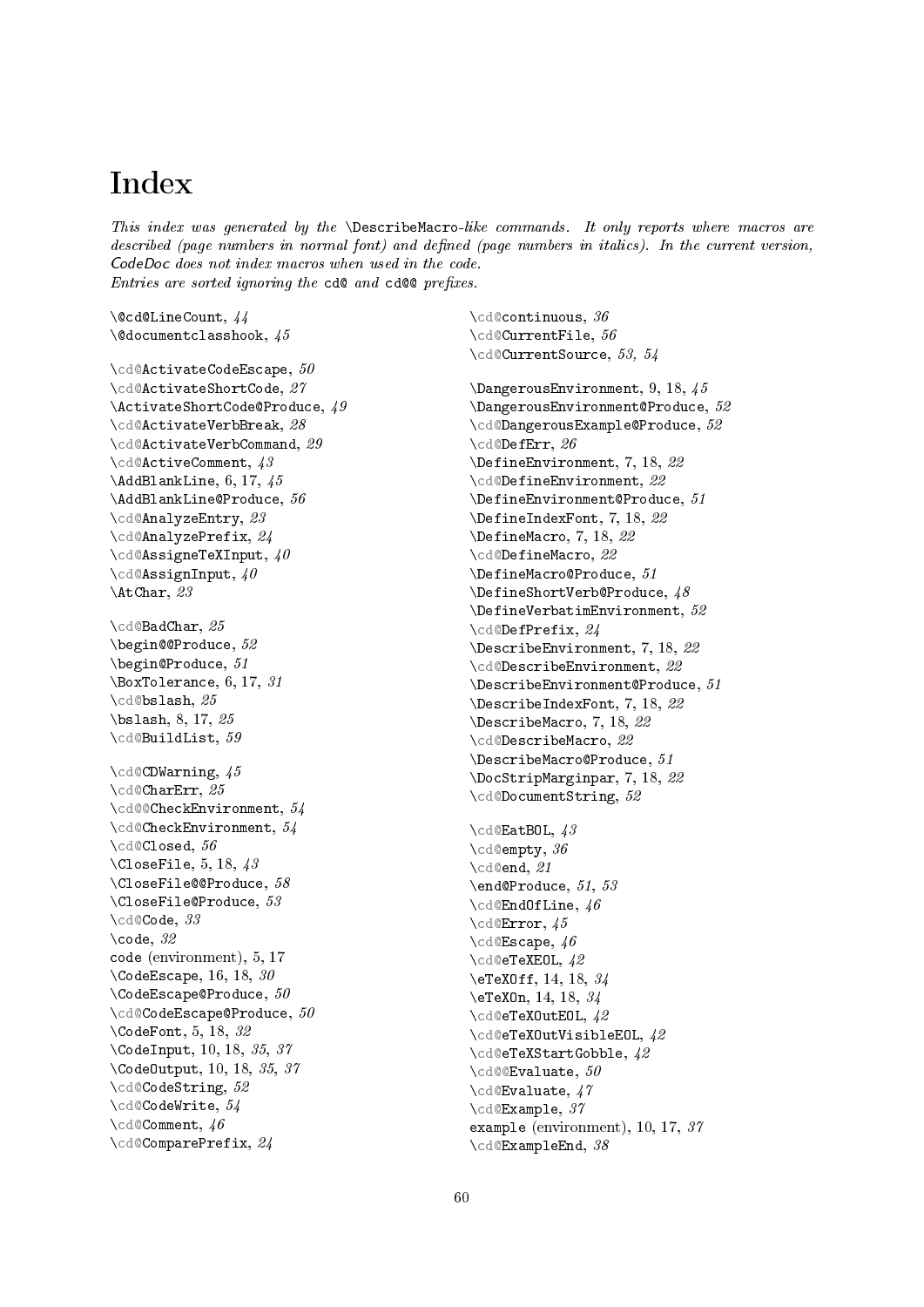```
\cd@ExampleName
, 35
\cd@ExampleOptions
, 36
\cd@expFile
, 39
\FileDate
, 44
\FileName
, 44
\FileSource
, 44
\FileVersion
, 44
\cd@FindIgnore
, 50
\cd@FindStream
, 59
\cd@Gather
, 47
\cd@GetClass
, 21
\cd@GetFile@Produce
, 58
\cd@GetFileDate
, 44
\cd@GetFileDate@Produce
, 58
\cd@GetFileName
, 44
\cd@GetFileName@Produce
, 58
\cd@GetFileVersion
, 44
\cd@GetFileVersion@Produce
, 58
\cd@GetOptions
, 21
\Gobble, 6, 18, 31 \cd@Gobble, 48
\Gobble@@Produce
, 52
\Gobble@Produce
, 51
\cd@GobbleEndOfLine
, 47
\cd@GobbleLetters
, 30
\cd@GobbleOptions
, 49
\cd@GobbleSpace
, 47
\cd@GobbleThree
, 34
\Header, 6, 19, 45 \cd@Header, 59
\Header@@Produce
, 52
\Header@Produce
, 51
\cd@HeaderEOL
, 51
\cd@HeaderGobble
, 45
50\cd@IgnoreEscape@Produce
, 49
\IgnorePrefix, 7, 19, 23 \cd@IgnorePrefix, 23 \cd@IgnoreVerbBreak, 29
, 49
29
\cd@Input
, 40, 41
53
\cd@Invisible
, 33
\invisible
, 32
invisible (environment), 6, 17 \cd@InvisibleString, 52 \cd@InvisibleWriteFile, 55 \cd@LeftBrace, 46 46
\LineNumber, 5, 19, 37 40
\cd@LineWrite@Produce
, 55
\cd@LoadClass
, 21
```
\cd@MacroName , [47](#page-46-0) \cd@@MakeEntry , [24](#page-23-0) \cd@MakeEntry, [23](#page-22-0) \cd@MakeExample , [35](#page-34-0) \cd@MakeExampleEnd, [38](#page-37-0) \cd@MakeOther , [54](#page-53-1) \cd@MakePrefix, [23](#page-22-0) \cd@MakeShortCode , [27](#page-26-0)  $\setminus$ cd@MakeShortcode@Produce,  $49$ \cd@MakeShortVerb@Produce, [48](#page-47-1) \cd@MakeSpace , [30](#page-29-1) \cd@MakeSpecialEater, [53](#page-52-0)  $\backslash$ cd@MakeVerbBreak@Produce,  $49$ \marg, [8,](#page-7-0) [19,](#page-18-0) [25](#page-24-1) \meta, [8,](#page-7-0) [19,](#page-18-0) [25](#page-24-1)  $\NewExample, 11, 19, 34$  $\NewExample, 11, 19, 34$  $\NewExample, 11, 19, 34$  $\NewExample, 11, 19, 34$  $\NewExample, 11, 19, 34$ \cd@@NewExample, [35](#page-34-0) \cd@NewExample, [34](#page-33-1)  $\text{NewExample@Produce}, 50$  $\text{NewExample@Produce}, 50$ \cd@NextChar , [47](#page-46-0) \cd@noeTeXEOL , [39](#page-38-1) \noexpand@Produce , [51](#page-50-0) \cd@NoFileWarning , [45](#page-44-3) \cd@numbered , [36](#page-35-0) \oarg, [8,](#page-7-0) [19,](#page-18-0) [25](#page-24-1) \cd@ObeyLines, [34](#page-33-1) \cd@ObeySpaces, [30](#page-29-1) \cd@Open, [56](#page-55-1) \cd@Output, [40,](#page-39-1) [41](#page-40-0) \parg, [8,](#page-7-0) [19,](#page-18-0) [25](#page-24-1) \cd@PrepareChar , [48](#page-47-1) \PrintMacro, [7,](#page-6-3) [19,](#page-18-0) [22](#page-21-2) \PrintPrefix, [8,](#page-7-0) [19,](#page-18-0) [24](#page-23-0) \cd@ProduceEOL, [55](#page-54-0) \ProduceFile, [4,](#page-3-3) [19,](#page-18-0) [44](#page-43-0) \cd@ProduceFile, [56](#page-55-1) \ProduceFile@@Produce , [56](#page-55-1)  $\text{Product}$ ile@Produce,  $55$ \protect@Produce , [51](#page-50-0)  $\Lambda$ 1, [19,](#page-18-0) [34](#page-33-1) \cd@RenewExample,  $3/4$ \RenewExample@Produce,  $50$ \cd@RightBrace , [46](#page-45-0) \cd@ScanPrefix , [24](#page-23-0) \cd@SetLineNumber , [37](#page-36-0) \ShortCode, [14,](#page-13-1) [19,](#page-18-0) [27](#page-26-0) \cd@ShortCode, [27](#page-26-0) \ShortCode@Produce , [49](#page-48-0) \cd@ShortEnd , [27](#page-26-0) \ShortVerb, [14,](#page-13-1) [20,](#page-19-0) [26](#page-25-0) \ShortVerb@Produce , [48](#page-47-1) \cd@ShortVerb@Produce, [48](#page-47-1) \cd@ShortWriteFile , [49](#page-48-0)